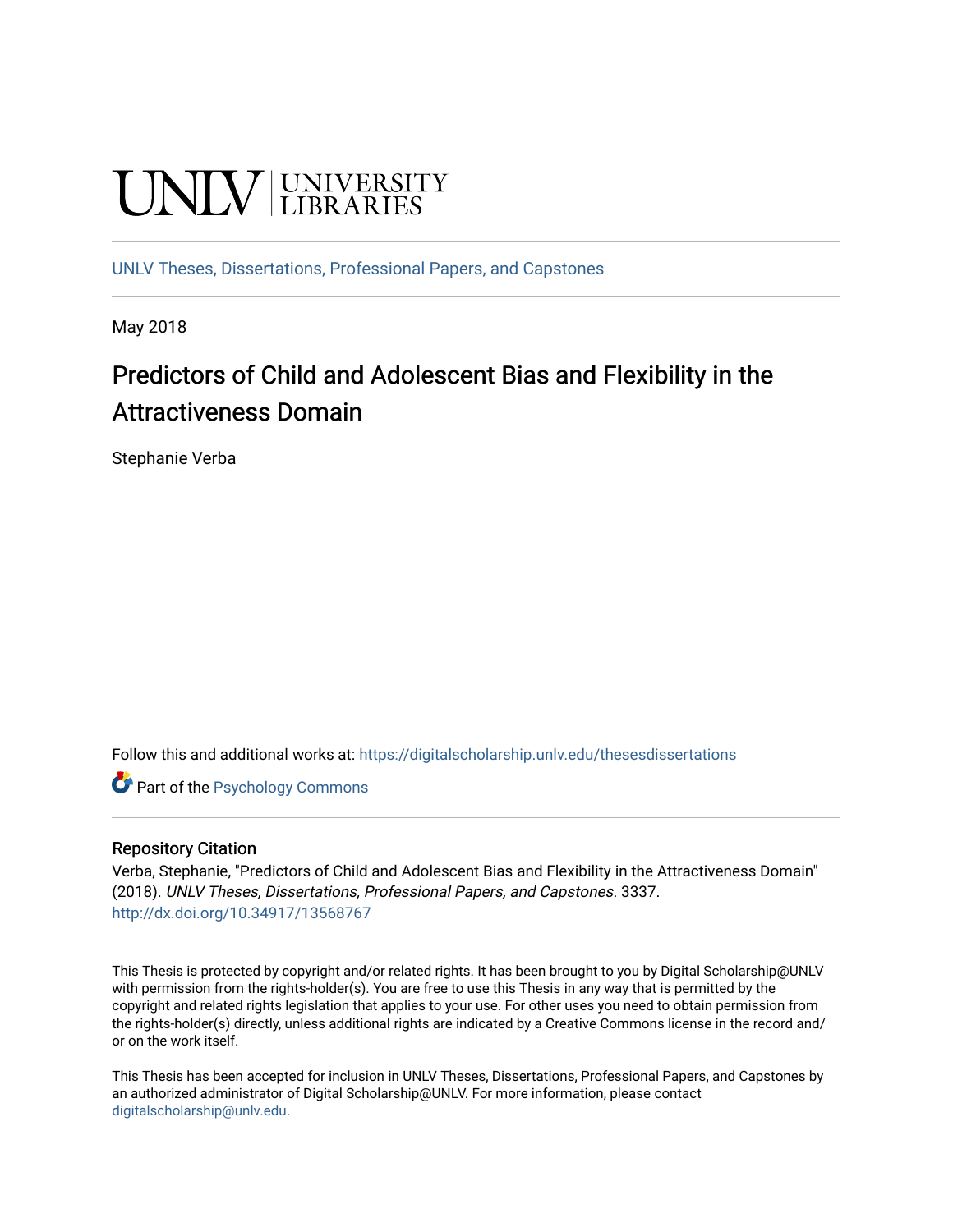## PREDICTORS OF CHILD AND ADOLESCENT BIAS AND FLEXIBILITY IN THE

#### ATTRACTIVENESS DOMAIN

By

Stephanie A. Verba-Quinones

Bachelor of Arts – Psychology University of Nevada, Las Vegas 2013

A thesis submitted in partial fulfillment of the requirements for the

Master of Arts – Psychology

Department of Psychology College of Liberal Arts The Graduate College

University of Nevada, Las Vegas May 2018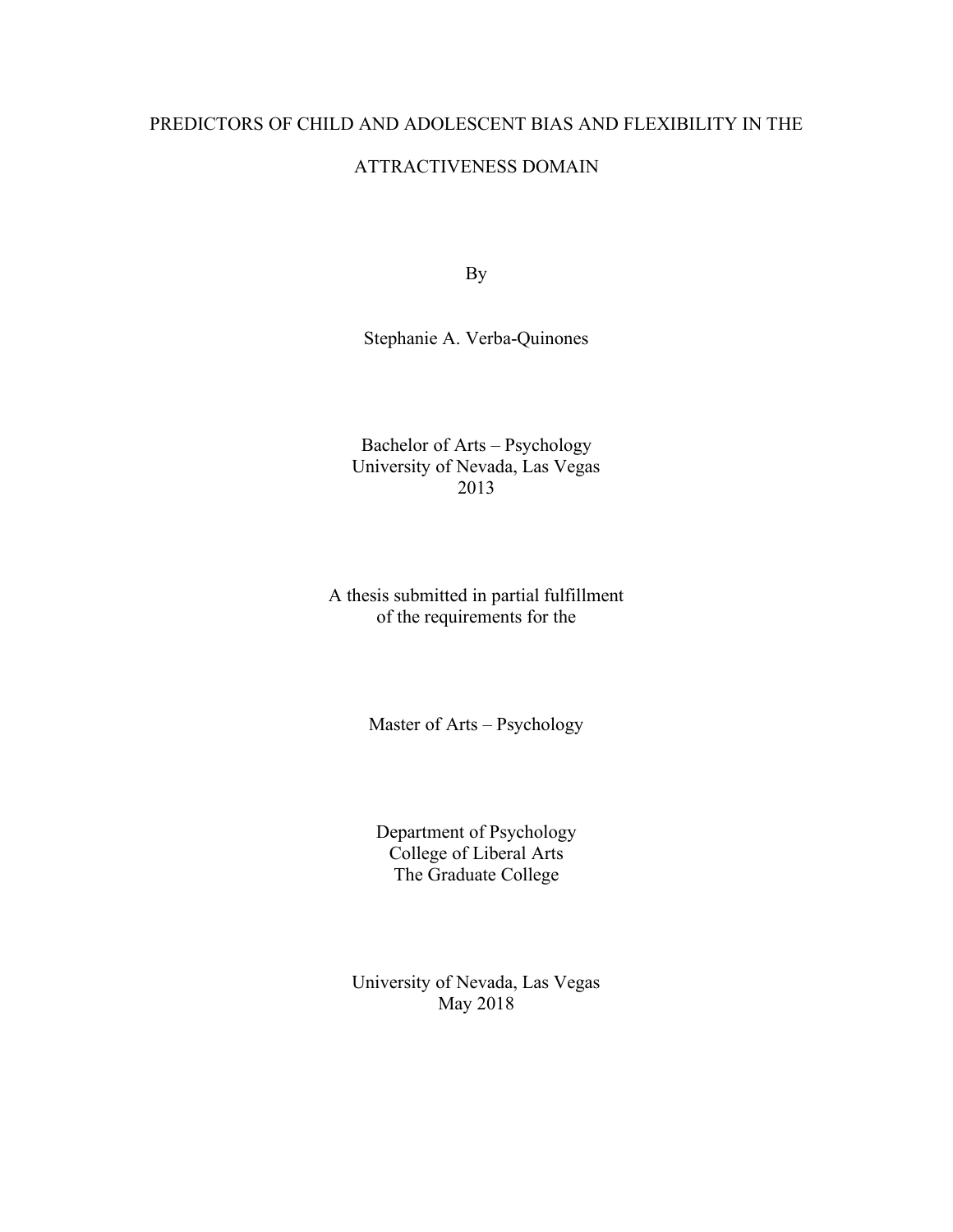

# **Thesis Approval**

The Graduate College The University of Nevada, Las Vegas

May 7, 2018

This thesis prepared by

Stephanie A. Verba-Quinones

entitled

Predictors of Child and Adolescent Bias and Flexibility in the Attractiveness Domain

is approved in partial fulfillment of the requirements for the degree of

Master of Arts – Psychology Department of Psychology

Erin Hannon, Ph.D. *Examination Committee Member*

Rachael Robnett, Ph.D. *Examination Committee Member*

Joshua Baker, Ph.D. *Graduate College Faculty Representative*

Jennifer Rennels, Ph.D. Kathryn Hausbeck Korgan, Ph.D. *Examination Committee Chair Graduate College Interim Dean*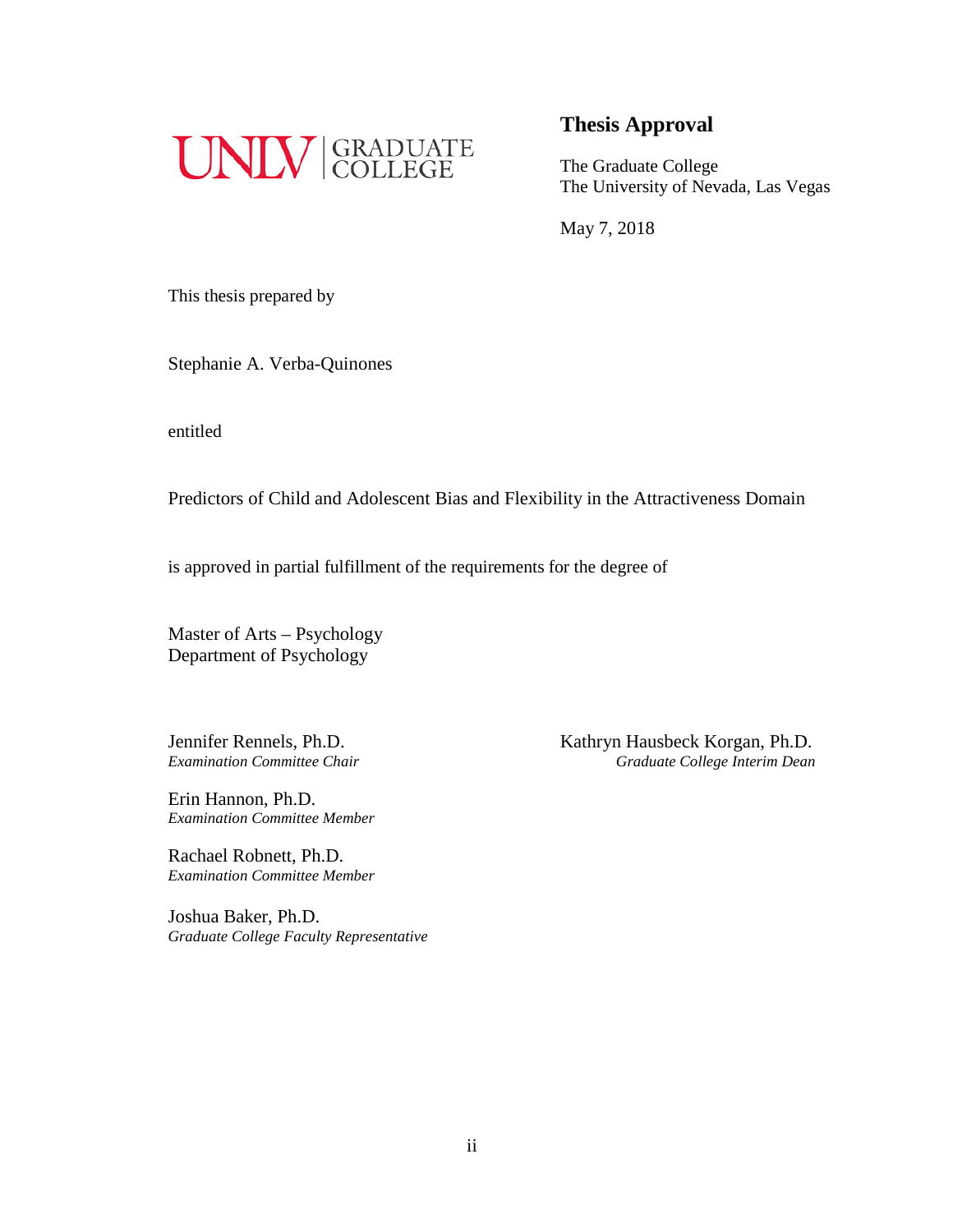#### **Abstract**

Children often associate positive attributes with high attractive peers and negative attributes with low attractive peers (bias), although some think both peers have positive attributes and neither has negative attributes (flexibility). Children also believe those they think positively of will think positively of them (positive bias reciprocation/positive flexibility reciprocation) and such beliefs in reciprocation predict bias and flexibility. Given the negative effects of bias (i.e., differential attributions based on one's attractiveness) and the positive effects of flexibility, this study investigated individual differences in children and adolescent's attractiveness biases and flexibility. Specifically, the author examined whether 9-11-year-olds and 14-16-year-olds' beliefs in reciprocation mediated the associations among self-esteem, perspective-taking ability, and bias and among self-esteem, perspective-taking ability, and flexibility in the attractiveness domain. Participants (*N*=104) completed measures of self-esteem and perspective-taking and a task in which they assigned positive and negative attributes and considered who would reciprocate positive evaluations to faces differing in attractiveness. Participants could choose one of the two faces (i.e., displaying bias), or both or neither of the faces (i.e., displaying flexibility). For both age groups, participants' beliefs in positive flexibility reciprocation mediated the association between self-esteem and flexibility and perspective-taking ability and flexibility, whereas these abilities were unrelated to their bias. Results suggest bias and flexibility activate two different cognitive mechanisms. Efforts to improve children and adolescent's self-esteem and perspective-taking ability might increase flexible thinking, but predictors of bias need to be further explored.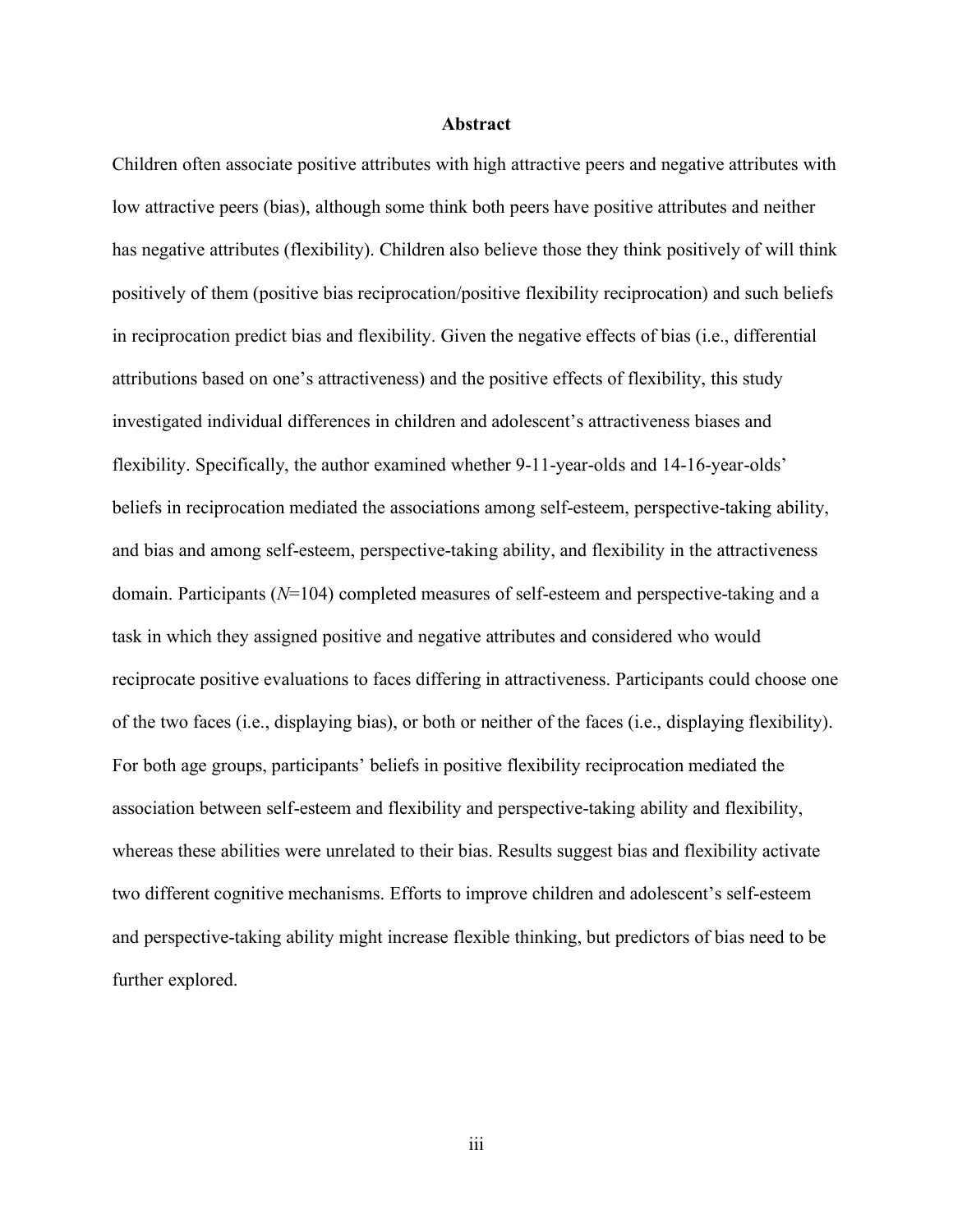| Self-Esteem and Perspective-Taking in Childhood and Adolescence 3 |  |
|-------------------------------------------------------------------|--|
|                                                                   |  |
|                                                                   |  |
|                                                                   |  |
|                                                                   |  |
|                                                                   |  |
|                                                                   |  |
|                                                                   |  |
|                                                                   |  |
|                                                                   |  |
|                                                                   |  |
|                                                                   |  |
|                                                                   |  |
|                                                                   |  |
|                                                                   |  |
|                                                                   |  |
|                                                                   |  |
|                                                                   |  |
|                                                                   |  |
|                                                                   |  |
|                                                                   |  |
|                                                                   |  |

# **Table of Contents**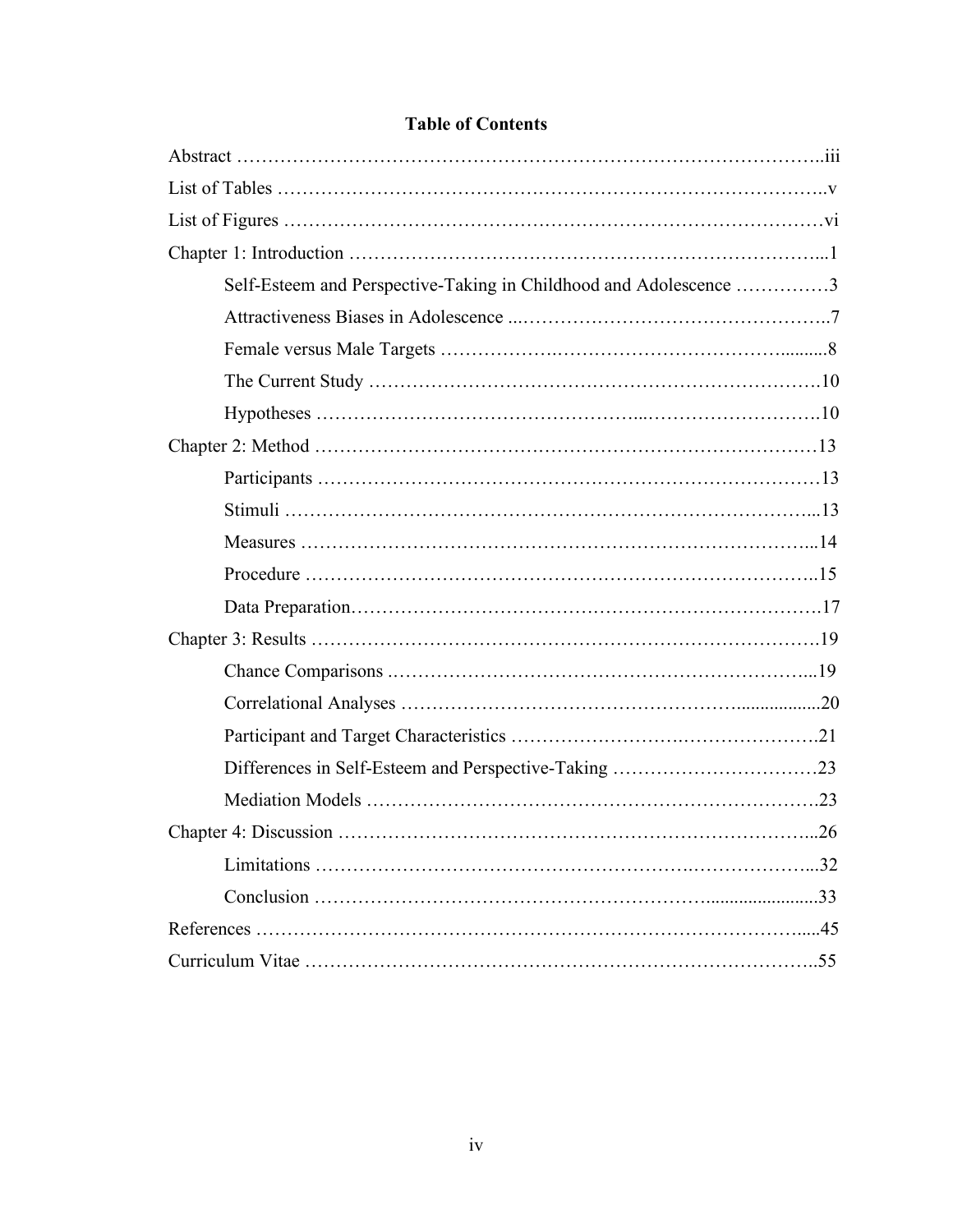# **List of Tables**

| Table 1. Positive and negative traits and behaviors used in the non-forced bias task33        |
|-----------------------------------------------------------------------------------------------|
| Table 2. Comparisons of children's bias, flexibility, and beliefs in reciprocation to chance  |
|                                                                                               |
| Table 3. Comparisons of children's bias, flexibility, and beliefs in reciprocity to chance    |
|                                                                                               |
| Table 4. Correlations between bias and beliefs in positive bias reciprocation and between     |
| flexibility and beliefs in positive flexibility reciprocation across and within age groups.36 |
| Table 5. Correlations between bias and individual difference measures and flexibility and     |
| individual difference measures across and within age groups37                                 |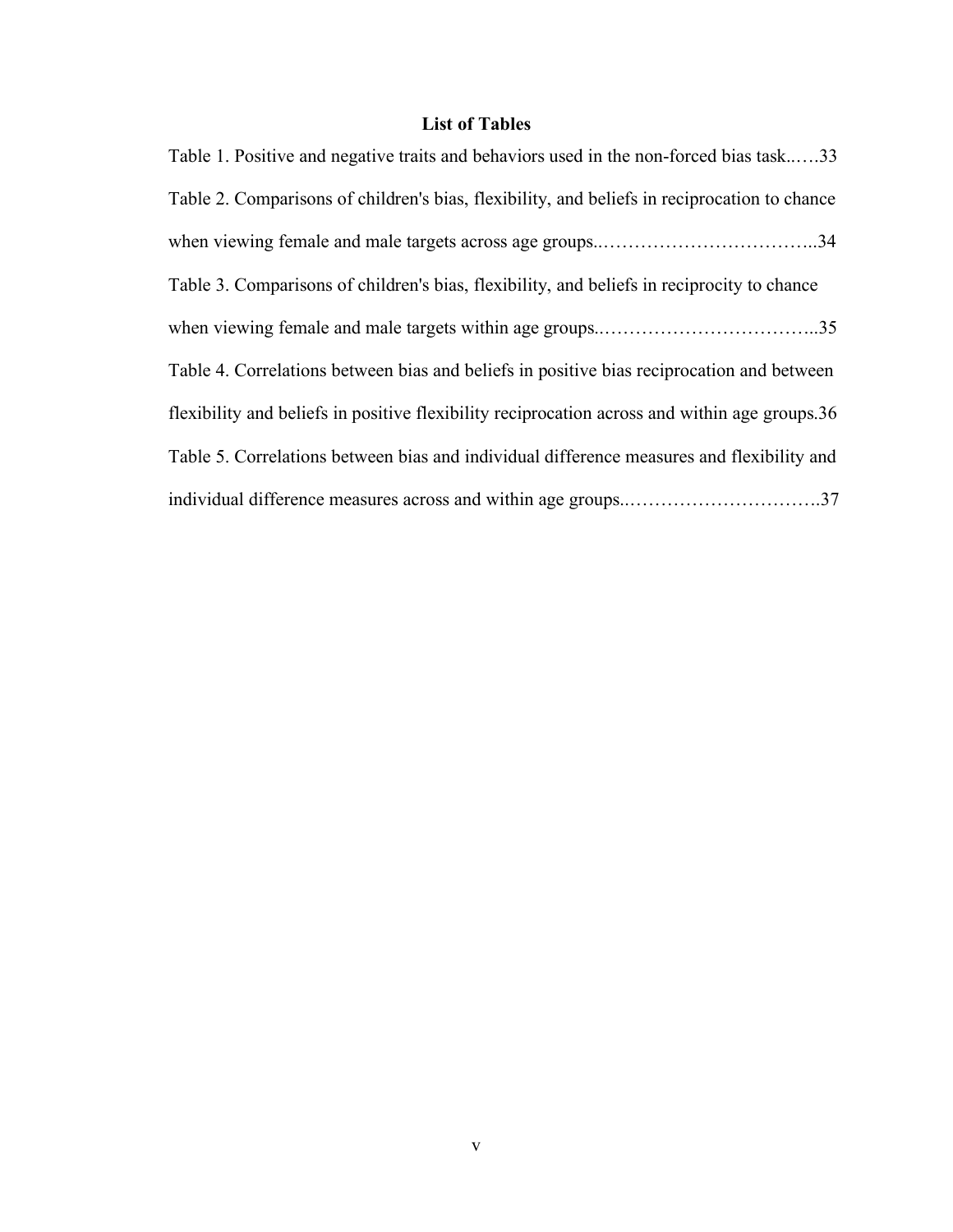# **List of Figures**

| Figure 1. Hypothesized mediation among self-esteem, perspective-taking, positive bias       |
|---------------------------------------------------------------------------------------------|
| reciprocation and bias and among self-esteem, perspective-taking, positive flexibility      |
|                                                                                             |
|                                                                                             |
| Figure 3. Middle childhood girls more often assigned positive attributes to attractive      |
| targets and negative attributes to unattractive targets as compared to adolescent girls and |
|                                                                                             |
| Figure 4. Mediation model depicting associations between individual difference              |
|                                                                                             |
| Figure 5. Mediation model depicting associations between individual difference              |
|                                                                                             |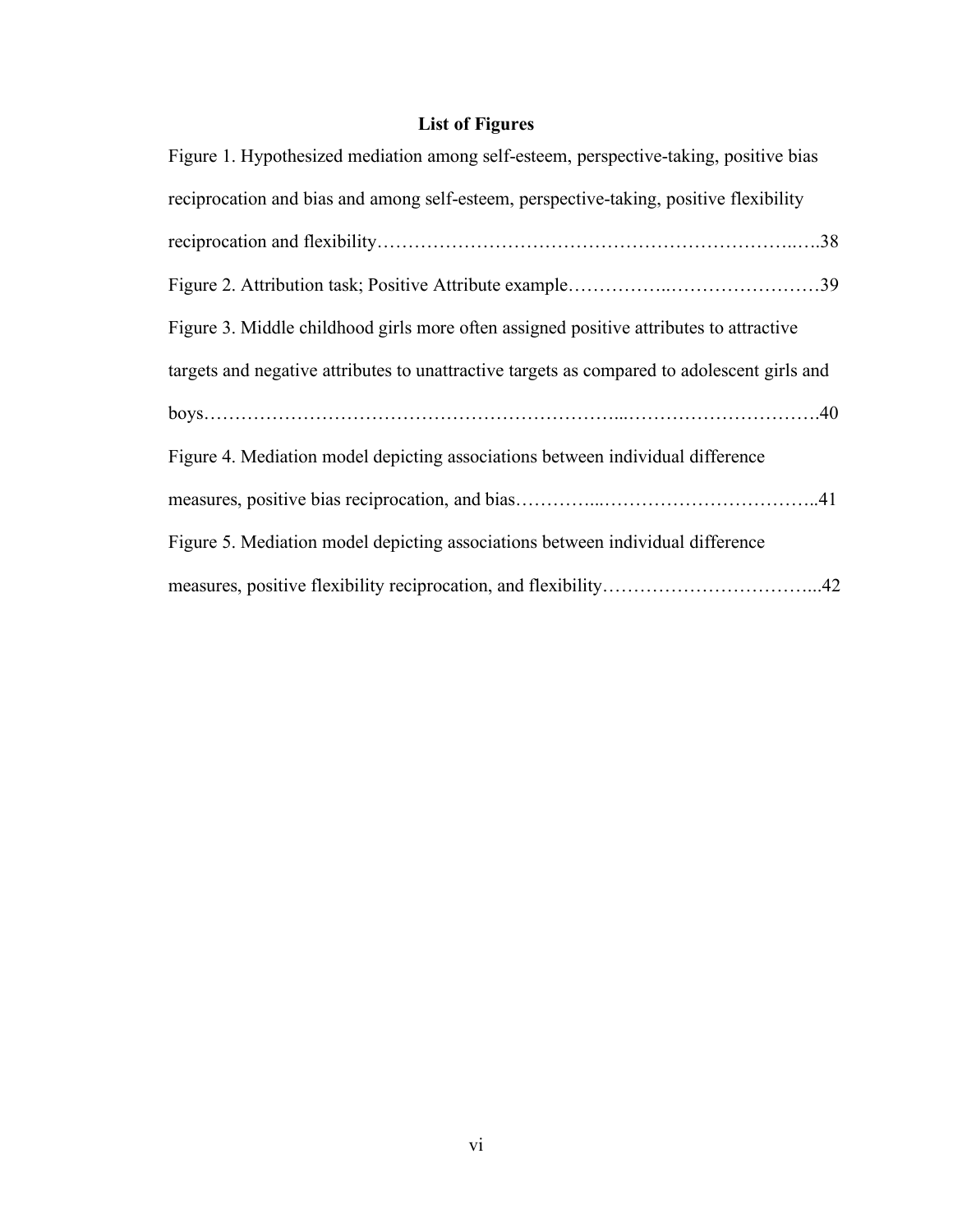#### **Chapter 1: Introduction**

Children as young as 3 to 4 years old display attractiveness biases (Adams & Crane, 1980; Dion, 1973; Rennels & Langlois, 2014a; 2014b) and children more often assign positive attributes to attractive people and negative traits to unattractive people (e.g, Dion, Berscheid, & Walster, 1972; Rennels & Langlois, 2014a; 2014b, Rennels & Langlois, 2015). Throughout the paper, we will refer to such stereotypic responding as *bias*. There are detrimental effects of bias such that attractiveness biases can lead to differential treatment of attractive and unattractive individuals (see Langlois et al., 2000 for review). Several studies demonstrate that attractive children are treated more favorably relative to their unattractive counterparts. For example, caregivers give more attention and teachers give better grades to attractive children than unattractive children (see Langlois et al., 2000 for review).

Differential attributions and treatment based on attractiveness are evident beyond the preschool years. For example, older children aged 6 and 10 years rely more on physical attractiveness than ethnicity when designating peer preferences and attributing traits and behaviors to unfamiliar peers (Langlois & Stephan, 1977). Specifically, White, Black, and Mexican-American children rated attractive peers who were White, Black, and Mexican-American higher on positive attributes such as likeability, intelligence, and friendliness, and lower on negative attributes such as meanness. In contrast, children more often rated unattractive peers as mean (Langlois & Stephan, 1977). These findings suggest attractiveness biases may be a more salient feature than ethnicity when children are asked to make judgments about unfamiliar peers. A study comparing the effect sizes of 3- to 11-year-olds' attractiveness, gender, and race biases further implicated this idea—attractiveness biases were as strong and perhaps stronger than gender and race biases (Rennels & Langlois, 2014a). Despite the large effect sizes of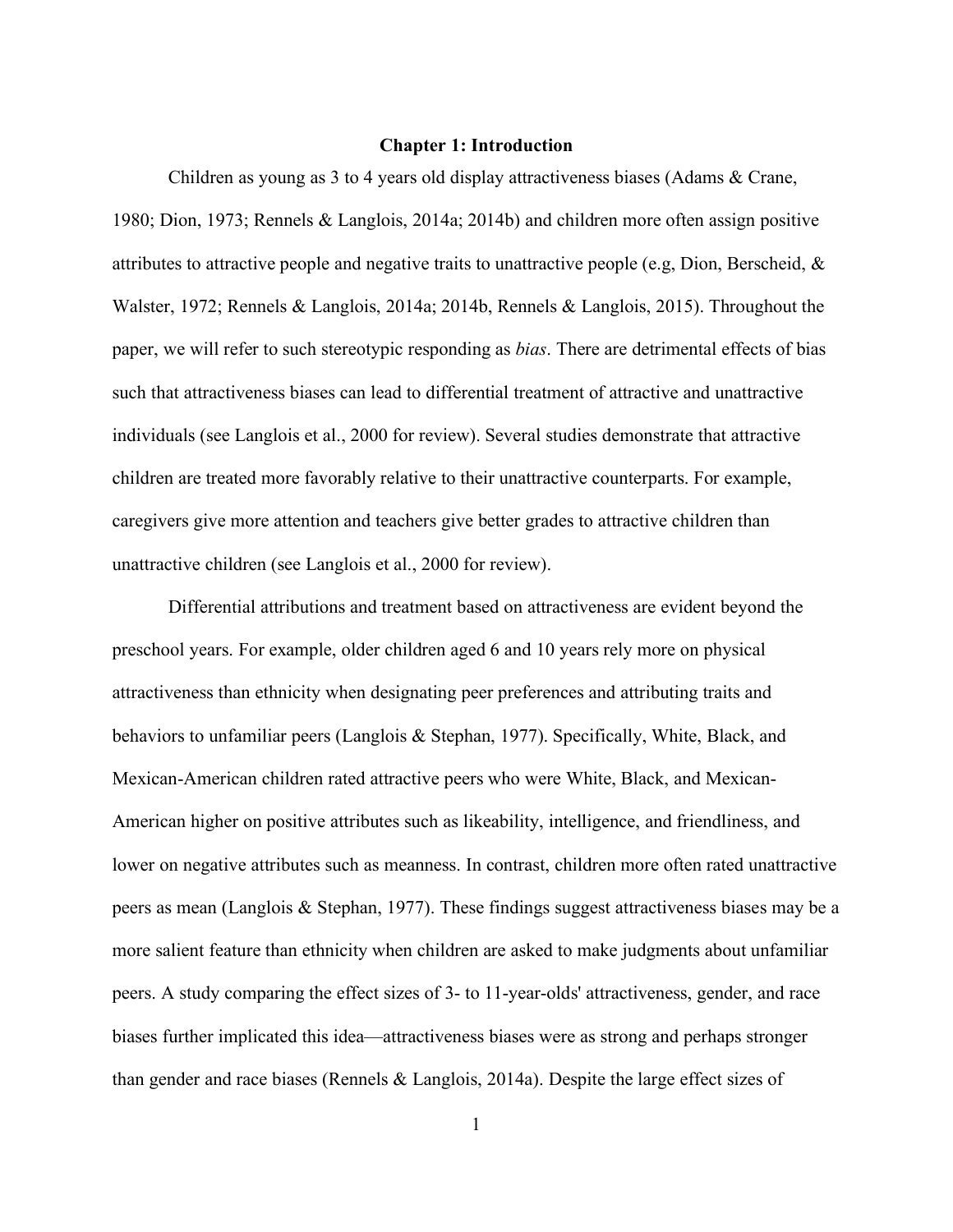attractiveness biases as compared to gender and race biases, there are significantly fewer studies examining attractiveness biases relative to both gender and race biases in children.

Not all children show attractiveness biases, however. Some children display flexibility in their thinking with regard to biases and stereotypes (e.g., Serbin & Sprafkin, 1986; Rennels & Lagnlois, 2015). In a study examining gender stereotypes, the term flexibility referred to children's flexibility in their assignments of who would use a gender stereotypic item (e.g., hammer). Specifically, children's response of "both boys and girls" as compared to "only boys" is an example of flexibility in relation to gender stereotypes (Serbin & Sprafkin, 1986). The term flexibility has also been used in the attractiveness domain (e.g., Rennels & Langlois, 2014b; 2015). In addition to the option to choose either of the targets or "both" targets, Rennels and Langlois (2014b; 2015) gave children the option to choose "neither" target when assigning positive and negative attributes. Although the term flexibility is defined in a variety of ways, for the purposes of this paper, we define *flexibility* as the belief that both high and low attractive targets have positive attributes or that neither target has negative attributes (Rennels  $\&$  Langlois, 2014b; 2015). Flexible thinking emerges around middle childhood (e.g., Doyle, Beaudet,  $\&$ Aboud, 1988; Serbin & Sprafkin, 1986) and appears to generalize across domains, suggesting it is related to general cognitive development and in turn, cognitive abilities (Powlishta et al., 1994; Rennels & Langlois, 2014a).

In addition to bias and flexibility, 3- to 11-year-old children also display beliefs that people they think positively of will also think positively of them (beliefs in positive attribute reciprocation; Rennels & Langlois, 2015). Children directed these beliefs in reciprocation toward one peer, either the attractive or unattractive peer (i.e., *positive bias reciprocation*), or both or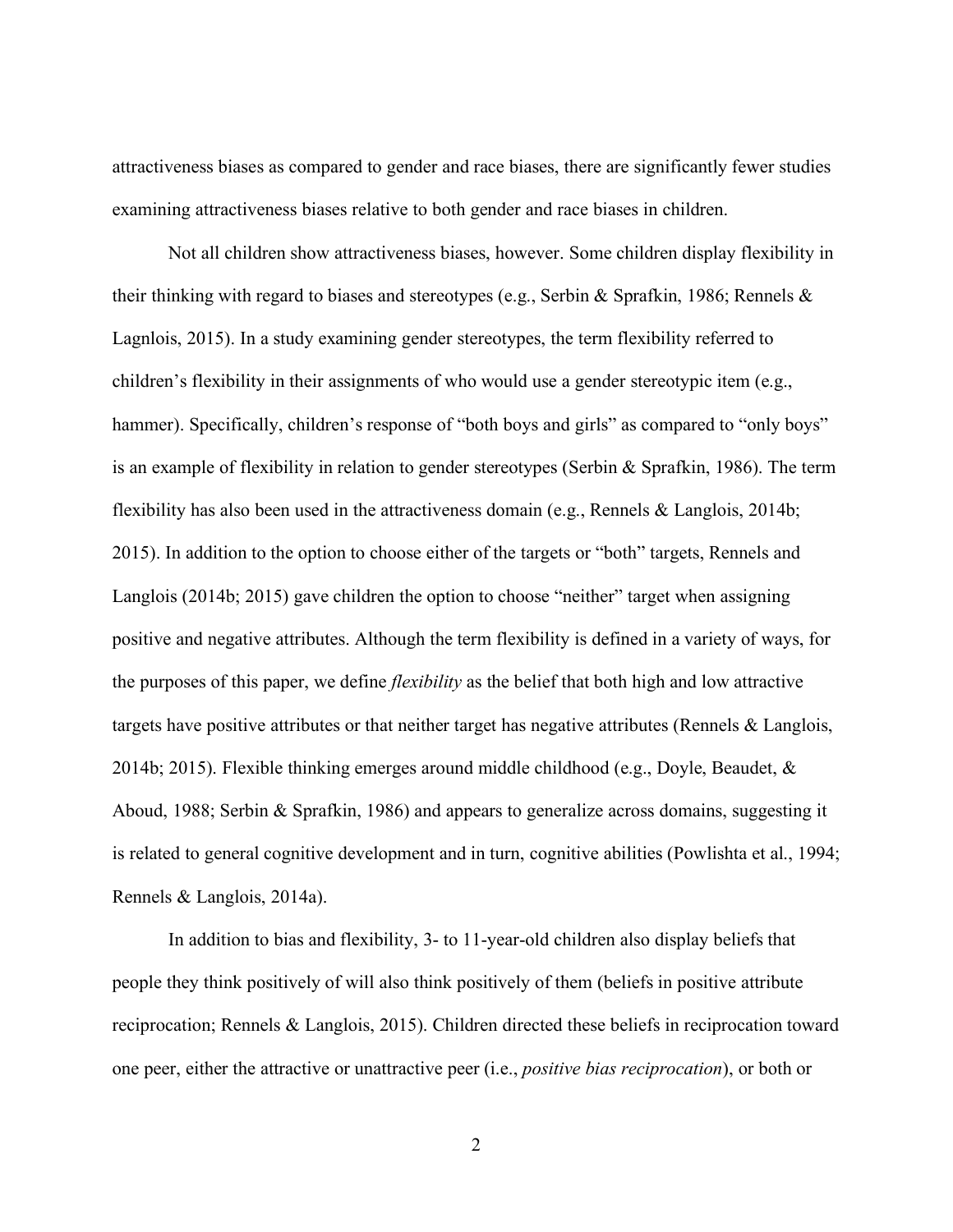neither peer (i.e., *positive flexibility reciprocation*). Individual differences in children's beliefs in positive bias reciprocation significantly predicted bias, and their beliefs in positive flexibility reciprocation significantly predicted their flexibility (Rennels & Langlois, 2015). Despite evidence that children display variations in their attractiveness bias and flexibility, there is a lack of research examining why these differences manifest. Until relatively recently, little work has examined predictors of children's bias and flexibility in the attractiveness domain (Rennels & Langlois, 2014b; Rennels & Langlois, 2015). Given the detrimental effects of bias (e.g., unwarranted differential treatment and judgments based on attractiveness), and the positive effects of flexibility (e.g., social judgments based on factors beyond attractiveness level), it is critical to ascertain what factors predict attractiveness bias and flexibility.

Children's beliefs in positive attribute reciprocation predict their bias and flexibility (Rennels & Langlois, 2015), so examining factors that predict such beliefs should shed light on how to decrease bias or increase flexibility based on attractiveness. Two constructs that might predict individual differences in beliefs in reciprocity are self-esteem and perspective-taking abilities (Rennels  $&$  Langlois, 2015). Therefore, the main goal of this research was to examine whether children (9- to 11-year-olds) and adolescents' (14- to 16-year-olds) beliefs in positive bias reciprocation and beliefs in positive flexibility reciprocation functioned as mediators that account for the links among participants' self-esteem, perspective-taking, and bias and among their self-esteem, perspective-taking, and flexibility. See Figure 1, which shows the conceptual mediation models for bias and flexibility, respectively.

#### **Self-Esteem and Perspective-Taking in Childhood and Adolescence**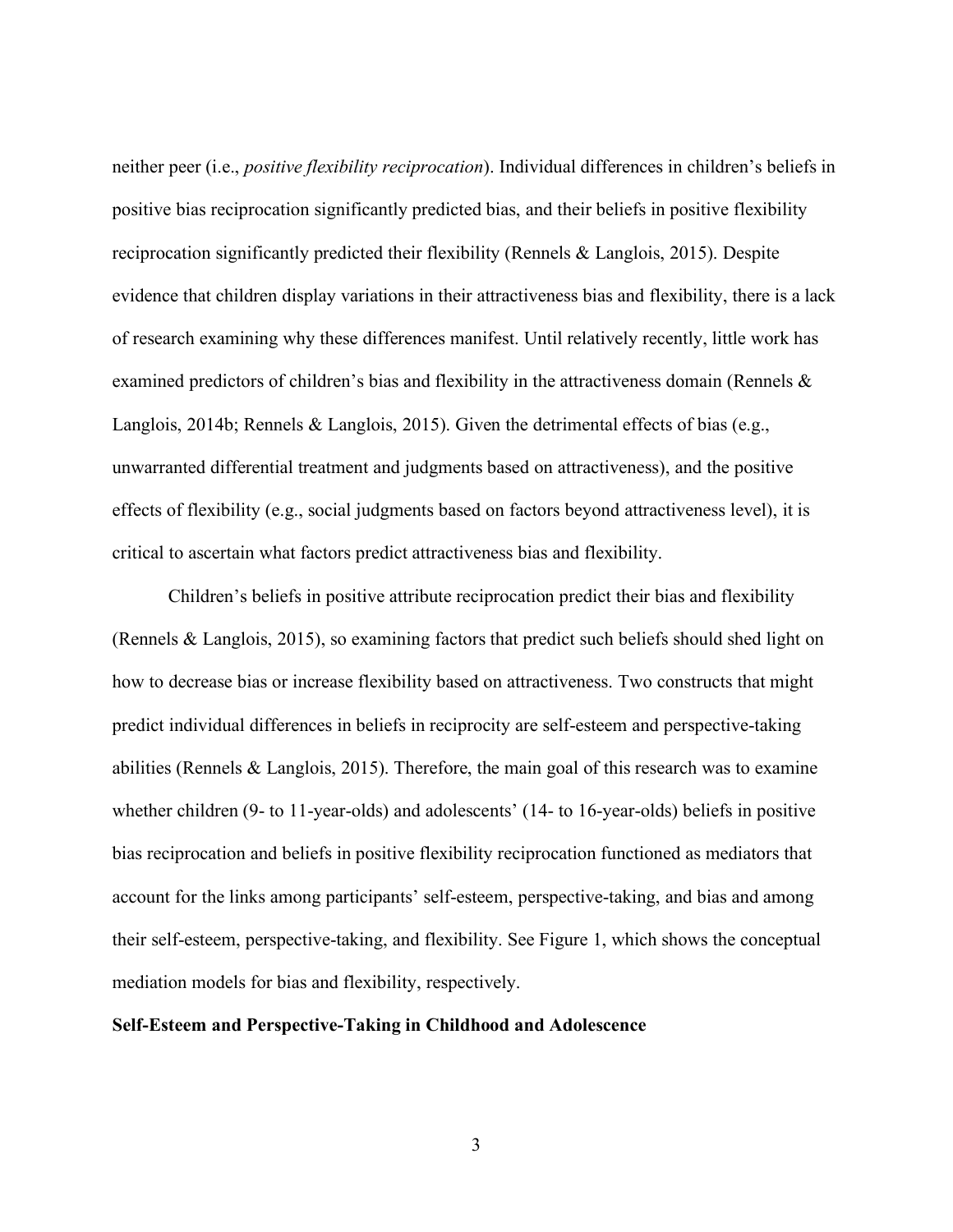Self-esteem and perspective-taking abilities were of interest for several reasons. Middle childhood is when children start making social comparisons based on appearance, abilities, and behaviors (Butler, 1998) and perspective-taking skills emerge (Harter, 1999). During adolescence, social comparisons become prominent and, in turn, teenagers place an emphasis on being viewed as positive and desirable, demonstrating they are particularly concerned about what others think about them (Harter, 2006). Given that peer-evaluations (Guyer et al., 2014), social comparisons (Krayer & Iphofen, 2008), and perspective-taking (Choudhury, Blakemore, & Charman, 2008) emerge in middle childhood and strengthen during adolescence, investigating individual differences in self-esteem and perspective-taking abilities among children within these age groups may help explain variation in children's beliefs in reciprocity and subsequent displays of bias and flexibility.

**Self-esteem***.* Self-esteem is the evaluation of the self, yet interactions with others and their judgments play a vital role in the development of one's self-esteem (Harter 1999; 2006). Self-esteem consists of four main domains: academic, social, athletic competence, and physical appearance (Harter, 1999). Feedback and how much support children receive from their peers, parents, evaluators, and other people in regard to their success in the four domains of self-esteem help shape their evaluation of self-worth (Harter, 1999). Thus, it is plausible that children's selfesteem is related to their beliefs about what others think about them (i.e., beliefs in positive attribute reciprocation) and subsequently what they think about others (i.e., biased or flexible beliefs). For example, due to the influential role that others' judgments play in children's selfesteem, children who possess higher self-esteem might believe unfamiliar targets, regardless of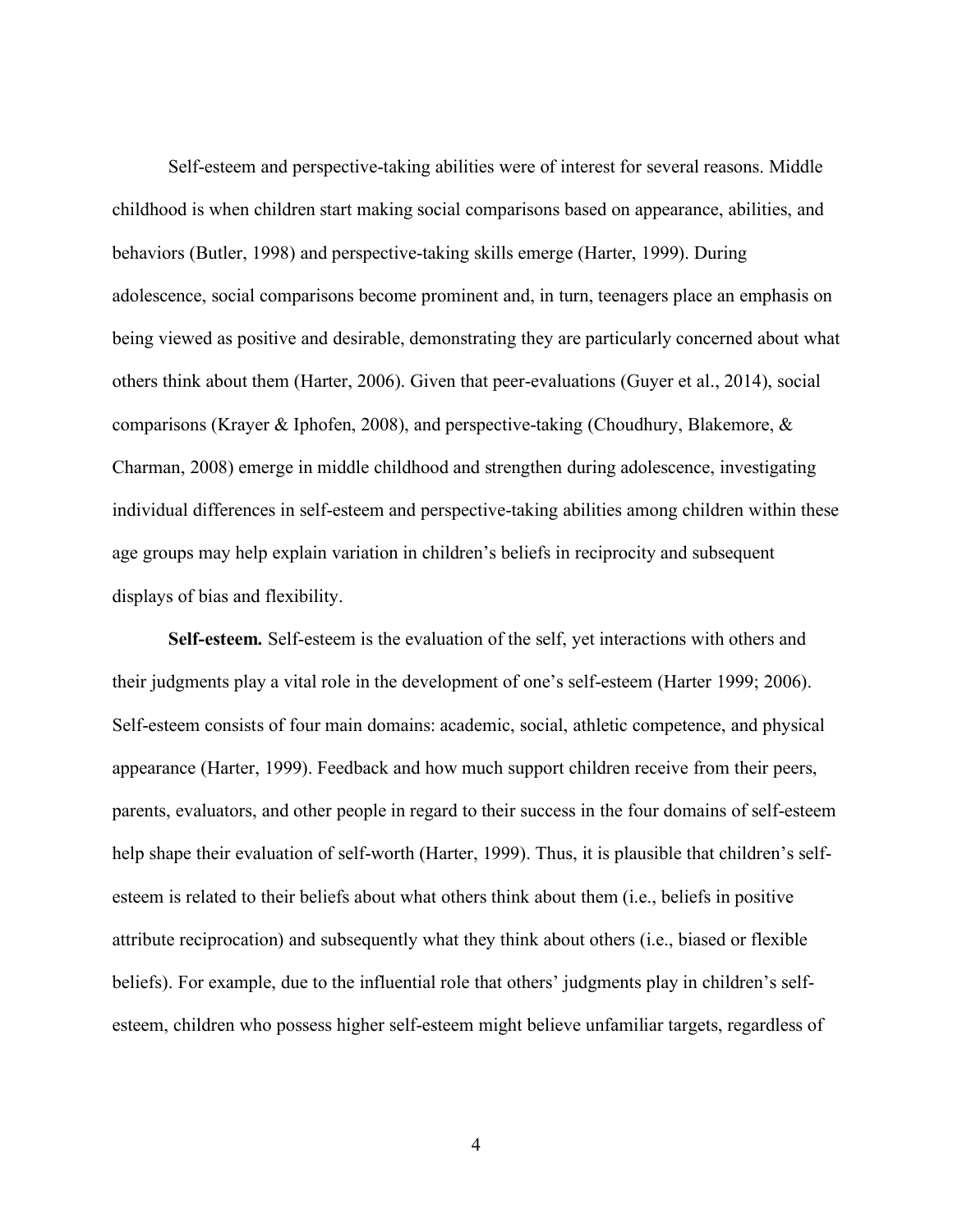their appearance, will think positively of them (i.e., positive flexibility reciprocation). Such beliefs should facilitate a reciprocal liking for both targets (i.e., positive flexibility).

Studies support a possible relation between children's beliefs in reciprocity and selfesteem, and their displays of bias or flexibility. Researchers assigned college students to one of two groups (i.e., ingroup vs. outgroup) and investigated their beliefs of ingroup and outgroup members. They found that students who had low self-esteem rated members of their own group and members of the outgroup more negatively relative to their high self-esteem counterparts (Crocker & Schwartz, 1985). Results suggest that individuals who do not think highly of themselves (i.e., low self-esteem) also do not think highly of others. Another study assessed college students' self-esteem and asked them to rate their similarity to a high or low attractive female target (Graham & Perry, 1976). Women with low self-esteem perceived themselves to be more similar to the low attractive target and women with high self-esteem perceived themselves to be more similar to the high attractive target. In contrast to high self-esteem women, low selfesteem women displayed a greater tendency to rate the high attractive targets' personality negatively (Graham & Perry, 1976). Taken together, results suggest children's self-esteem could impact children's attractiveness biases and their corresponding beliefs in positive attribute reciprocation. Specifically, children with low self-esteem may be more likely to believe that unattractive targets will think positively of them as a function of similarity and in turn assign negative attributes to attractive targets and positive attributes to unattractive targets. Additionally, children with low self-esteem may be more negative in general and in turn more likely to believe that both targets will think negatively of them as compared to children with high self-esteem.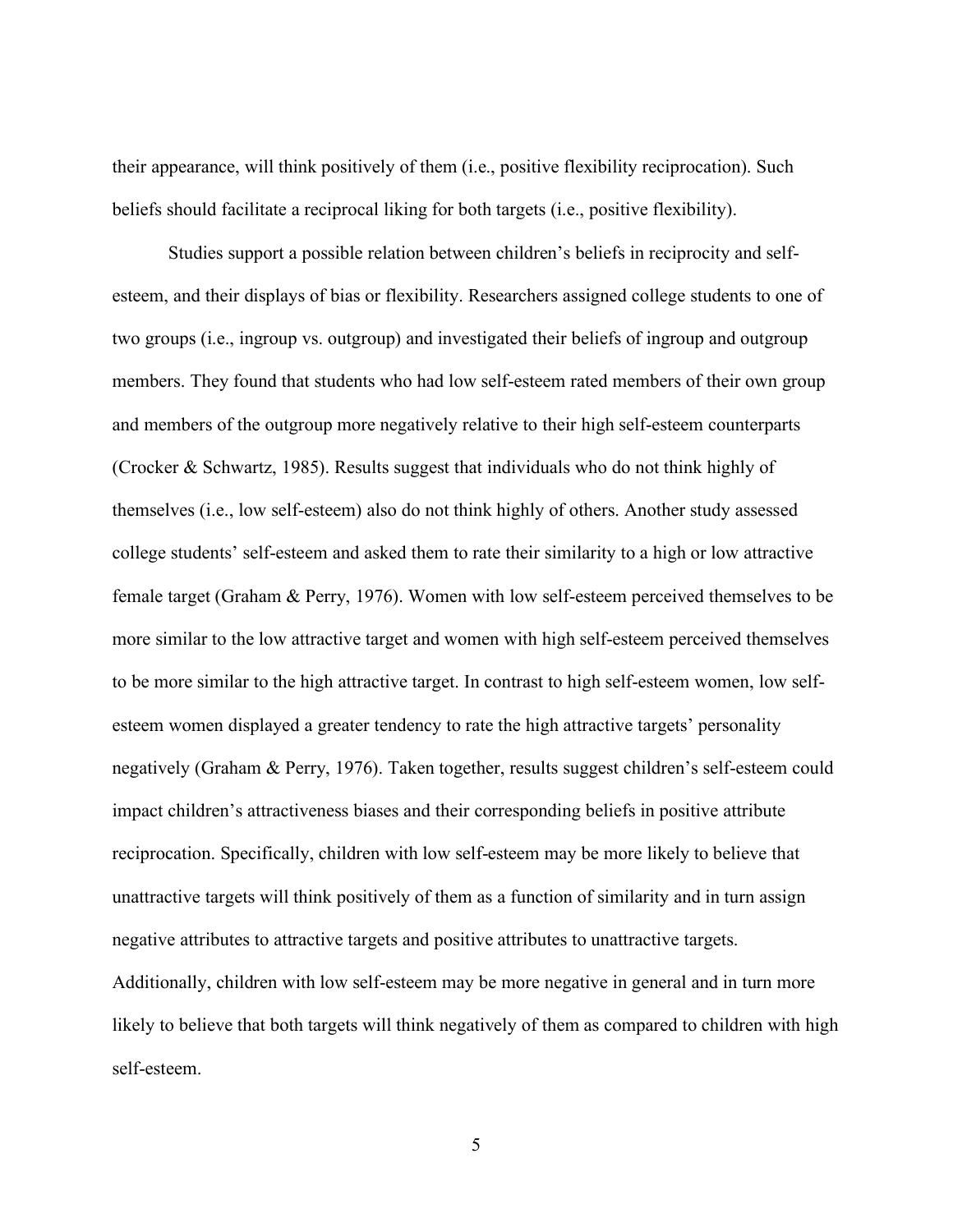**Perspective-taking.** The ability to take someone else's perspective is necessary to navigate daily social interactions with others. To successfully do so, one needs to understand others and their point of view. In contrast, the inability to take someone else's perspective may lead to less understanding of others and their beliefs. Perspective-taking ability emerges in childhood (Selman, 1971) and increases with age, with girls showing higher levels of perspective-taking ability (e.g., Bengtsson & Arvidsson, 2011; Selman, 1976; Smith et al., 2016; Van der Graaff et al., 2014). Research suggests girls show higher levels of perspective-taking than boys due to earlier maturation in certain brain regions, resulting in girls' more advanced cognitive abilities than boys (e.g., Smith et al., 2016; Van der Graaff et al., 2014).

Some research suggests that the ability to take someone else's perspective decreases ingroup favoritism and increases positive thoughts about an unfamiliar target. Specifically, in a number of tasks, researchers manipulated adults' perspective-taking when viewing an unfamiliar target by explicitly asking participants to "put themselves in the person's (target's) shoes." Perspective-takers described the unfamiliar target (i.e., an elderly person) with less stereotypic and more positive content and as more similar to themselves (Galinksy & Moskowitz, 2000). Additionally, Galinsky and Moskowitz (2000) used a minimal group paradigm to examine the relationship between perspective-taking and ingroup and outgroup biases. They found that perspective-takers did not rate their ingroup as more favorable than the outgroup as compared to non-perspective-takers.

There is also evidence to support a relation between adolescents' perspective-taking and feelings toward socially disadvantaged groups (Smith et al., 2016). Researchers longitudinally examined 15- to 19-year-olds' perspective-taking abilities and attitudes towards Black, gay, and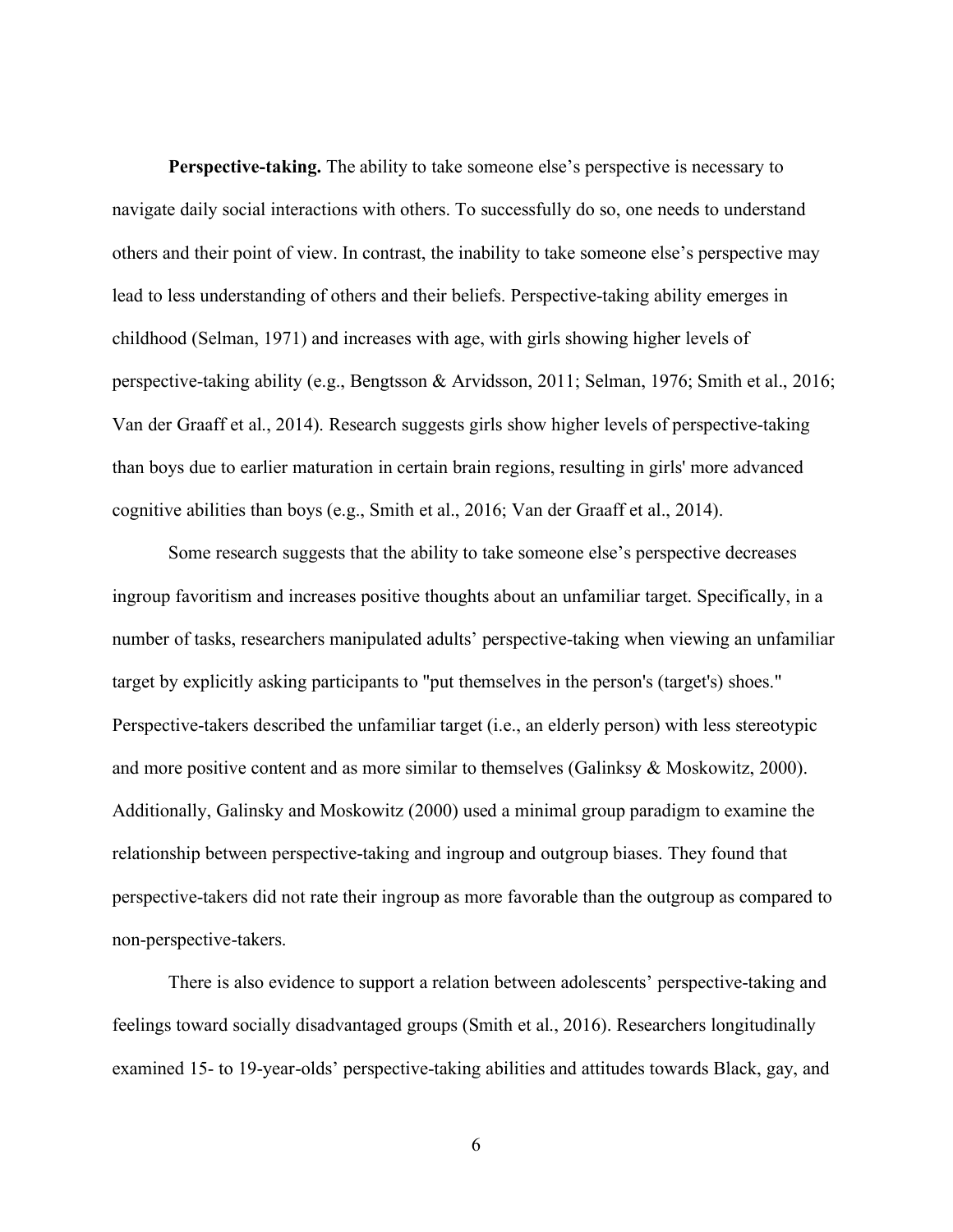poor people using a rating thermometer (0 = *I feel very cold toward this group* to 100 = *I feel very warm toward this group*). They found that the higher adolescents' perspective-taking abilities, the warmer their feelings for three groups documented in the literature as socially disadvantaged (i.e., Black, gay, and poor people) relative to White, straight, and rich people, respectively (Smith et al., 2016). Taken together, research (e.g., Galinsky & Moskowitz, 2000; Smith et al., 2016) demonstrates perspective-taking is related to warmer, less stereotypic, and more positive feelings and evaluations for unfamiliar targets, outgroup members, and disadvantaged groups. These findings suggest that perspective-taking abilities might influence how children and adolescents assign attributes to targets who differ in attractiveness and their beliefs in reciprocity. If so, increasing perspective-taking skills might provide a pathway to decrease bias and increase flexibility by increasing positive views of low attractive individuals.

#### **Attractiveness Biases in Adolescence**

Despite a general consensus that attractiveness biases are evident throughout development, studies examining attractiveness biases among adolescents are lacking. Specifically, the adolescent attractiveness literature focuses more on the importance of attractiveness for mate selection (e.g., Ha, Overbeek,  $\&$  Engels, 2010) relative to the influence of attractiveness on person perception more generally. An exception to this general trend is a study that examined whether 13- to 19-year-olds attributed male and female targets' successes to their ability or to luck (Agthe et al., 2013). Results demonstrated males rated high attractive females more positively (i.e., attributed their successes to their ability) relative to unattractive females (i.e., attributed their successes to luck), but interestingly, same-aged females' ratings for attractive versus unattractive males did not significantly differ. Researchers did not directly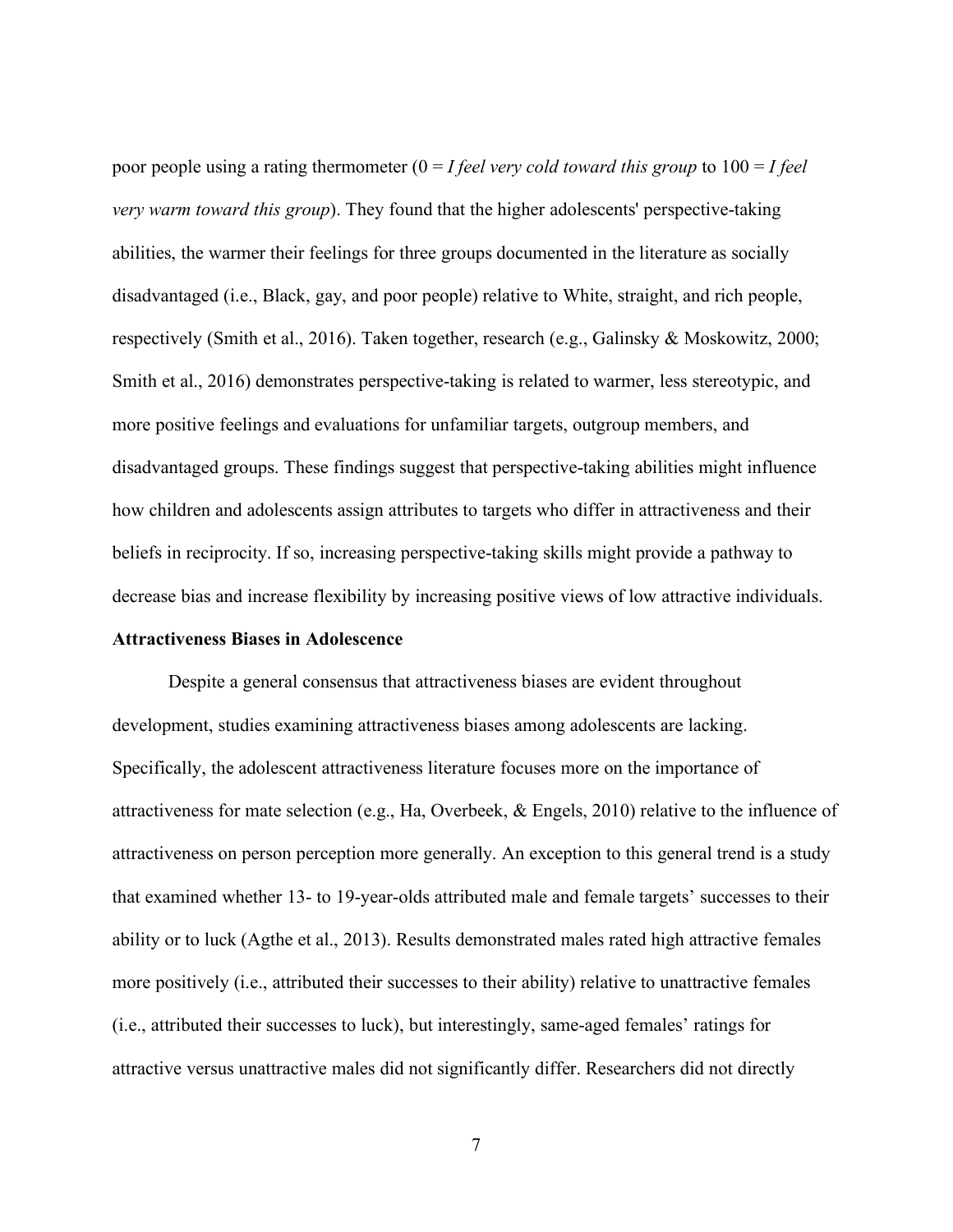measure mating motives, but suggested results might be driven by such motives (Agthe et al., 2013).

Although there are minimal studies examining adolescents' attractiveness biases, it seems that adolescents are attuned to facial attractiveness during this sensitive time period and make judgements about others as a function of their attractiveness (e.g., Agthe et al., 2013). Additionally, adolescents' views about their own appearance and their beliefs about how others view their appearance better predicts self-esteem than variables such as academic competence (Harter, 1998). Results further implicate the importance placed on appearance and how one is perceived during this developmental period. Thus, we were interested in extending previous findings by Rennels and Langlois (2014b; 2015) with 3- to 11-year-olds to adolescents. Specifically, we examined whether adolescents displayed beliefs in positive bias reciprocation and beliefs in positive flexibility reciprocation and if such beliefs predicted their displayed bias and flexibility, respectively.

#### **Female versus Male Targets**

Another question of interest was whether children would display stronger biases and beliefs in reciprocity for female targets than male targets. Research documents 3- to 11-yearolds' robust attractiveness biases, particularly for girl targets (e.g., Dion, 1973; Rennels  $\&$ Langlois 2014a; 2015). Although 7- to 11-year-olds show more flexible thinking than 3- to 6 year-olds, they still show robust biases based on girls' attractiveness (Rennels & Langlois, 2014a 2015). Similarly, beliefs in positive attribute reciprocation were particularly strong for attractive girl targets such that children generally thought attractive girls would think positively of them (Rennels & Langlois, 2015). One study demonstrated that 8- to 13-year-olds held implicit gender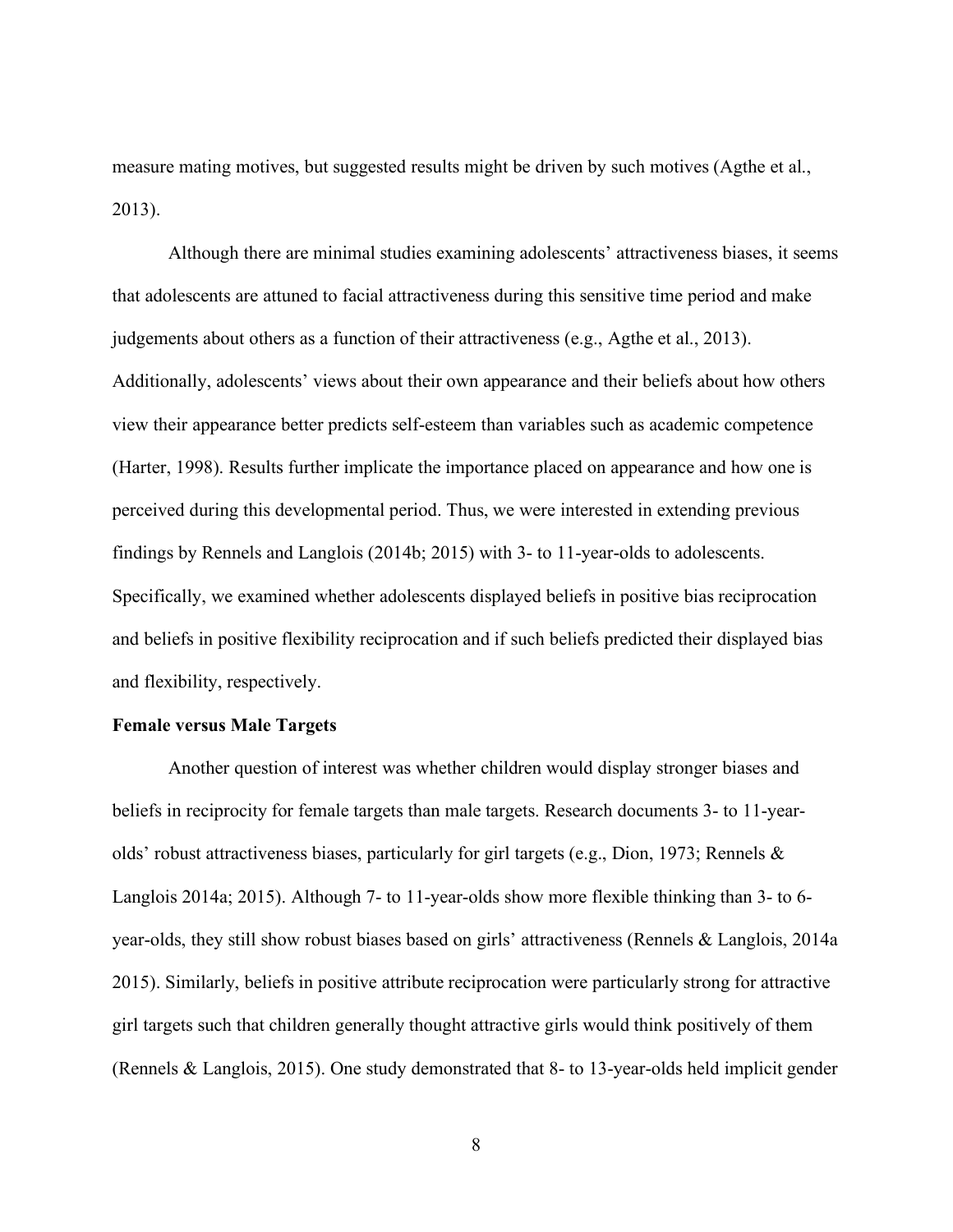stereotypes such that girls were viewed as as more warm and friendly than boys (Jiang et al., 2016). Because children generally associate positive traits with attractive targets (see Langlois et al., 2000 for review), and girls are viewed as more warm than boys (Jiang et al., 2016), children might believe attractive female targets are more likely to recriprocate positive attributes compared with other targets.

Not only do children show strong biases based on girls' attractiveness, teachers do as well. For example, when teachers of 6- and 7-year-olds made classroom relevant decisions (e.g., calling on a student to answer a question), they relied more on girls' attractiveness than their body size or ethnicity. Consequently, they selected attractive girls more often than unattractive girls (Wang, Treat, & Brownell, 2008). These biases impact how children value attractiveness. When asked what it meant to be popular during adolescence, more girls than boys defined popularity as being attractive. In contrast, boys defined popularity as being funny or athletic (Closson, 2009). Additionally, when 9- to 13-year-olds nominated peers in terms of likeability and popularity, they rated unattractive girls as least popular. In contrast, attractiveness was unrelated to boys they perceived as popular and well liked (Lease, Kennedy, & Axelrod, 2002).

Physical appearance is documented as particularly important to self-worth such that girls who specifically place an emphasis on physical appearance show the lowest self-esteem (Harter, 1993). Pliner and colleagues (1990) studied boys and girls starting around 10-years-old on different variables relevant to appearance (e.g., physical appearance) and found that females were more concerned than males about the way they looked and consequently had lower selfesteem with regard to their appearance. Compared to boys, girls' lower self-esteem in relation to appearance was observed across the lifespan, up to 79-years-old (Pliner, Chaiken, & Shelly,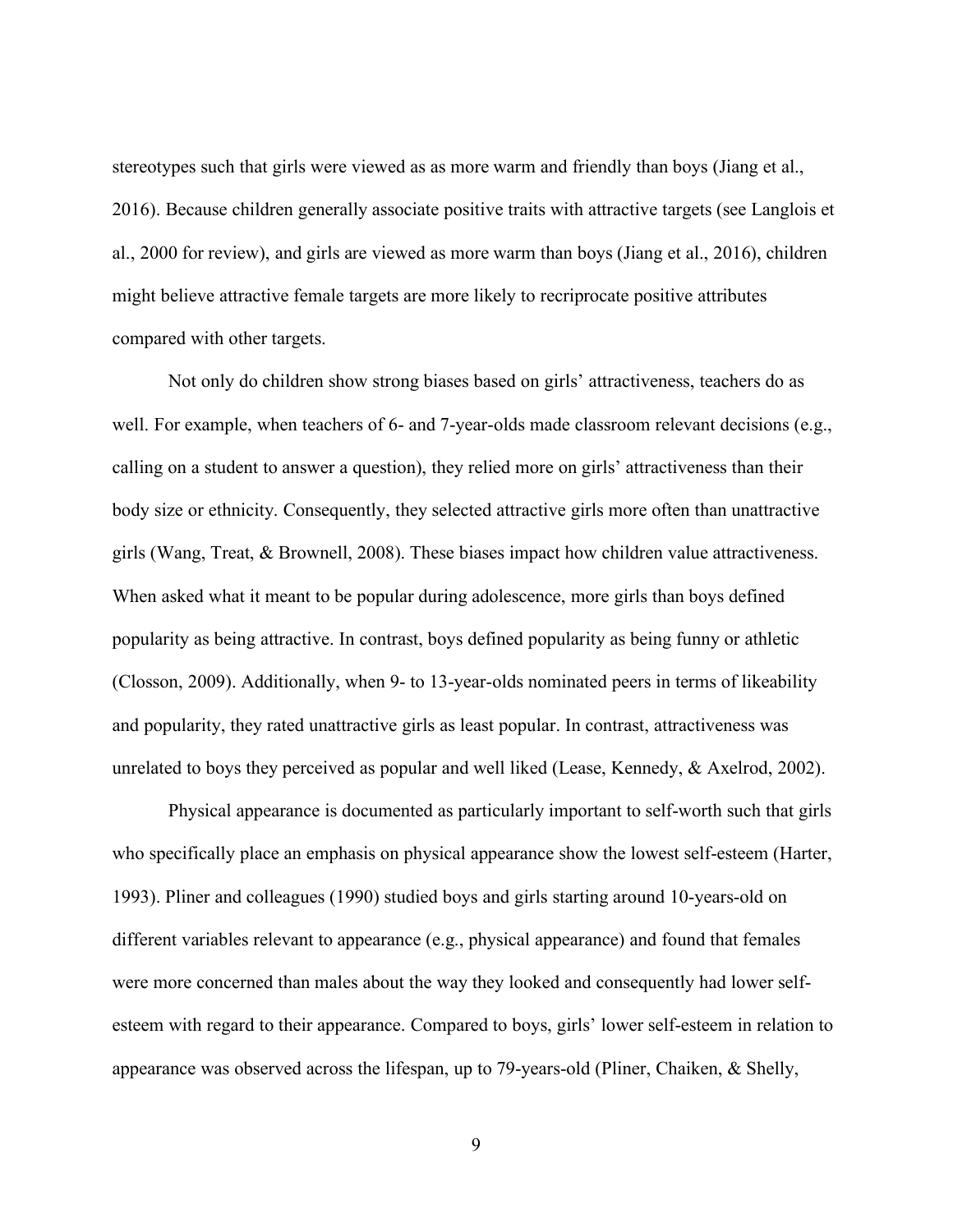1990), highlighting the pervasive nature of appearance on self-esteem among females in particular. Taken together, these findings suggest attractiveness is more important when children and adolescents judge female than male targets. Thus, we predicted attractiveness bias and beliefs in positive bias reciprocation would be more robust for female than male targets, as measured by effect size.

#### **The Current Study**

The current study should provide insight into why some children and adolescents are more biased or more flexible than others and such knowledge could inform ways to reduce bias or increase flexibility. Other studies demonstrate that children display individual differences in bias and flexibility based on attractiveness (e.g., Rennels & Langlois, 2015), but do not provide clear answers as to why such differences may manifest. Investigating children's perspectivetaking ability and self-esteem may help explain individual differences in children and adolescent's biases, flexibility, and beliefs in positive attribute reciprocation. Participants completed a non-forced choice task that assessed their assignment of positive and negative attributes to targets varying in attractiveness and their assignments of who would reciprocate positive attributes. They also completed questionnaires regarding their self-esteem and perspective-taking ability.

#### **Hypotheses**

**Effect size hypotheses.** We expected adolescents would show stronger bias than children because of the importance placed on attractiveness during adolescent development (e.g., Ha, Overbeek, & Engels, 2010). We also expected participants' bias and beliefs in positive bias reciprocation, regardless of age, would be stronger for female than male targets.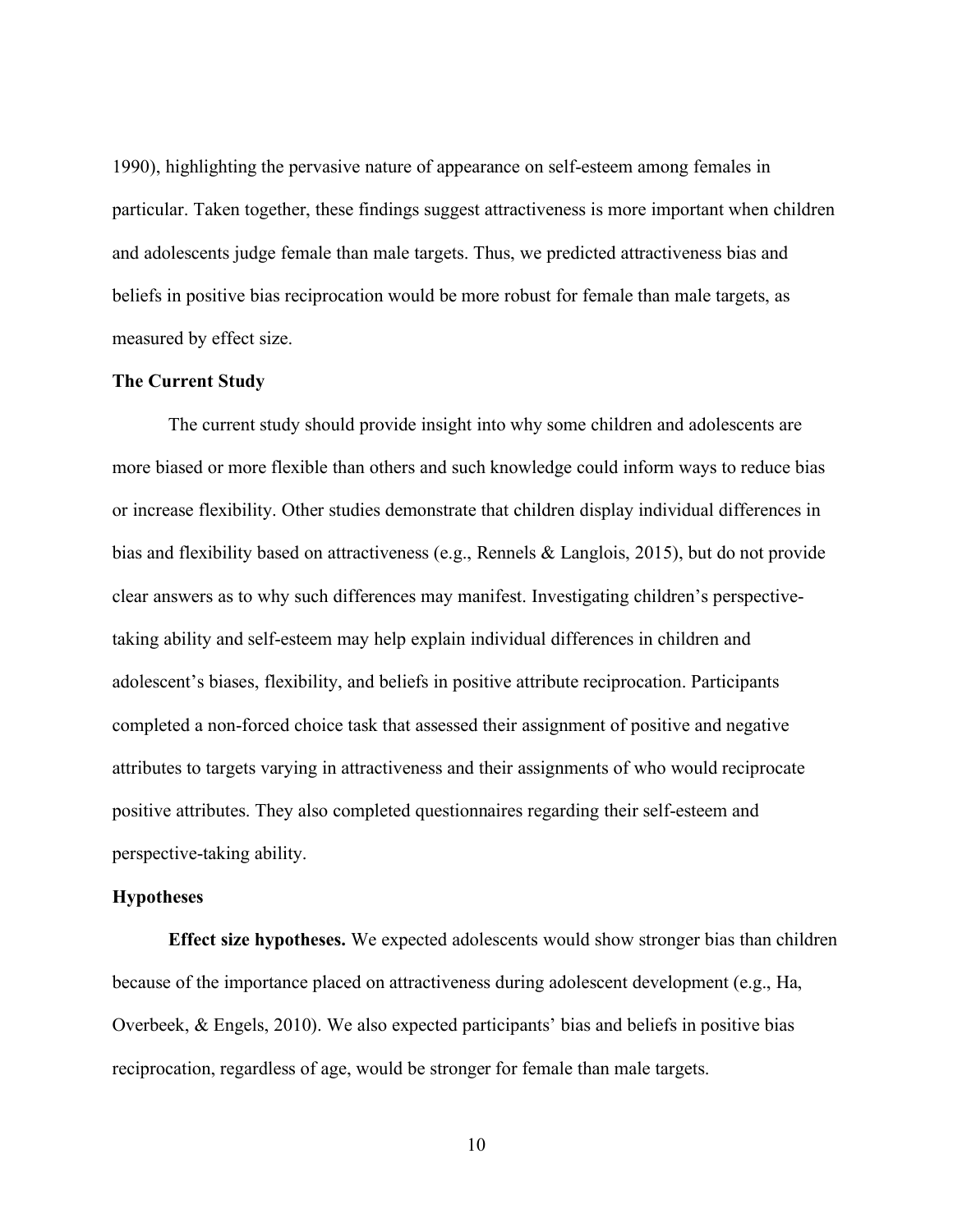**Participant and target characteristics hypotheses.** We hypothesized that bias and beliefs in positive bias reciprocation might vary as a function of participant age and target sex. Specifically, we predicted that adolescents would show more bias and beliefs in positive bias reciprocation than children. Additionally, we expected participants, regardless of age, would display more bias for female than male targets. Because flexibility increases with age (e.g., Banse et al., 2010), we also hypothesized that adolescents may display significantly higher flexibility than children.

**Self-esteem and perspective-taking hypotheses.** Based on previous research (e.g., Harter, 1993; Selman, 1976), we expected self-esteem and perspective-taking ability would vary as a function of participant sex and age. Specifically, we expected children would display higher self-esteem than adolescents and that boys would display higher self-esteem than girls. Additionally, we expected adolescents would display higher perspective-taking than children and that girls would display higher perspective-taking than boys.

**Bias mediation model hypotheses.** We hypothesized that participants' beliefs in positive bias reciprocation would mediate the relation between self-esteem and perspective-taking in predicting their bias. Specifically, that higher self-esteem and lower perspective-taking scores would predict a greater tendency to think the attractive target would think positively of them, which in turn would predict a greater tendency to assign positive attributes to attractive targets and negative attributes to unattractive targets.

**Flexibility mediation model hypotheses.** Similarly, we hypothesized that participants' beliefs in positive flexibility reciprocation would mediate the relation between self-esteem and perspective-taking in predicting their flexibility. Specifically, higher self-esteem and higher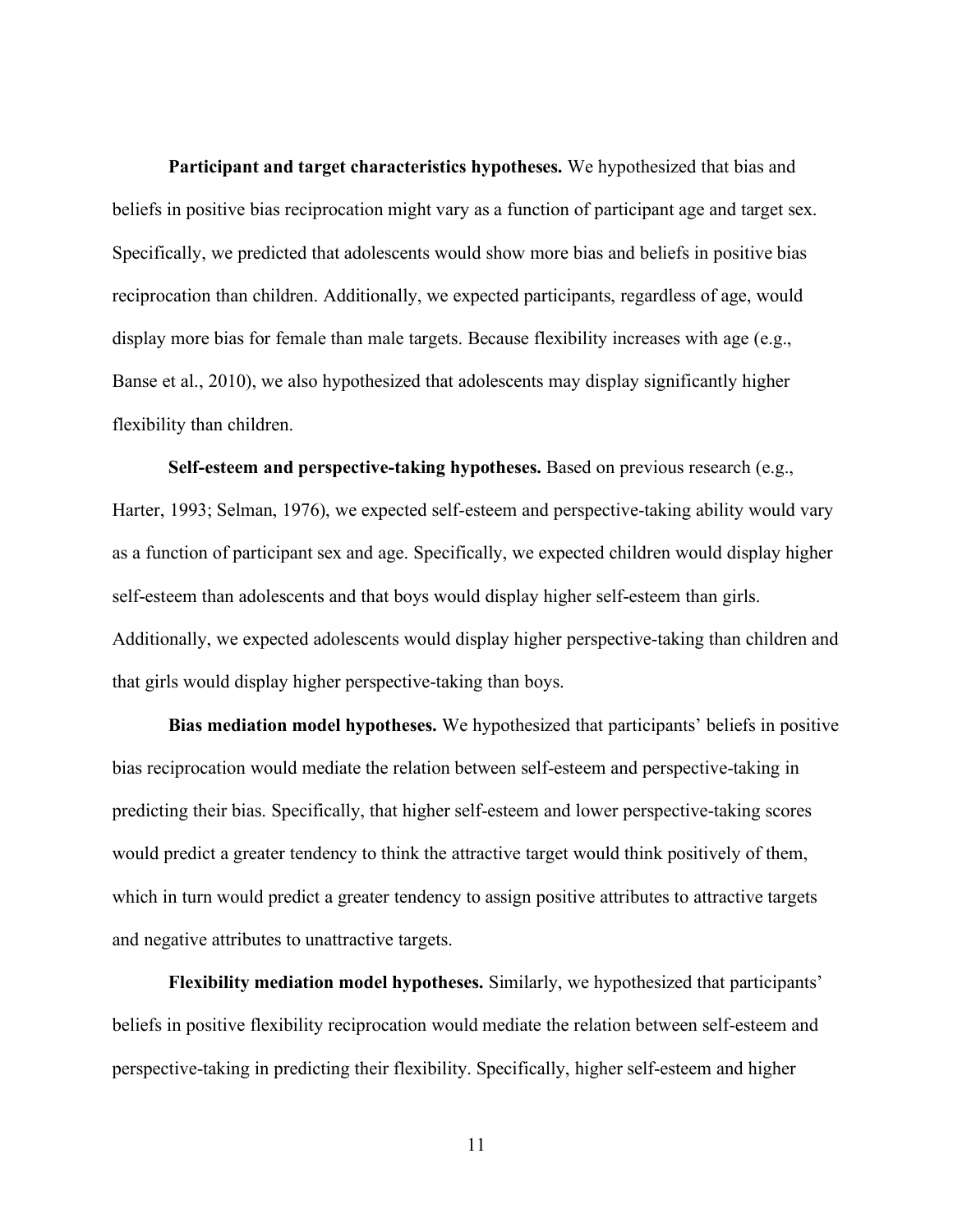perspective-taking scores would predict a greater tendency to think both targets would think positively of them, which in turn would predict a greater tendency to think both targets were positive and neither were negative.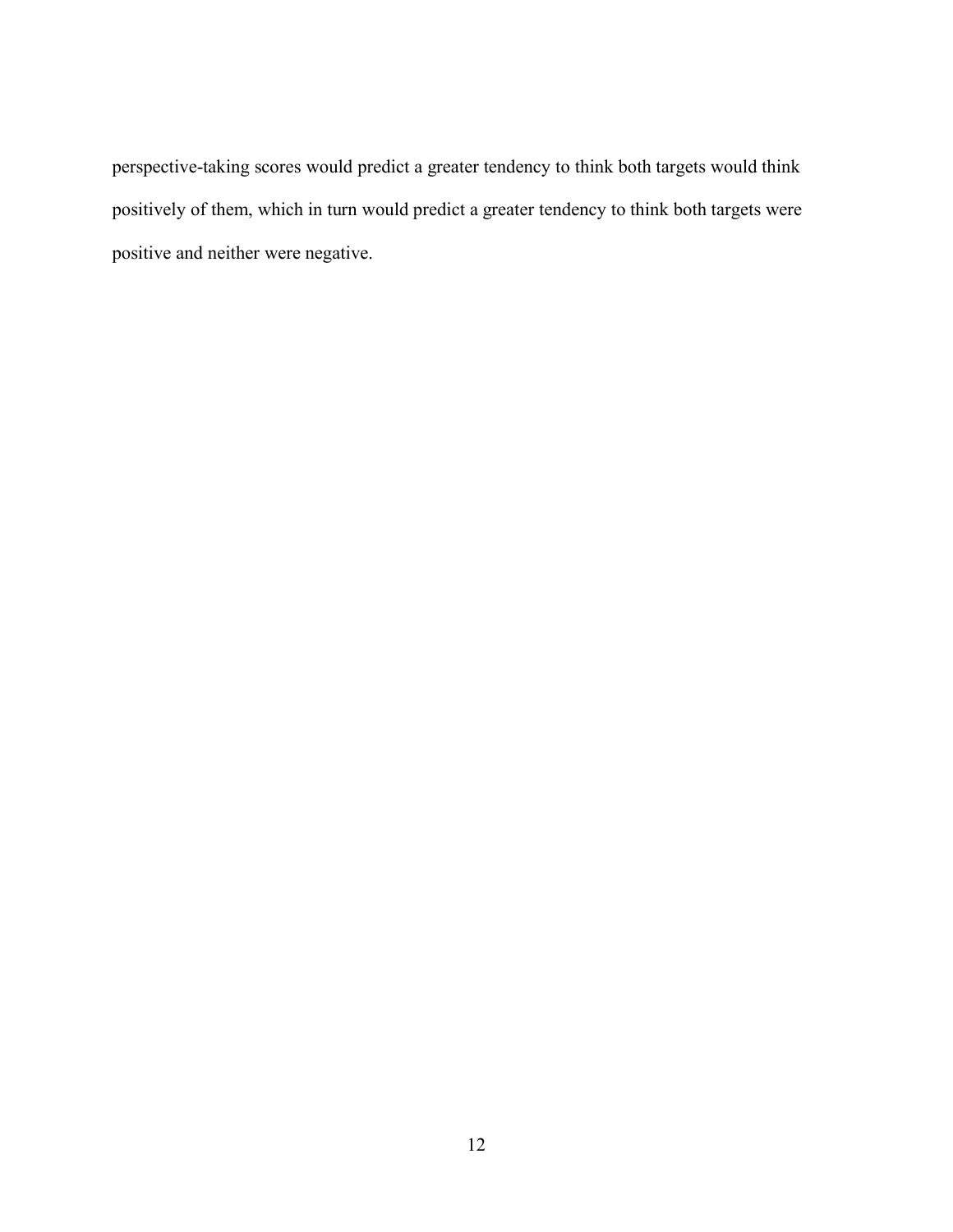#### **Chapter 2: Method**

#### **Participants**

Children aged 9- to 11-years-old ( $n = 52$ ; 26 females) and adolescents aged 14- to-16years-old  $(n = 52; 25$  females) participated in the study. Parents reported participants' race as White (55%), Black/African American (5%), multiracial or other (31%), or did not report race (9%). Parents reported participants' ethnicity as Mexican/Mexican-American/Latino (23%), other Spanish/Hispanic/Latino (7%), multi-ethnic (3%), non-Hispanic (65%), or did not report it (2%). Research assistants recruited participants by contacting parents from an existing lab database or via social media. Participants either received a small prize for participating or were entered into an iTunes gift card drawing.

#### **Stimuli**

**Attribution task.** Stimulus faces consisted of 16 digitized, color images of Whites (4 males and 4 females) and Latinos (4 males and 4 females) aged 18 to 21 years posed with a neutral expression and shown from the shoulders up. Research assistants used Adobe Photoshop to mask clothing cues and match image contrast and brightness. Using these images, we created eight face pairs containing two faces of the same sex and ethnicity who had similar hair color, but significantly differed in attractiveness. About 40 undergraduates rated the faces on a 5-point scale for attractiveness  $(1 = not \, very \, attractive, 5 = very \, attractive)$ . There was high interrater agreement regarding attractiveness (*Cronbach alphas* > .90). High attractive male and female faces (*M* = 3.27, *SD* = .09) significantly differed in attractiveness from low attractive male and female faces ( $M = 1.35$ ,  $SD = .08$ ),  $t(14) = 45.41$ ,  $p < .001$ ). High attractive males ( $M = 3.27$ , *SD*  $=$  .11) were similar in attractiveness to high attractive females ( $M = 3.27$ ,  $SD = .09$ ),  $t(6) = .10$ , *p*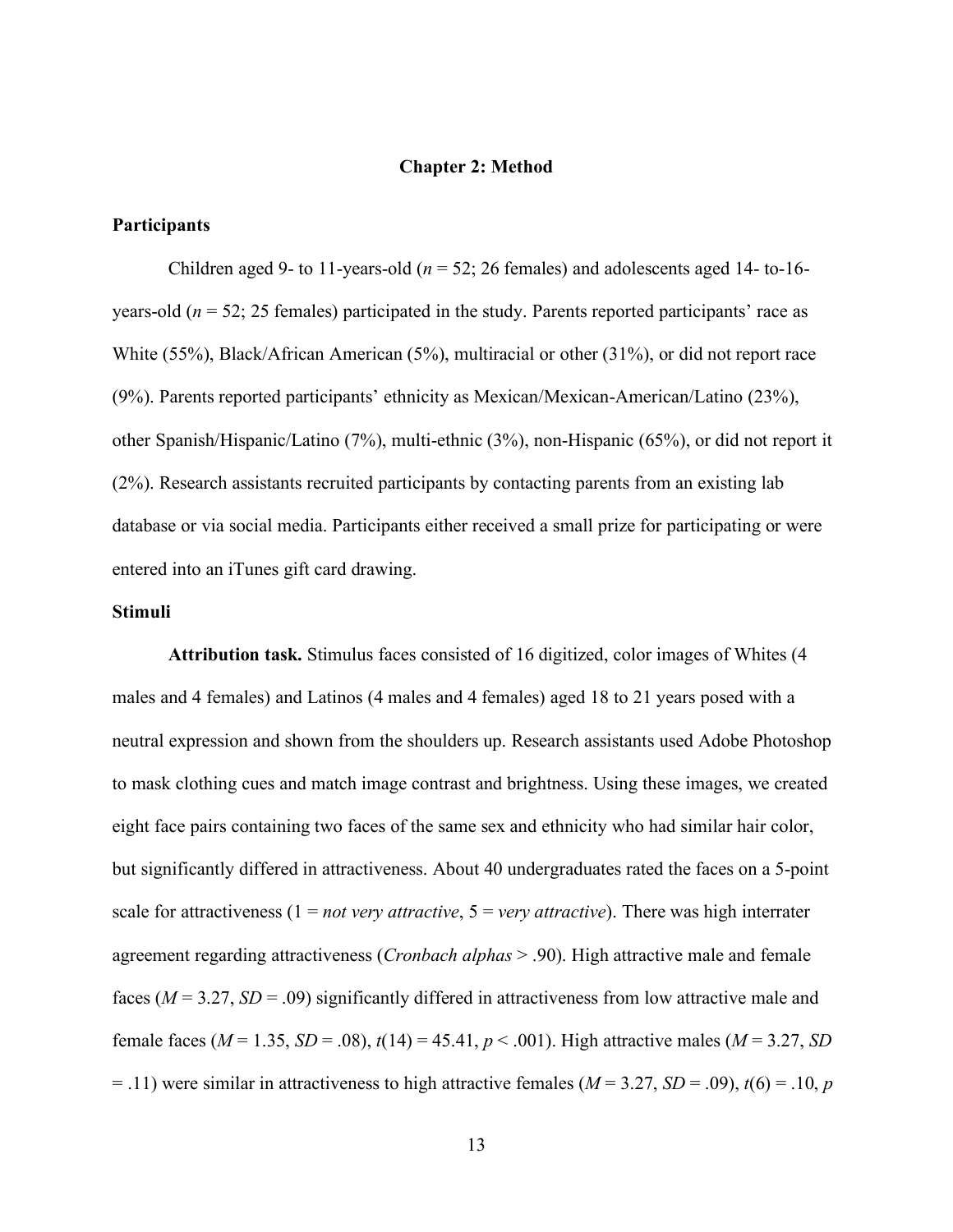$= .93$ , and low attractive males ( $M = 1.35$ ,  $SD = .06$ ) were similar in attractiveness to low attractive females ( $M = 1.36$ ,  $SD = .10$ ),  $t(6) = .12$ ,  $p = .91$ .

#### **Measures**

**Self-esteem.** To assess self-esteem, participants completed the Piers-Harris Children's Self-Concept Scale, second edition, that was designed for children ages 7 to 18 (Piers-Harris-2: The Way I Feel About Myself, Piers & Herzberg, 2002). The scale consists of 60 items and measures overall self-concept by having children respond "yes" or "no" to questions about themselves (e.g., "I am often sad"). The scale is one of the most used for children (Butler  $\&$ Gasson, 2005) and is often used with adolescents (e.g., Ekinci et al., 2016; Garton & Pratt, 199; Goltz & Brown, 2014). The Piers-Harris-2 has sufficient reliability and validity among children of varying demographics and ethnicities (Flahive & Li, 2011; Piers & Herzberg, 2002). Cronbach's alpha obtained for this measure in the current study was satisfactory ( $\alpha$  = .92).

**Perspective-taking.** To assess perspective-taking ability, children completed the Perspective-Taking subscale of the Interpersonal Reactivity Index (IRI: Davis, 1980), a selfreport questionnaire that consists of 7 items. Items on the IRI perspective-taking subscale assess children's ability to consider a point of view other than their own (e.g., "I sometimes try to understand my friends better by imagining how things look from their perspective"). They record their responses using a 5-point Likert scale *(1 = does not describe me well* to *5 = describes me very well*). The perspective-taking subscale has sufficient internal validity and test-retest reliability (Davis, 1980) and has been used with children and adolescents (e.g., Batanova  $\&$ Loukas, 2014; Hawk et al., 2013; Lane-Garon, 1998; Vanwesenbeeck, Ponnet, & Walrave, 2017;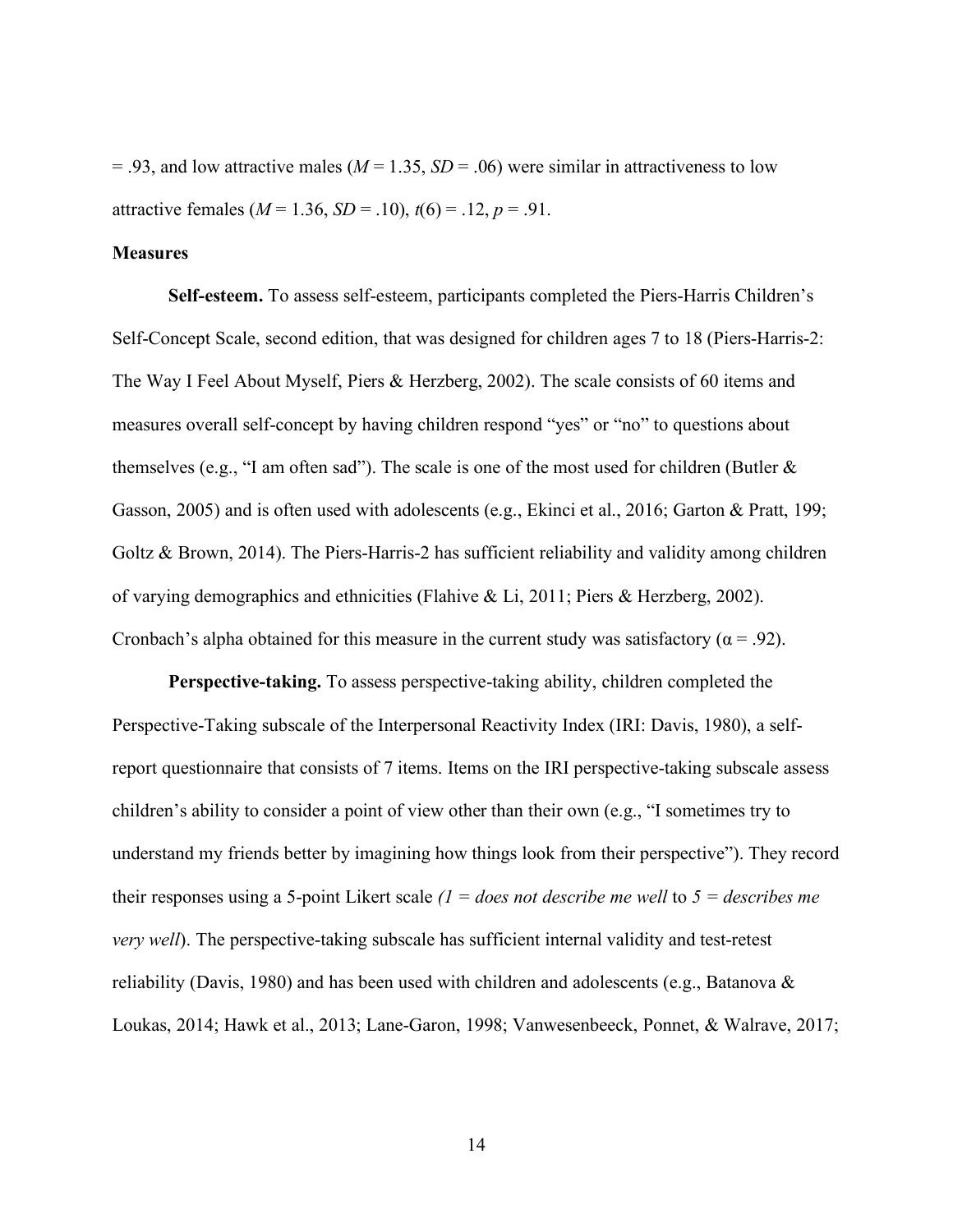Smith et al., 2016; Van der Graaff et al., 2014). Cronbach's alpha obtained for this subscale in the current study was relatively low ( $\alpha$  = .62), but similar to other work (e.g., Wachi et al., 2016). **Procedure**

Prior to the study, an experimenter explained the purpose and procedures to the parent and participant. The experimented obtained informed parental consent, child/youth assent, and voluntary demographic information. Participants completed all tasks electronically on a computer via Qualtrics in a quiet room while their parents waited in a separate room. Once in the study room, the experimenter told the participants, "You are going to complete three surveys on the computer in which you will be asked questions about yourself, other people, and yourself in certain situations. There are no right or wrong answers. Please make sure to answer honestly. Do you have any questions?" Once the participants confirmed that they did not have any questions, the experimenter advanced the screen to start the study. At the beginning of each task, the experimenter read the instructions to the participants. Once the participant stated that he/she understood the task, the experimenter advanced the screen and the participant was able to respond. At the end of each task, a screen prompted the participants to let the experimenter know they had reached the end of a survey.

During the study, the experimenter sat across from the participant and remained in the room for the duration of the study in case participants had any questions. First, participants completed the Piers-Harris-2 so that their responses would not be influenced by the perspectivetaking and attribution tasks that ask them to think about other people. Comparisons of computerized and standard written administration of the Piers-Harris Children's Self-Concept scale showed no differences in responding (Simola & Holden, 1992), so questions were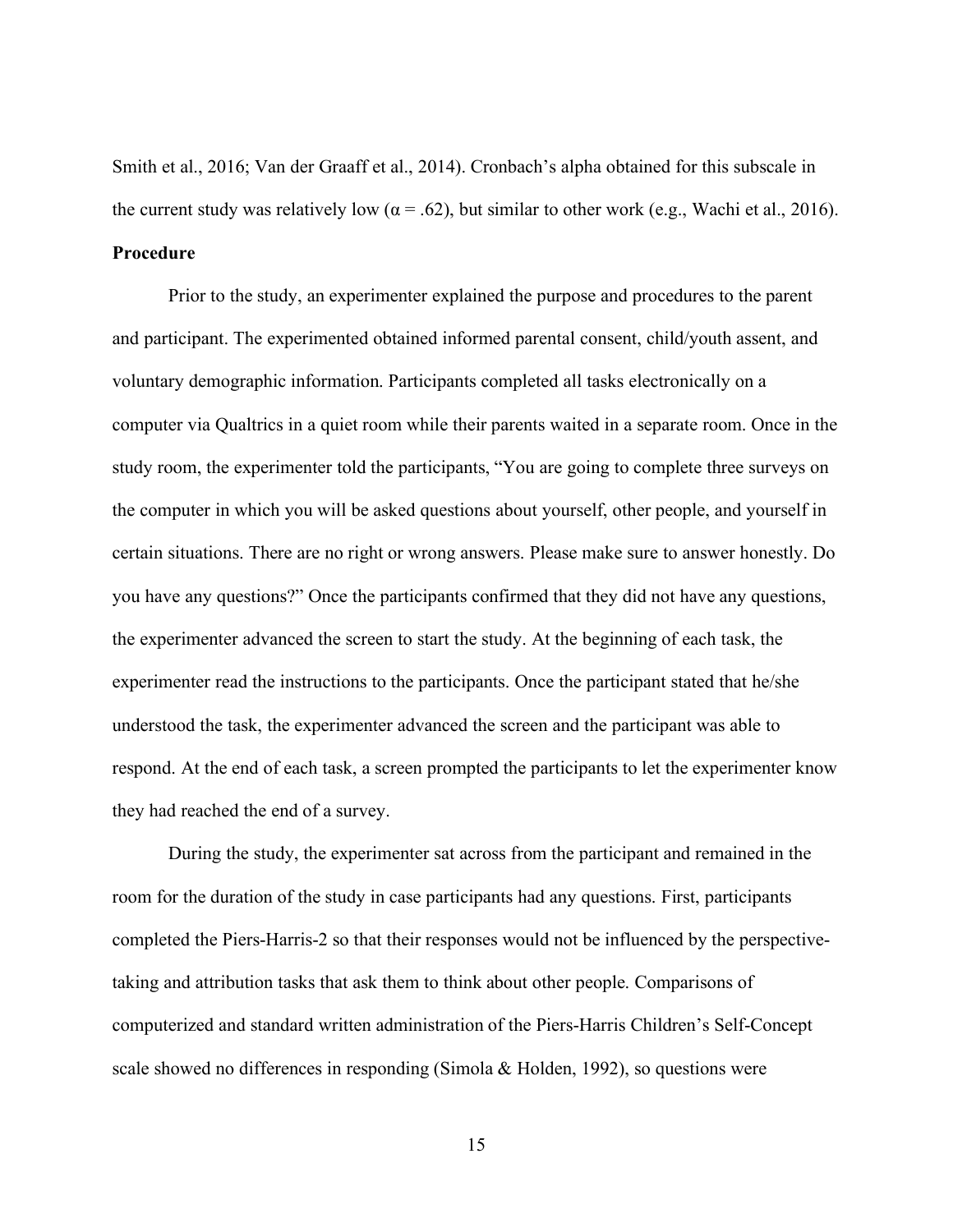presented sequentially on the computer using Qualtrics. Participants read questions to themselves and completed the task on their own.

Next, children completed the non-forced-choice attribution task. Participants first completed four practice trials that consisted of images of animals instead of human faces to ensure they understand the task. Participants read statements (e.g., "Who do you think is [nice/mean]?") and had the option to assign positive and negative traits to one of the two targets, both of the targets, or neither target. To assess participants' beliefs in positive attribute reciprocation, participants read statements (e.g., "Who would think you are [nice]?") and again had the options to choose one, both, or neither of the targets. We asked participants about beliefs in reciprocation for positive attributes only to prevent them from thinking negatively about themselves.

We counterbalanced the presentation of the eight face pairs, such that half of the participants saw female targets first and the other half saw male targets first. Attractive and unattractive faces were counterbalanced to appear on the right and left sides equally. Questions displayed at the top of the screen with the face pair positioned below the question. Faces were labeled "Face 1" and "Face 2". Underneath each face pair, there were four multiple-choice options (Face 1, Face 2, both, neither).. Using one of the four possible responses, children answered six questions for each face pair: two regarding assignment of positive attributes (e.g., Who do you think is happy?; see Figure 2), two regarding assignment of negative attributes (e.g., Who do you think is unhappy?), and two regarding beliefs in positive attribute reciprocation (e.g., Who would think you are happy?). Children answered questions about different attributes for each test trial with positive and negative attributes intermixed across trials, with no more than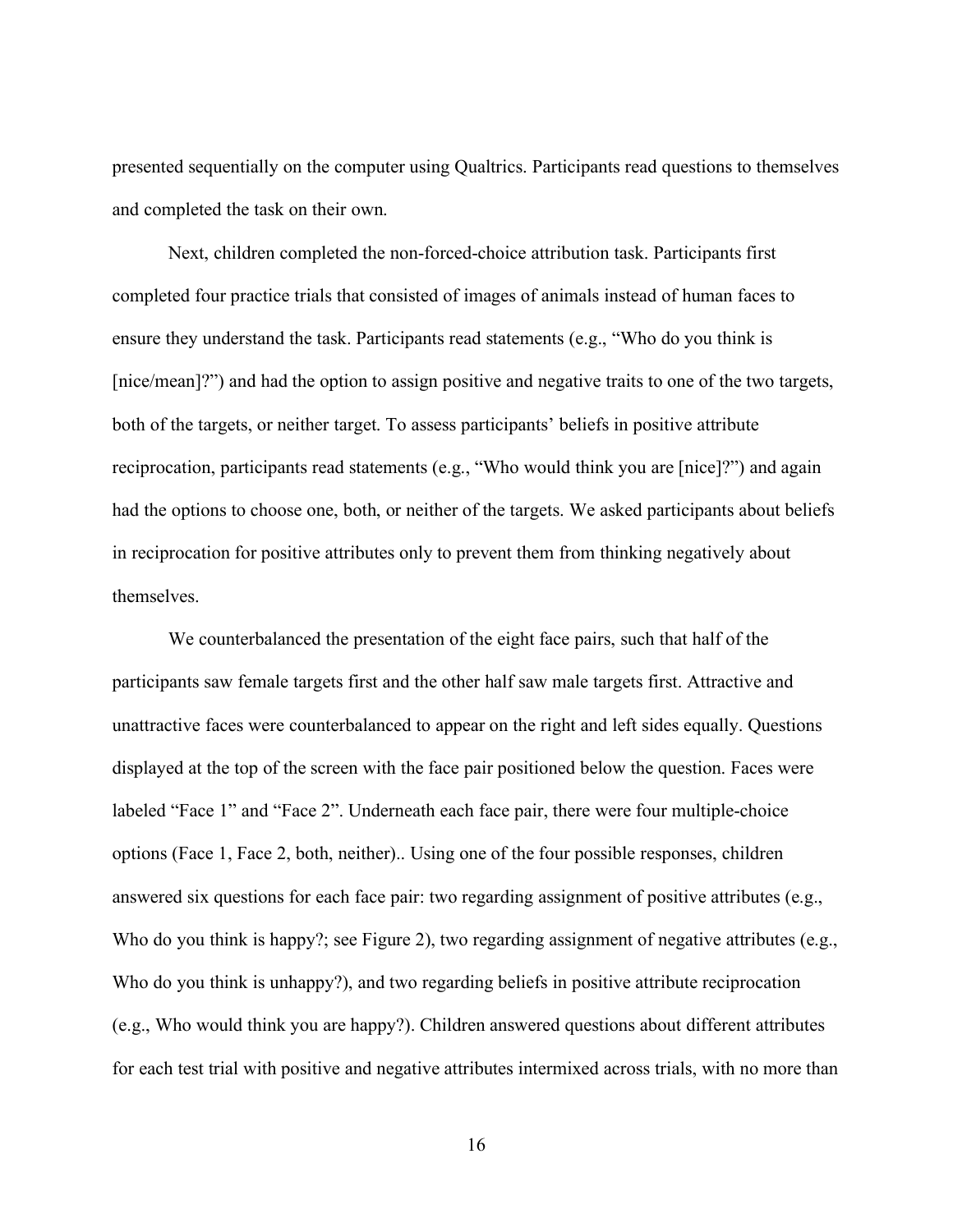two trials in a row assigning the same type of attribute (e.g., no more than two positive attributes in a row). See Table 1 for a list of the 32 attributes used in this task (16 positive and 16 negative), which we chose from studies examining children and adults' attractiveness biases (e.g., Langlois & Stephan, 1977; Langlois et al., 2000; Rennels & Langlois, 2014b; 2015).

Lastly, children completed the perspective-taking scale (Davis, 1980). Each question displayed one at a time and participants responded using the 5-point Likert scale. Once the study concluded, children either chose a prize or were entered into a drawing to win a \$25 Amazon or iTunes gift card. The study typically took children 35 minutes to complete.

#### **Data Preparation**

**Piers-Harris-2.** Using the scoring developed by the authors, we converted raw scores from the Piers-Harris-2 to standardized t-scores  $(M = 50, SD = 10)$  and percentile ranks. T-score ranges for the total scale are as follows: less than or equal to 29T = very low self-esteem; 30T- $39T =$ low self-esteem;  $40T-44T =$ low average self-esteem;  $45T-55T =$  average self-esteem; 56T-59T = high average self-esteem; 60T-69T = high self-esteem; and  $\geq 70T$  = very high selfesteem.

**Bias scores**. Similar to Rennels and Langlois (2015), we calculated bias scores based on particpants' tendency to assign positive attributes to attractive targets and negative attributes to unattractive targets. We first calculated positive bias by subtracting the percentage of positive attributes assigned to unattractive targets from the percentage assigned to attractive targets. Next, we calculated negative bias by subtracting the percentage of negative attributes assigned to attractive targets from the percentage assigned to unattractive targets. We then summed positive bias and negative bias for a total *bias* score. We calculated beliefs in *positive bias reciprocation*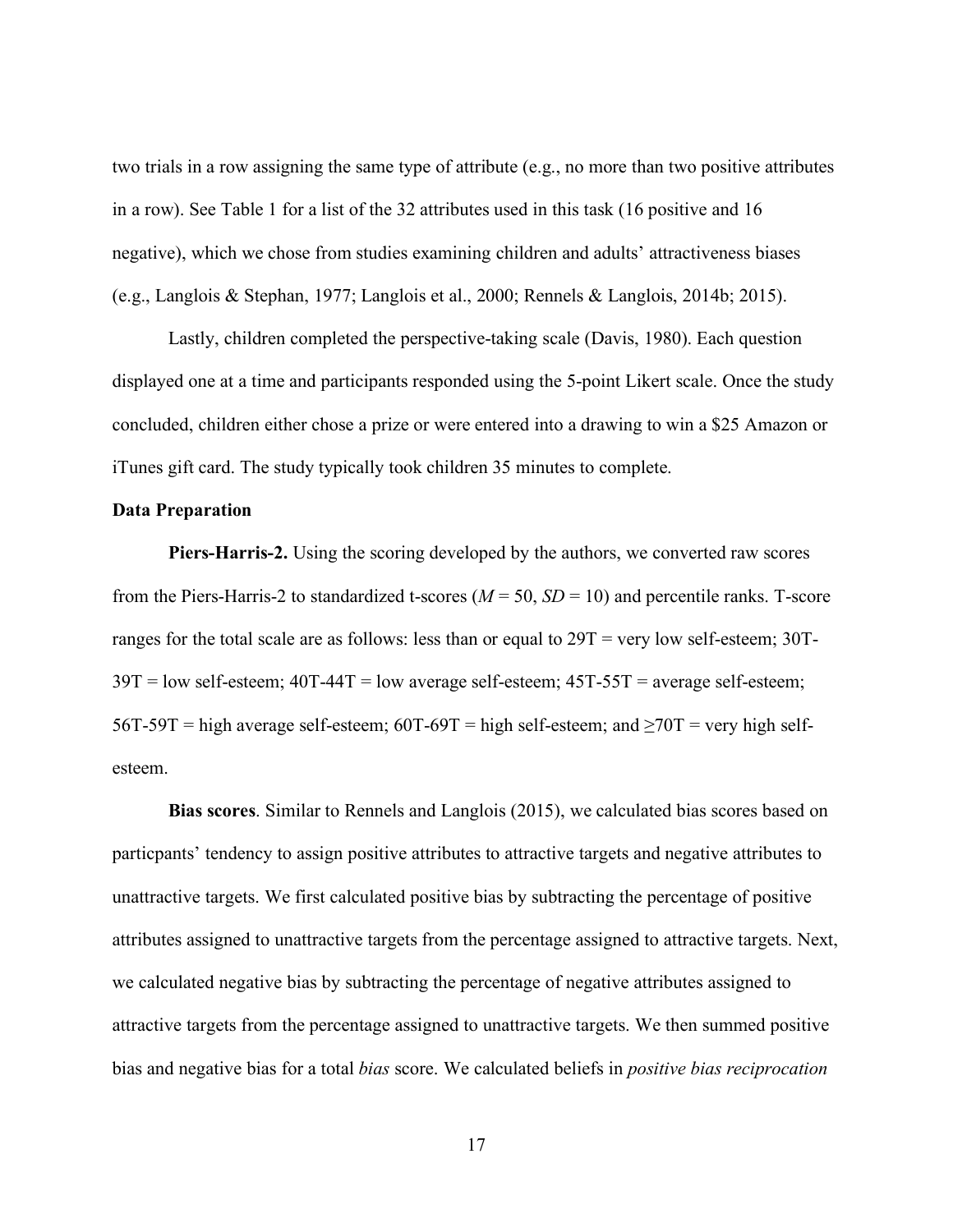by subtracting the percentage of positive attributes participants thought unattractive targets would assign to them from the percentage they thought attractive targets would assign to them.

**Flexibility scores.** We calculated positive flexibility by subtracting the percentage of positive attributes assigned to neither target from the percentage assigned to both targets and negative flexibility by subtracting the percentage of negative attributes assigned to both targets from the percentage assigned to neither target. We then summed positive flexibility and negative flexibility for a total *flexibility* score. We calculated beliefs in *positive flexibility reciprocation* by subtracting the percentage of positive attributes participants thought neither target would assign to them from the percentage they thought both targets would assign them.

**Perspective-taking.** Scoring followed the developers' standardized protocol (Davis, 1980). For two of the seven questions, we calculated scores using a reversed scale. Higher scores indicated higher perspective-taking ability.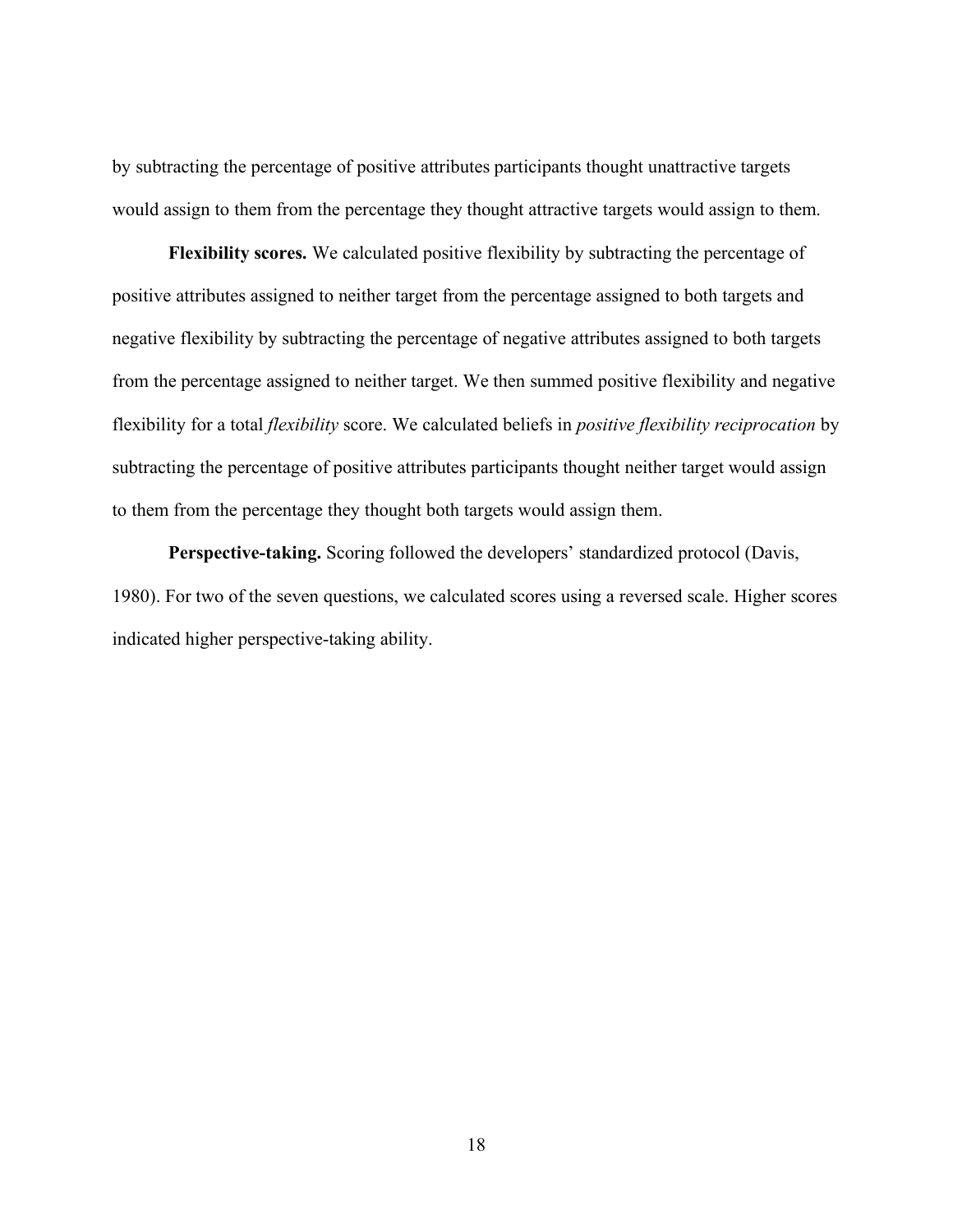#### **Chapter 3: Results**

#### **Chance Comparisons**

To determine whether participants displayed bias, flexibility, and beliefs in positive bias and positive flexibility reciprocation, we examined whether scores differed from chance responding (0). We conducted analyses across (see Table 2) and within (see Table 3) age groups for male and female targets separately and calculated the effect sizes to test our hypotheses that adolescents would display stronger bias than children and that participants would display stronger bias for female than male targets.

**Bias measures.** Across ages (Table 2), both bias measures significantly differed from chance for female and male targets. Regardless of target sex, participants' attractiveness biases and beliefs in positive bias reciprocation were above chance,. Despite the same direction of effects for female and male targets, effect sizes for attractiveness biases were larger for the female than male targets as predicted. Contrary to predictions, however, effect sizes for beliefs in positive bias reciprocation were the same for female and male targets.

When comparing age groups separately (Table 3), we found the predicted direction of effects within the child sample—their attractiveness biases and beliefs in positive bias reciprocation were above chance and the effect sizes for both measures were larger for female than male targets. Although adolescents' attractiveness biases were above chance for both female and male targets, their beliefs in positive bias reciprocation were above chance for male targets, but were at chance for female targets. Unexpectedly, effect sizes for children's attractiveness bias and beliefs in positive bias reciprocation were larger than adolescent participants.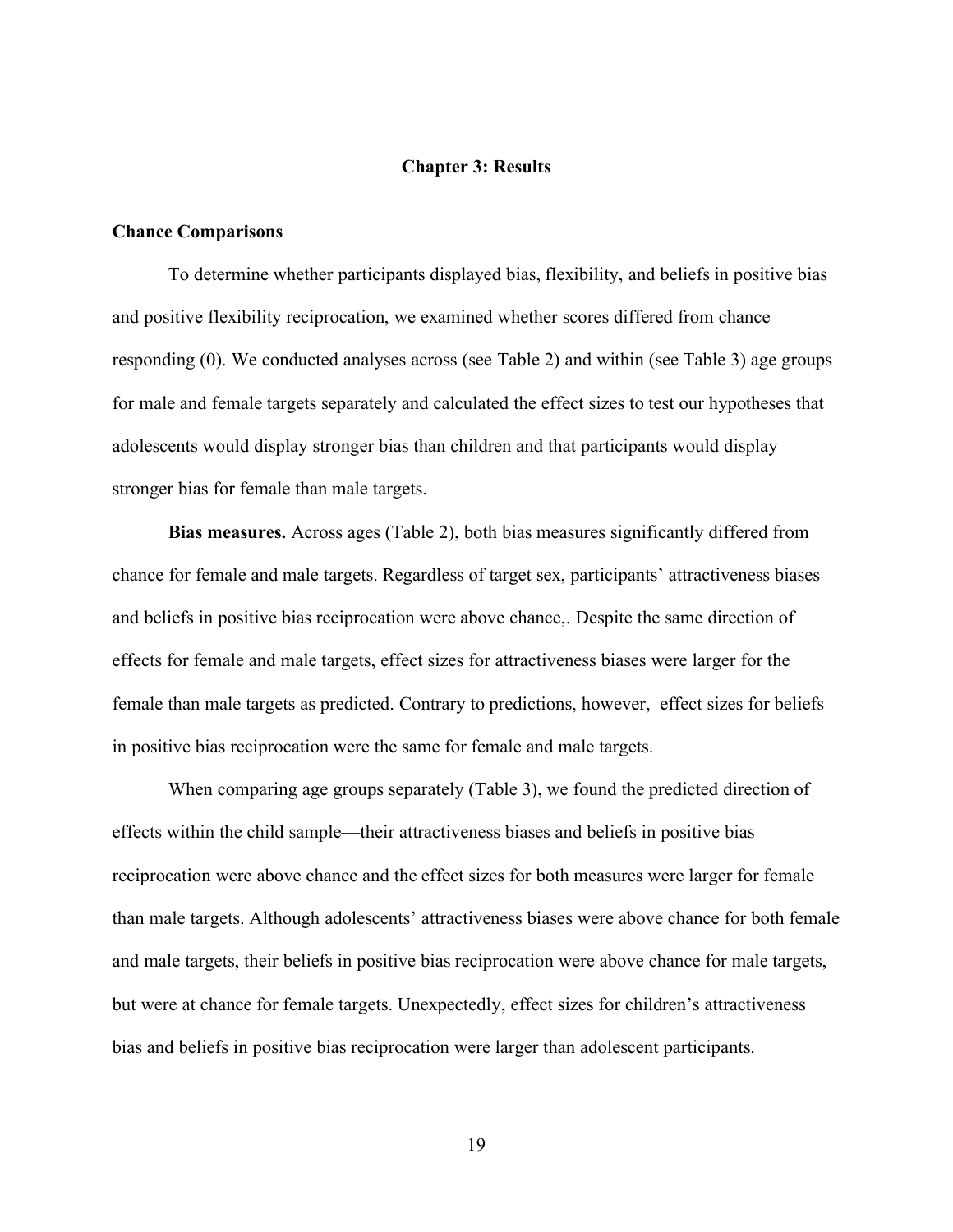**Flexibility measures.** Across and within age groups, participants' flexibility significantly differed from chance, for female targets, but was at chance for male targets. Despite not showing flexible beliefs about male targets, across and within age groups, their beliefs in positive flexibility reciprocation from both female and male targets were at above chance levels. As predicted, effect sizes for the flexibility measures were larger for the female than male targets.

#### **Correlational Analyses**

We conducted correlational analyses to examine the predicted relations between our variables. Across and within age groups, we conducted Pearson correlations between participants' bias and beliefs in positive bias reciprocation and between their flexibility and beliefs in positive flexibility reciprocation (see Table 4). We then separately examined the relation between the bias measures and participants' self-esteem and perspective-taking across and within each age group and did the same for flexibility measures (see Table 5).

**Bias measures.** Across and within each age group, participants' bias and beliefs in positive bias reciprocation were positively correlated. The higher their attractiveness biases, the higher their tendency to think attractive targets would think positively of them. Across age groups, participants' beliefs in positive bias reciprocation were positively correlated with their self-esteem such that the higher their self-esteem, the higher their tendency to believe attractive targets would think positively of them. When examining the two age groups separately, however, only adolescents' beliefs in positive bias reciprocation and their perspective-taking abilities were correlated and it was a negative relation. The more they believed the attractive target would think positively of them, the lower their perspective-taking abilities. There were no other significant relations between the bias measures and self-esteem or perspective-taking.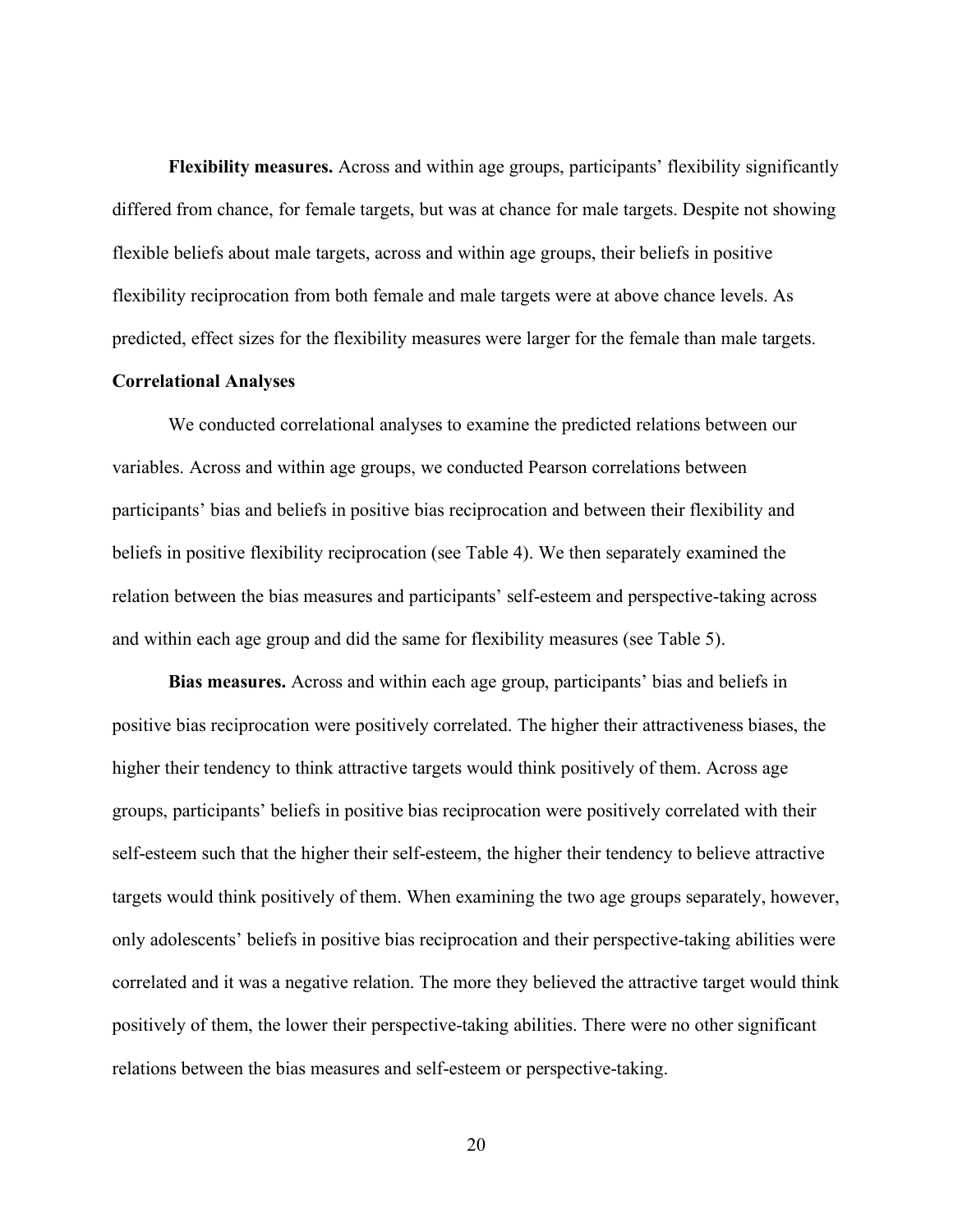**Flexibility measures.** Flexibility and beliefs in positive flexibility reciprocation were positively correlated across and within age groups. The higher participants' flexibility, the more often they thought both targets would think positively of them. Across age groups, both selfesteem and perspective-taking were positively related to flexibility and beliefs in positive flexibility reciprocation. When examining the age groups separately, neither children nor adolescents' self-esteem was related to their flexibility, but it was positively related to their beliefs in positive flexibility reciprocation. In contrast, positive relations between perspectivetaking and flexibility measures were evident for both children and adolescents.

#### **Participant and Target Characteristics**

To investigate whether participant and target characteristics affected children's bias and flexibility, we conducted two 2 x 2 x 2 x 2 (Participant Sex [girl, boy] x Age Group [middle childhood, adolescence] x Target Sex [female, male] x Target Ethnicity [Latino, White]) MANCOVAs. Bias measures (bias and beliefs in positive bias reciprocation) were the dependent variables for one analysis, and flexibility measures (flexibility and beliefs in positive flexibility reciprocation) were the dependent variables for the other analysis. Self-esteem and perspectivetaking scores were used as covariates for both analyses. For both MANCOVAs, we report the results from Pillai's trace test (Olson, 1976). To decompose interactions, we conducted univariate analyses of variance and used pairwise comparisons with Sidak adjustments to control for multiple comparisons.

**Bias measures.** Preliminary analyses produced no main effects or interactions involving target sex or target ethnicity, so we collapsed across target sex and target ethnicity. The subsequent MANCOVA produced a main effect of age group,  $F(2, 409) = 6.36$ ,  $p = .002$ , partial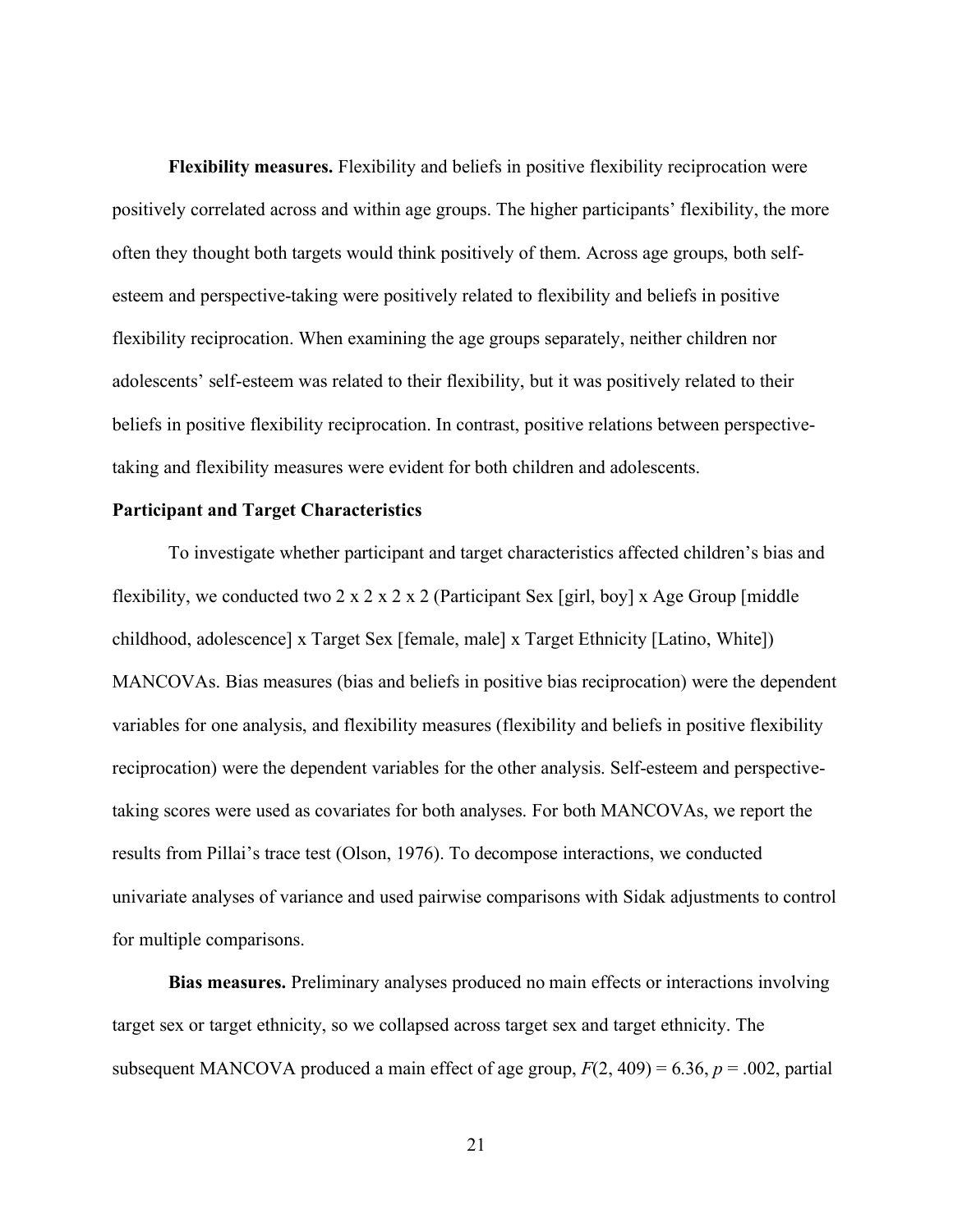$\eta^2$  = .03. The main effect was superseded by a Participant Sex x Age Group interaction, *F*(2,  $409$ ) = 5.00,  $p = .007$ , partial  $\eta^2$  = .02. Univariate analyses revealed the Participant Sex x Age Group interaction was significant for bias,  $F(1, 410) = 5.8$ ,  $p = .018$ , partial  $n^2 = .01$ . Self-esteem and perspective-taking scores were not significant covariates.

The Participant Sex x Age Group interaction for bias occurred because middle childhood girls showed stronger attractiveness biases compared to adolescent girls and adolescent boys. See Figure 3. Findings did not support our prediction that adolescents would show significantly more bias and beliefs in positive bias reciprocation than children. Additionally, findings did not support our prediction that participants would show significantly more bias for female targets than male targets. We provide further explanation for the unexpected finding in the discussion.

**Flexibility measures.** Preliminary analyses produced no main effects or interactions involving age group or target ethnicity, so we collapsed across both age group and target ethnicity. The subsequent MANCOVA produced a main effect of participant sex,  $F(2, 409) =$ 7.86,  $p < .001$ , partial  $n^2 = .04$ , and a main effect of target sex,  $F(3, 408) = 12.18$ ,  $p < .001$ , partial  $\eta^2$  = .06. Univariate analyses revealed that participant sex significantly predicted beliefs in positive flexibility reciprocation,  $F(1, 410) = 15.72$ ,  $p < .001$ , partial  $\eta^2 = .04$ . Univariate analyses also showed target sex significantly predicted flexibility,  $F(1, 410) = 23.98$ ,  $p < .001$ , partial  $\eta^2$  = .06, and beliefs in positive flexibility reciprocation,  $F(1, 410) = 7.12$ ,  $p = .008$ , partial  $\eta^2$  = .02. Self-esteem and perspective-taking scores were significant covariates in the MANCOVA and subsequent univariate analyses.

The main effect of participant sex occurred because females  $(M = .19; SE = .02)$  were more likely than males ( $M = .10$ ;  $SE = .02$ ) to believe both targets would think positively of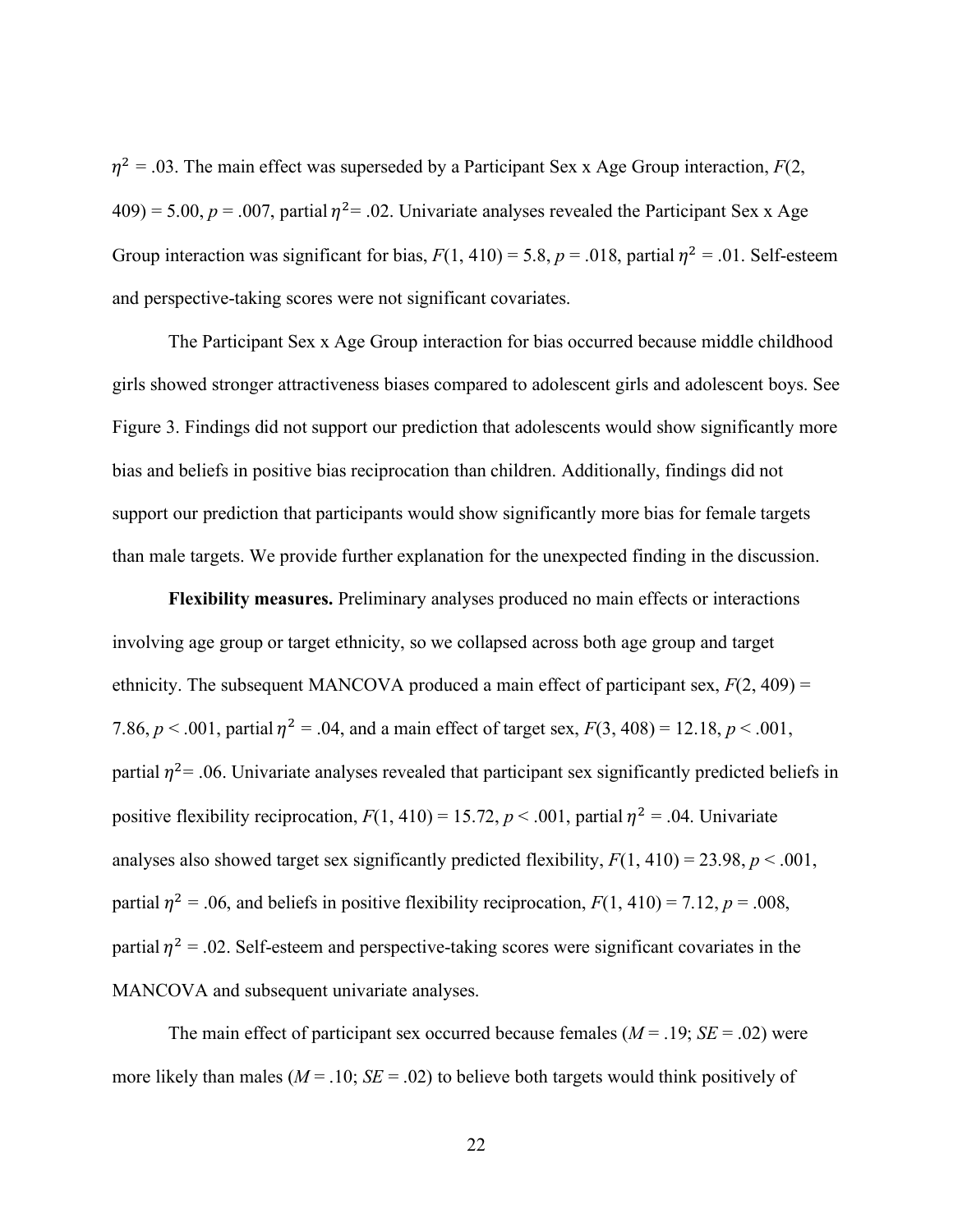them. The main effect of target sex occurred because participants more often assigned positive traits to both targets and negative traits to neither target when the targets were female  $(M = .21)$ ;  $SE = .03$ ) than male ( $M = .04$ ;  $SE = .03$ ). Additionally, participants more often believed both targets would think positively of them when the targets were female  $(M = .18; SE = .02)$  than male  $(M = .12; SE = .02)$ . Findings did not support our prediction that adolescents would show significantly more flexibility than children, but results are in line with previous research which we address in the discussion.

#### **Differences in Self-Esteem and Perspective-Taking**

To investigate whether self-esteem and perspective-taking varied as a function of participant characteristics, we conducted two separate 2 x 2 (Participant Sex [girl, boy] x Age Group [middle childhood, adolescence] ANOVAs with self-esteem as the dependent variable for one analysis, and perspective-taking for the other analysis. The first ANOVA produced a main effect of participant sex,  $F(1, 100) = 6.13$ ,  $p = .015$ , partial  $\eta^2 = .06$ . The main effect of participant sex occured because males ( $M = 53.42$ ,  $SE = 1.34$ ) displayed higher levels of selfesteem than females ( $M = 48.74$ ,  $SE = 1.34$ ). The perspective-taking ANOVA produced no significant results. Albeit non-significant, it is worth noting that means for our other self-esteem and perspective-taking hypotheses were in the predicted directions. That is, adolescents  $(M =$ 49.46, *SE* = 1.35) displayed lower self-esteem than children (*M* = 52.70, *SE* = 1.32). Additionally, adolescents ( $M = 16.99$ ,  $SE = .73$ ) displayed perspective-taking than children ( $M =$ 15.57,  $SE = .71$ ), and girls ( $M = 16.73$ ,  $SE = .72$ ) displayed higher perspective-taking than boys  $(M = 15.83, SE = .72)$ .

#### **Mediation Models**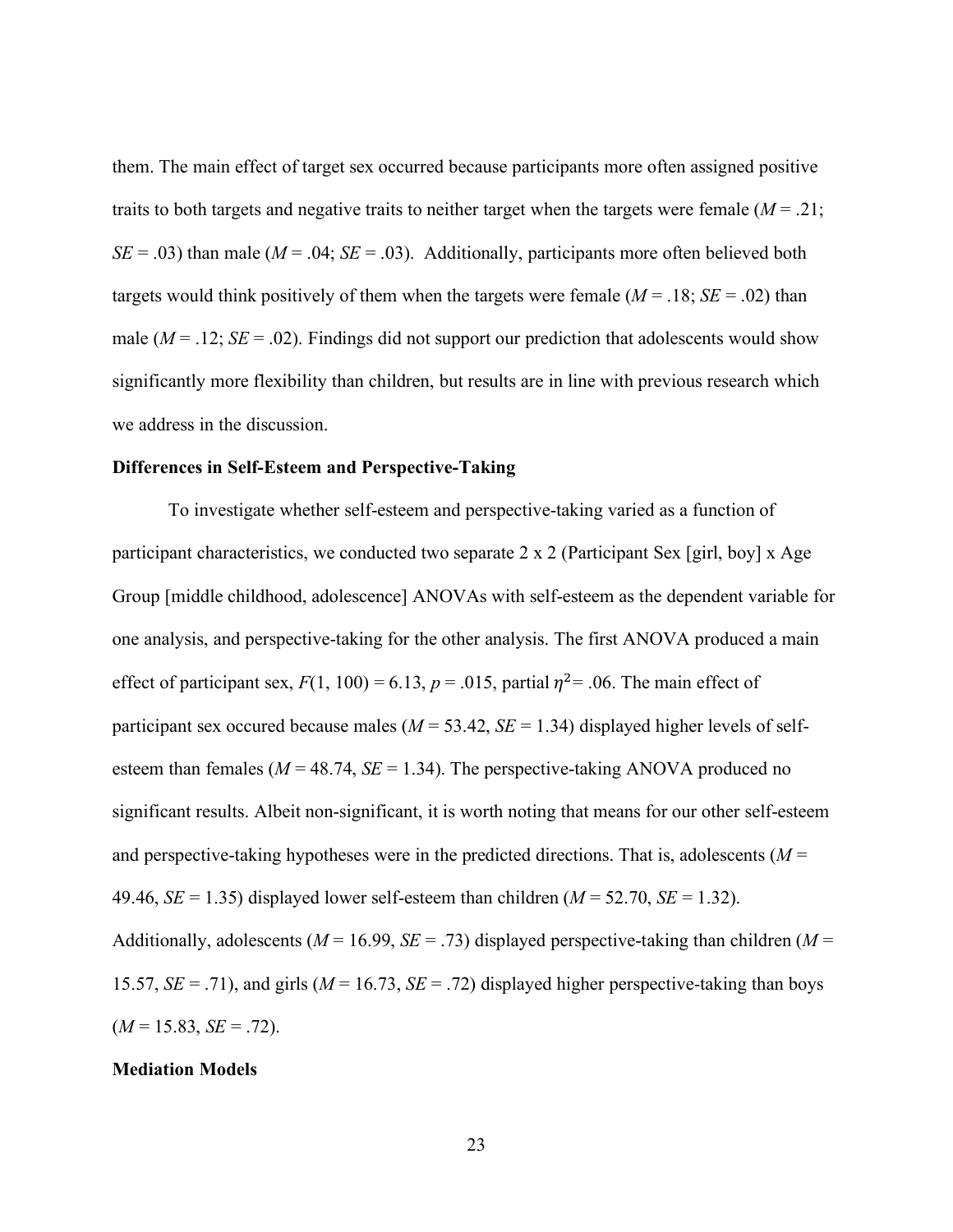To examine predictors of bias and flexibility, we used path analysis to test whether beliefs in positive bias reciprocation mediated the association between individual difference measures (i.e., self-esteem and perspective-taking) and bias. We used a separate path mediation model to test whether beliefs in positive flexibility reciprocation mediated the association between individual difference measures and flexibility. The mediation models were tested in Mplus 8 version 1.5 (Muthén & Muthén, 2017).

**Positive bias reciprocation as a mediator***.* The path model for positive bias reciprocation is shown in Figure 4. The direct path from self-esteem to beliefs in positive bias reciprocation was non-significant,  $(\beta = .18, p = .06)$ . Similarly, the direct path from perspectivetaking ability to beliefs in positive bias reciprocation was non-significant,  $(\beta = -15, p = .13)$ . Thus, our hypothesized mediation model was not supported. In contrast, the direct path from beliefs in positive bias reciprocation to bias,  $(\beta = .52, p < .001)$  was significant which is in line with previous work by Rennels and Langlois (2015) that demonstrated beliefs in positive bias reciprocation predict bias. Specifically, the greater tendency to think the attractive target think positively of them predicts their tendency to respond in a biased manner (i.e., assign positive attributes to attractive targets and negative attributes to unattractive targets. Among these participants, the model accounted for 4% of the variance in positive bias reciprocation and 27% of the variance in bias. First, we tested the hypothesized direct paths between each of the variables.

**Positive flexibility reciprocation as a mediator.** The path model for positive flexibility reciprocation is shown in Figure 5. First, we tested the hypothesized direct paths between each of the variables. All direct paths tested were significant. Specifically, the direct path from self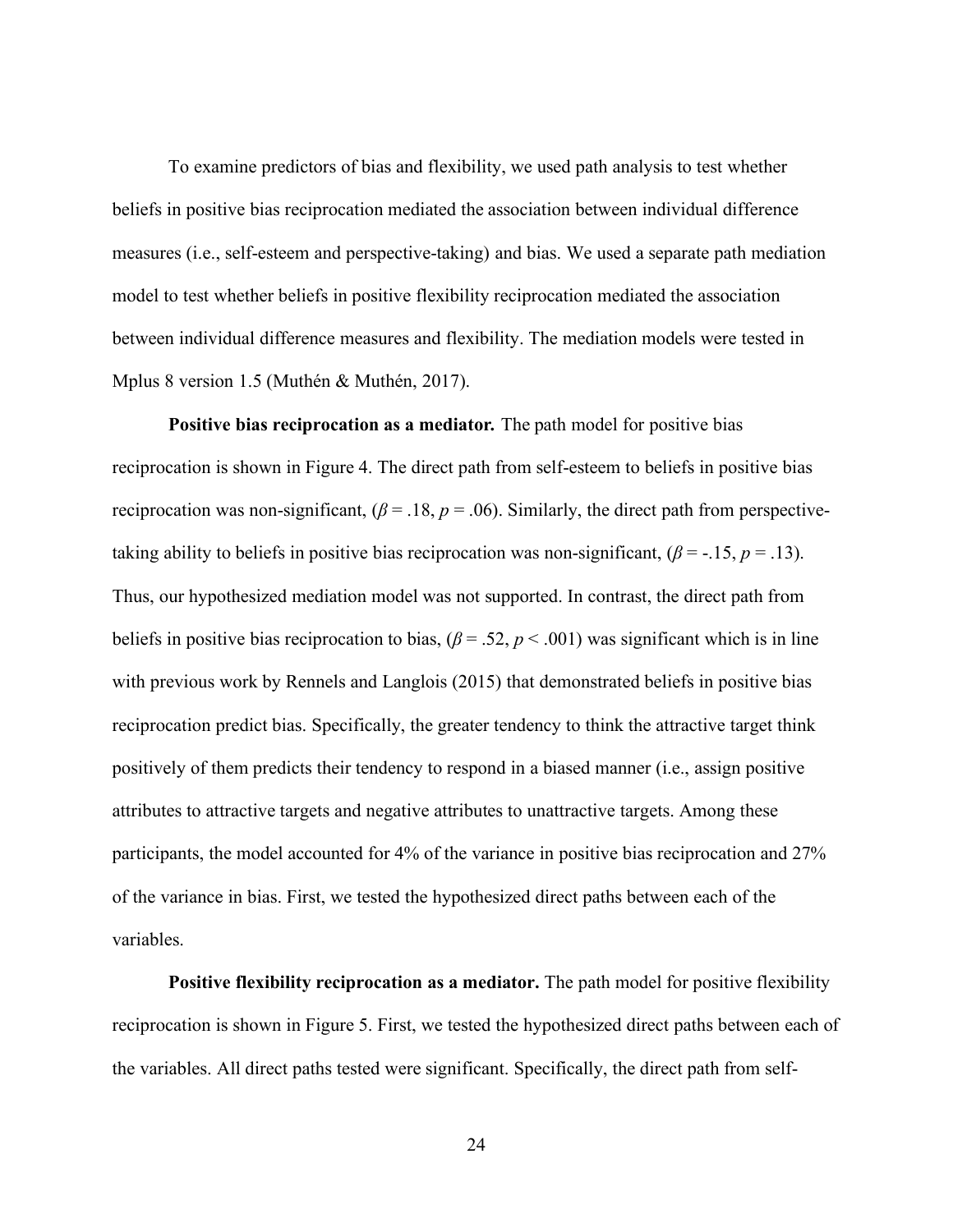esteem to positive flexibility reciprocation ( $\beta$  = .36,  $p$  < .001) and the direct path from perspective-taking to positive flexibility reciprocation ( $\beta$  = .26,  $p$  = .002). Thus, participants higher in self-esteem and higher in perspective-taking were displayed a greater tendency to think both targets would think positively of them and neither would think negatively of them. Further, the indirect paths from self-esteem to flexibility,  $(\beta = .18, p < .001)$  and from perspective-taking to flexibility ( $\beta$  = .13,  $p$  = .006), were significant. Among these participants, the model accounted for 23% of the variance in positive flexibility reciprocation and 26% of the variance in flexibility.

Results suggest positive flexibility reciprocation functioned as a mediator. In the line with predictions, positive flexibility reciprocation mediates the association between self-esteem and flexibility and perspective-taking and flexibility. That is, participants' self-esteem and perspective-taking predicts their tendency to think both targets are positive and neither are negative because of their tendency to think both targets would think positively of them.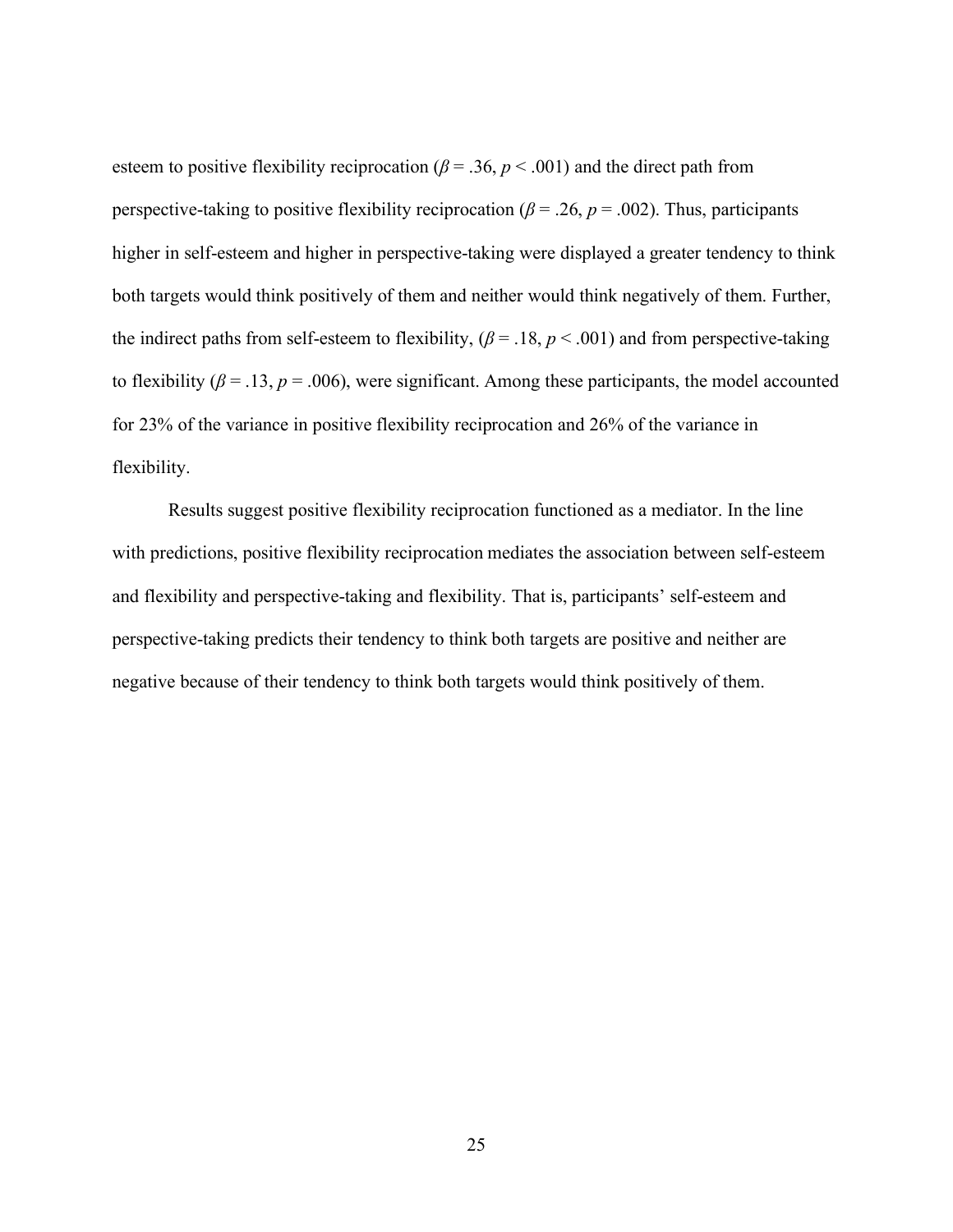#### **Chapter 4: Discussion**

To our knowledge, this was the first study to examine individual differences in children and adolescents' attractiveness biases. Consistent with our predictions, participants' beliefs that both targets would think positively of them mediated the associations between self-esteem and flexibility and between perspective-taking and flexibility. Contrary to our predictions, beliefs that attractive targets would think positively of them did not mediate the associations between self-esteem and bias and between perspective-taking and bias. Our study also sought to fill a gap in the adolescent attractiveness literature, which has primarily focused on sexual attraction and mating motives. We replicated previous findings by Rennels and Langlois (2015) that children possess beliefs in reciprocation based on attractiveness and extended these findings to adolescents. Findings demonstrate that adolescents, much like children and adults, make attributions based on individuals' attractiveness. The lack of a participant sex by target sex interaction suggests that adolescents make attributions based on attractiveness that are unrelated to mating motives. Additional goals included examining how age group and target sex affected displays of bias and flexibility. As predicted, participants across age groups displayed stronger bias when viewing female than male targets as measured by effect size, but surprisingly, children displayed stronger attractiveness biases in general than adolescents. These results further demonstrate the robustness of attractiveness biases for female targets in particular and a potentially important developmental shift in bias from middle childhood to adolescence. Although the current work illuminates the persistence of attractiveness biases, results provide an encouraging pathway to increase flexible thinking based on attractiveness via self-esteem and perspective-taking.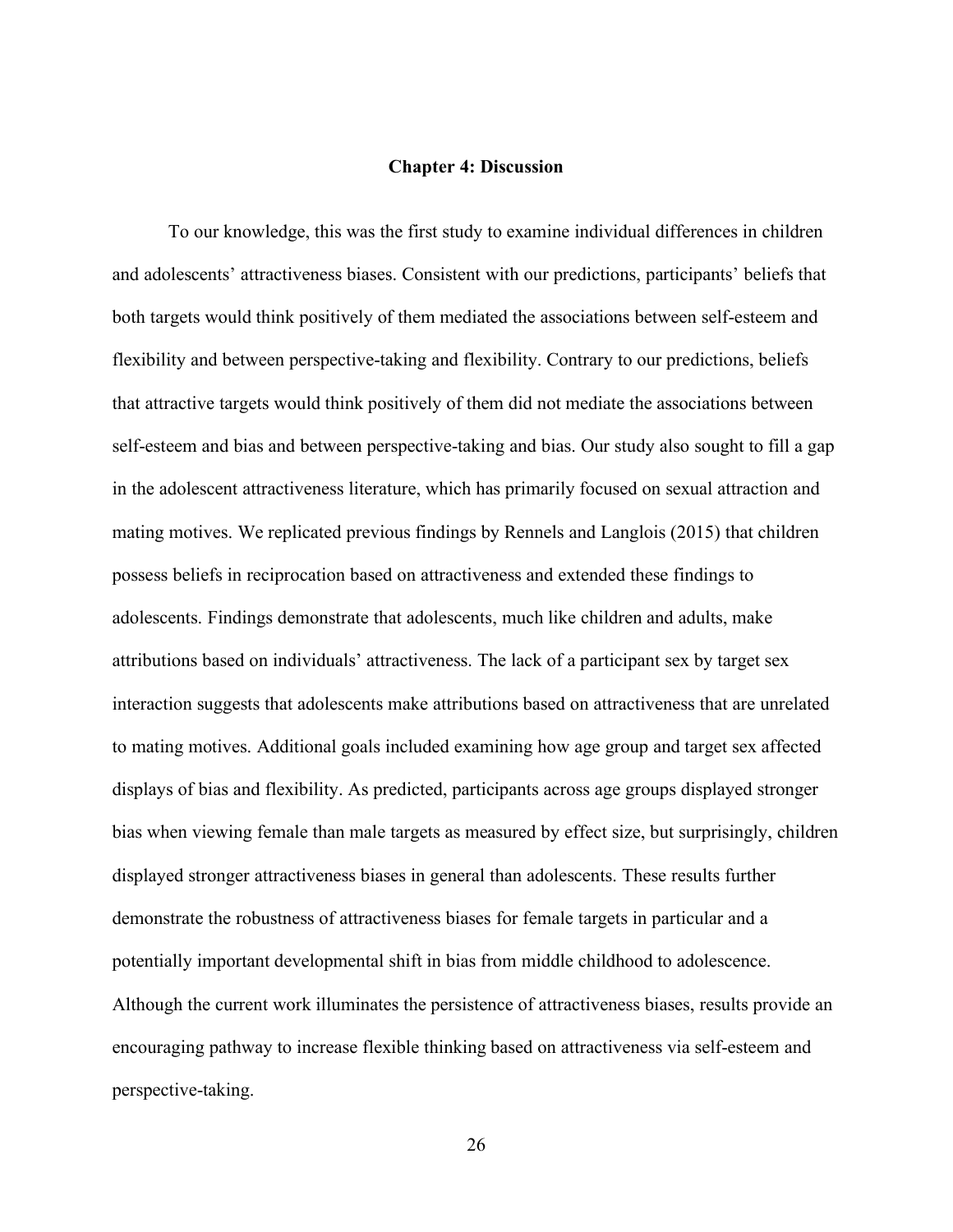Self-esteem and perspective-taking abilities predicted measures of flexibility, but unexpectedly did not predict bias, which might be due to the types of processing involved when displaying bias versus flexibility. Previous research suggests that bias and flexibility activate two different cognitive mechanisms (Banse et al., 2010), and the current study further supports this possibility. More specifically, flexibility appears to be a conscious process whereas bias seems to be an unconscious process. Attractiveness bias appears to be automatic and children display such bias as young as 3 years of age (Adams & Crane, 1980; Dion, 1973; Olson & Marshuetz, 2005; Rennels & Langlois, 2014a; 2014b). One study evidenced the rapid and automatic cognitive processes involved in attractiveness judgments (Olson & Marshuetz, 2005). In tasks designed to elicit unconscious face-processing, adults rated targets for attractiveness and classified positive and negative words after being primed by an attractive or unattractive target. Adults rated targets' attractiveness generally accurately even when the target was presented for only 13 ms. Participants reported that they did not see the target faces and guessed the targets' attractiveness. Additionally, participants were quicker at classifying positive words (e.g., laughter) when the words were primed by an attractive target versus an unattractive target, even when instructed to ignore the target faces (Olson & Marshuetz, 2005). These findings demonstrate both the rapid, unconscious nature of attractiveness judgments as well as positive implicit biases for attractive individuals. Similar conclusions can be drawn from a study examining how 3- to 11-year-olds classified, sorted, and labeled targets based on attractiveness. Children were less accurate at classifying, sorting, and labeling targets based on attractiveness as compared to gender and race (Rennels & Langlois, 2014b), yet still showed stronger attractiveness biases than both gender and race biases (Rennels & Langlois, 2014a). These findings suggest that children exhibit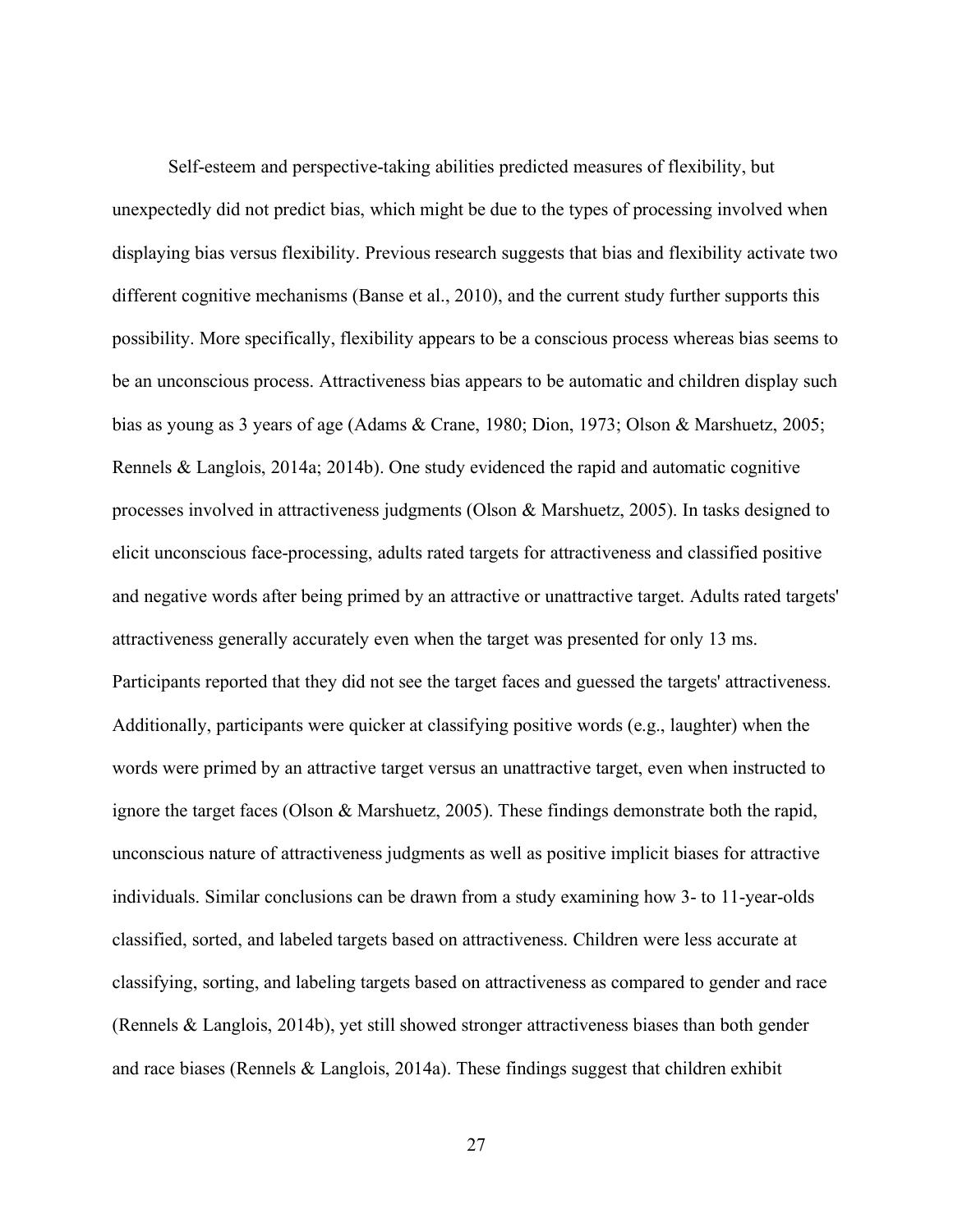implicit biases based on attractiveness yet do not explicitly use attractiveness to categorize targets (Rennels & Langlois, 2014a; 2014b). The bias mediation model accounted for only 4% of variance in positive bias reciprocation, suggesting self-esteem and perspective-taking were not good predictors of bias. Taken together, results suggest that attractiveness is assessed automatically and unintentionally and has a subsequent effect on biases based on attractiveness. Thus, an implicit measure of attractiveness biases could be a promising predictor of performance on tasks like the non-forced choice task used in the current study.

Unlike attractivenss biases, flexibility is related to cognitive ability (Powlishta et al., 1994). Flexible thinking also generalizes across domains, so children who display flexible beliefs about individuals who vary in attractiveness also tend to express flexible beliefs about individuals who vary in gender or race/ethnicity (Powlishta et al., 1994; Rennels & Langlois, 2014a; 2015). Relatedly, self-esteem in childhood and adolescence changes as a function of maturation and cognitive abilities. That is, children start to become more aware of what others think of them and begin to make more social comparisons and in turn their self-esteem either increases or decreases (see Eccles, 1999 for review). Moreover, changes in cognitive abilities are related to perspective-taking. Viewing the world from someone else's point of view requires the ability to understand that not everyone shares the same perspective as you (Eccles, 1999). Such abilities are evident as early as 7 years old and increase with age (e.g., Bengtsson & Arvidsson, 2011; Selman, 1976; Yeates et al., 1991). Given that flexibility, self-esteem, and perspectivetaking are all related to cognitive development, the flexibility mediation model accounted for 23% of the variance in positive flexibility reciprocation and 26% of the variance in flexibility.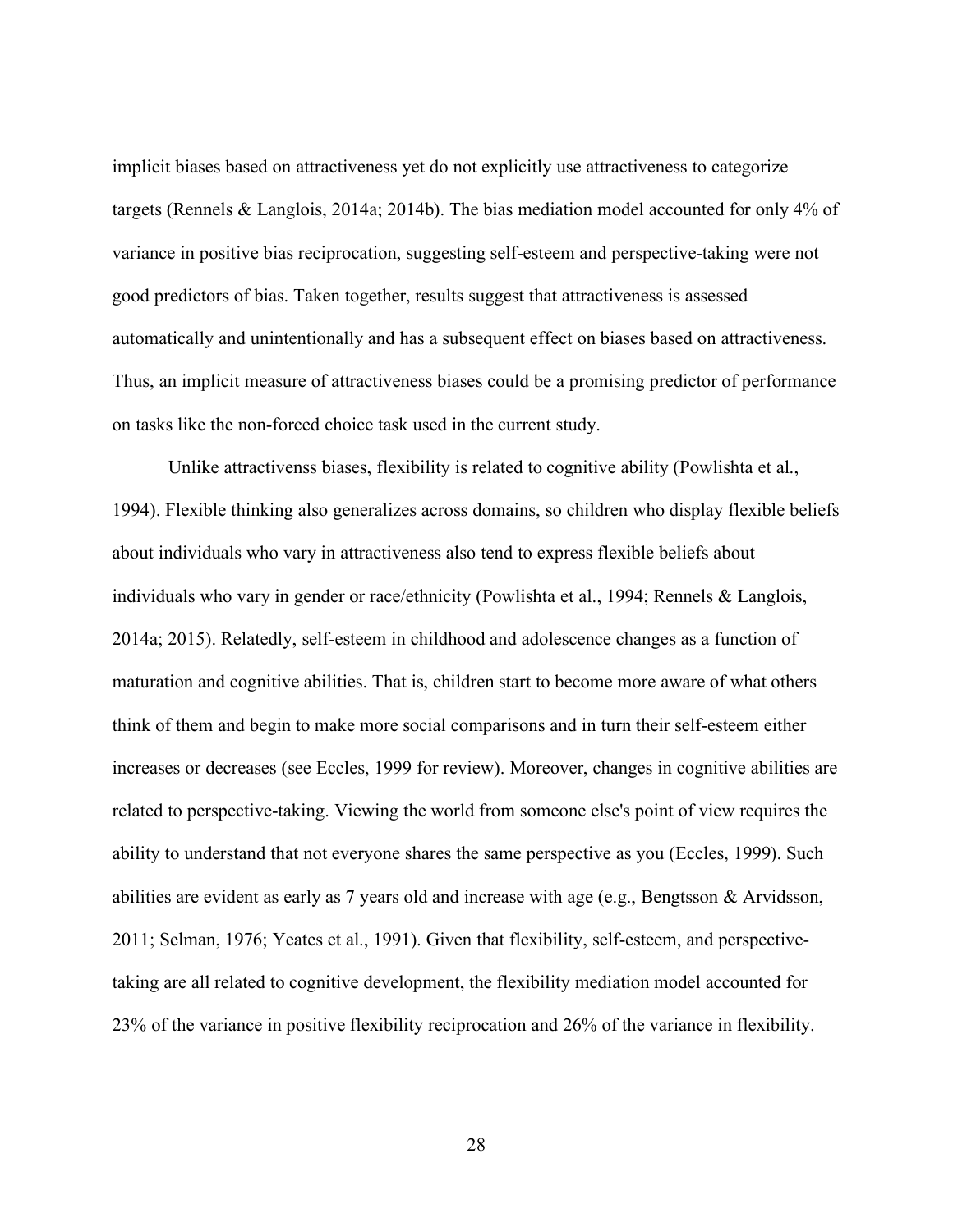Future research should examine what other factors contribute to the variance of flexibility in the attractiveness domain.

Results suggest that increasing self-esteem and perspective-taking provide two avenues to increase flexible thinking based on attractiveness. Perspective-taking abilities increase with age (e.g., Bengtsson & Arvidsson, 2011; Selman, 1976; Yeates et al., 1991), and self-esteem changes from middle childhood to young adulthood (Chung et al., 2017) as a function of changes in one's social environment (see Guindon, 2010 for review). Thus, further research should examine whether methods to increase self-esteem and perspective-taking increase children's flexibility in the attractiveness domain. Efforts to increase self-esteem and perspective-taking ability could also have other positive outcomes. For example, higher self-esteem is related to better mental health, happiness, and greater life satisfaction (e.g, see Baumeister, Campbell, & Kruegar, 2003 for review; Li & Bian, 2016) and perspective-taking abilities are related to developing and navigating successful relationships (Selman, 1981).

Some efforts to increase self-esteem and induce perspective-taking abilities are present in the literature. Self-esteem interventions can target self-esteem directly (e.g., self-esteem enhancement) and indirectly (e.g., targeting areas like social skills that in turn increase selfesteem; see Guindon, 2010 for review). A meta-analysis found that studies that directly targeted self-esteem were more effective at increasing self-esteem than studies that indirectly targeted self-esteem (Haney & Durlak, 1998). One way to directly increase children and adolescents' selfesteem is to teach them to internalize positive feedback from others (Harter, 1999). Furthermore, one study that induced perspective-taking by telling participants to "put themselves into someone else's shoes" led to less stereotypic responses and more positive evaluations about unfamiliar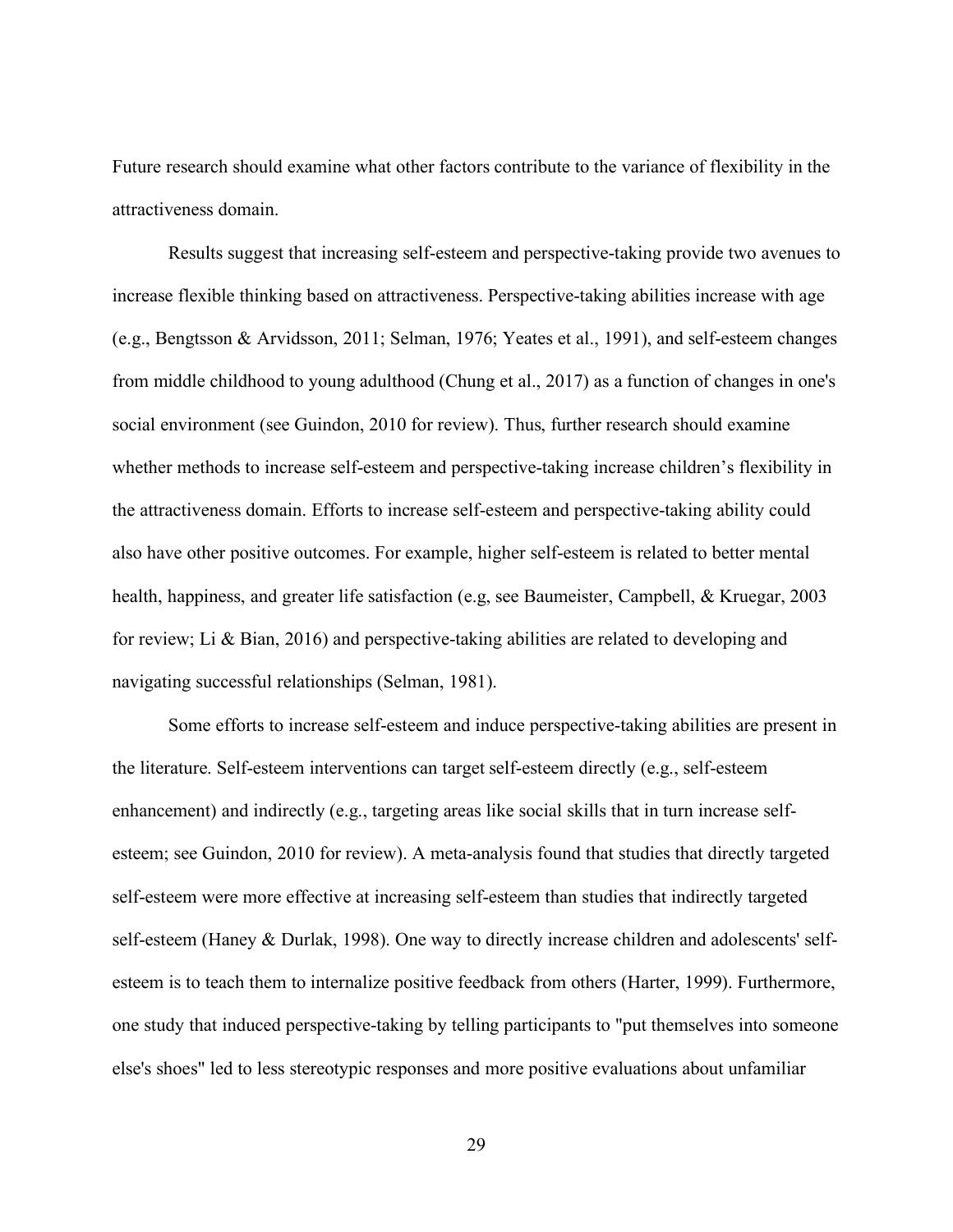targets (e.g., Galinsky & Morowitz, 2000). Thus, increasing children and adolescent's awareness of other's perspectives by explicitly teaching them to put themselves into someone else's shoes should be fruitful in increasing perspective-taking abilities and in turn, flexibility.

The current study replicated previous work by Rennels and Langlois (2015) that children display bias, flexibility, and beliefs in reciprocity based on attractiveness and extended these findings to adolescents. Further, Rennels and Langlois (2015) used targets that were children and the current study used targets that were adults, demonstrating the generalizability of findings. To our surprise, results demonstrated that children displayed stronger bias than adolescents as measured by effect size and that middle childhood girls displayed significantly more bias than adolescent boys and girls.We expected that adolescents would show stronger bias as compared to children because of the greater emphasis placed on attractiveness in adolescence (e.g., mate choice) and the changes associated with puberty (e.g., attraction to the opposite sex) that occur during the adolescent years. A meta-analysis examining ethnic and racial prejudices across childhood and adolescence found that prejudice peaked around 6 years of age and started to decrease in middle to late childhood (Rabbe & Beelmann, 2011). One caveat to this finding is that the decrease occurred in studies that tested explicit prejudice only, but not when the studies tested implicit bias. These findings suggest as children move towards adolescence, they learn to respond in a more socially acceptable manner, regardless of their implicit biases (see Rabbe & Beelmann, 2011 for review). It is possible that adolescents not only respond based on what is socially desirable in domains such as race or ethnicity but in the attractiveness domain as well.

In line with predictions, effect sizes were stronger for bias when participants viewed female targets as compared to male targets, albeit effect sizes for positive bias reciprocation were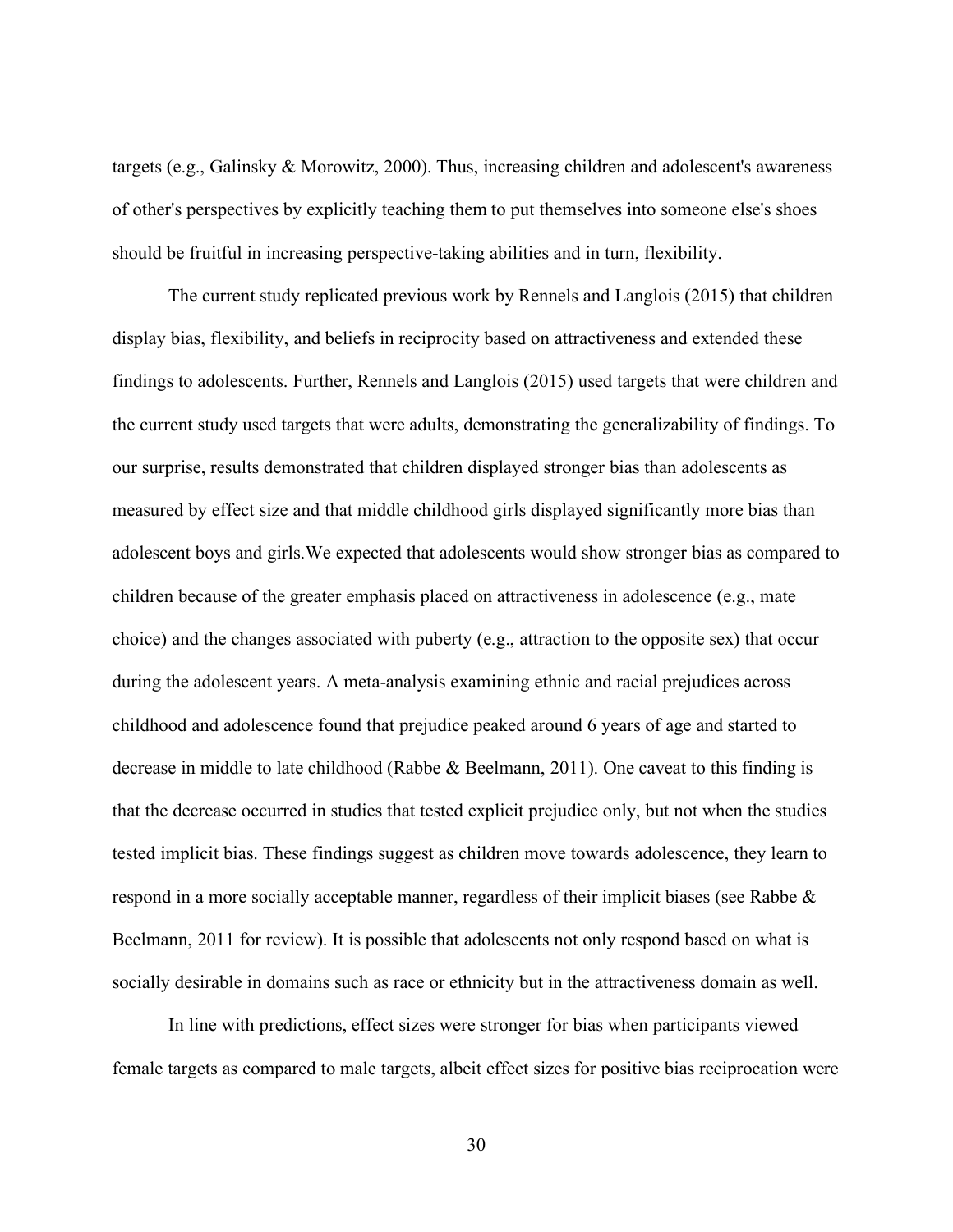the same for female and male targets. These results support previous findings in which attractiveness was a particularly salient cue for 3- to 11-year-olds when judging female adult targets than male adult targets (Rennels & Langlois, 2015; 2014a). Attractiveness seems to be a more salient cue for female than male targets starting early in development (see Rennels  $\&$ Kulhanek, 2017 for review). For example, infants and children spend significantly more time with females than males (Kayl, 2012; Rennels & Davis, 2008; Sugden, Mohamed-Ali, & Moulson, 2014) and because of this predominant experience with females, infants appear to have a better-developed female facial representation that is attractive, thus leading attractiveness to be more salient when judging females than males (Rennels, Langlois, & Marti, 2005). There are serious ramifications for such disparities in the saliency of attractiveness for females relative to males. For example, women's appearance can affect career opportunities (e.g., Banchefsky et al., 2016) and negatively impact self-esteem (Pliner, Chaiken, & Shelly, 1990). Future research should examine predictors of bias for male versus female targets and should aim to decrease bias for unattractive targets, but also aim to decrease the importance placed on attractiveness for females in particular.

It is important to note, however, that differences in bias effect sizes for female targets as compared to male targets were larger among children than adolescents. Such differences might be due to changes in face-processing. As children approach puberty and adolescence, they shift from being better able to recognize adult faces to being better able to recognize faces of peers in similar stages of puberty, suggesting children shift from displaying a caregiver bias to a peer bias (Picci & Scherf, 2016). That is, during adolescence, peers become more socially relevant than caregivers, resulting in changes in individuals' face-processing as well as social processing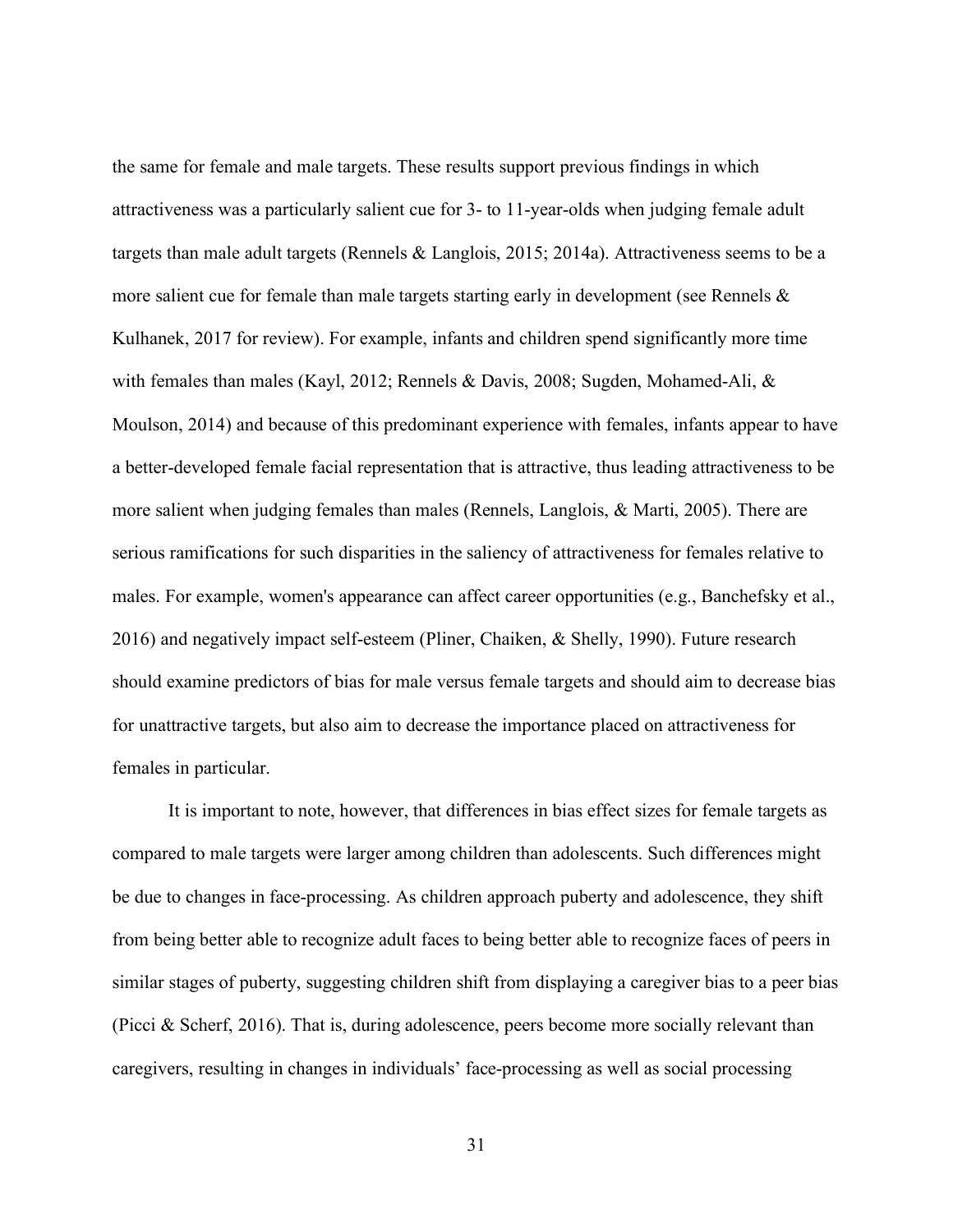(Picci & Scherf, 2016). Attractiveness may be more salient for females than males due to experience early in development (see Rennels & Kulhanek, 2017 for review), but work examining developmental differences of the saliency of attractiveness for females and males is lacking. Thus, future research should examine the saliency of attractiveness for female and male targets across development.

With regard to flexibility, participants in this study all displayed more flexibility when the targets were female than male. Moreover, similar to previous research (Rennels & Langlois, 2015), the effects sizes for participants' beliefs that both female targets would think positively of them were particularly robust. These results could be due to children's implicit associations of girls as warmer (e.g., more friendly) than boys (Jiang et al., 2016). Relatedly, previous work demonstrates a "women are wonderful" phenomenon, such that adults rated women more favorably than men and more often described women using traits such as warm and kind, whereas they described men as competitive and active (Eagly & Mladinic, 1989; 1993). Children and adolescents in our study might have also associated positive traits when viewing two women, subsequently leading to their tendency to think positively of both female targets and believe that women would reciprocate such positive beliefs toward them.

#### **Limitations**

In the attribution task, we showed participants a high attractive face paired with a low attractive face. This method potentially highlighted the saliency of attractiveness differences between the two faces. Studies examining racial bias suggest that showing two paired faces that differ in only one attribute (i.e., race) may direct children to attend more to racial differences than during everyday interactions, resulting in an inflated display of bias (Dunham, 2018). Future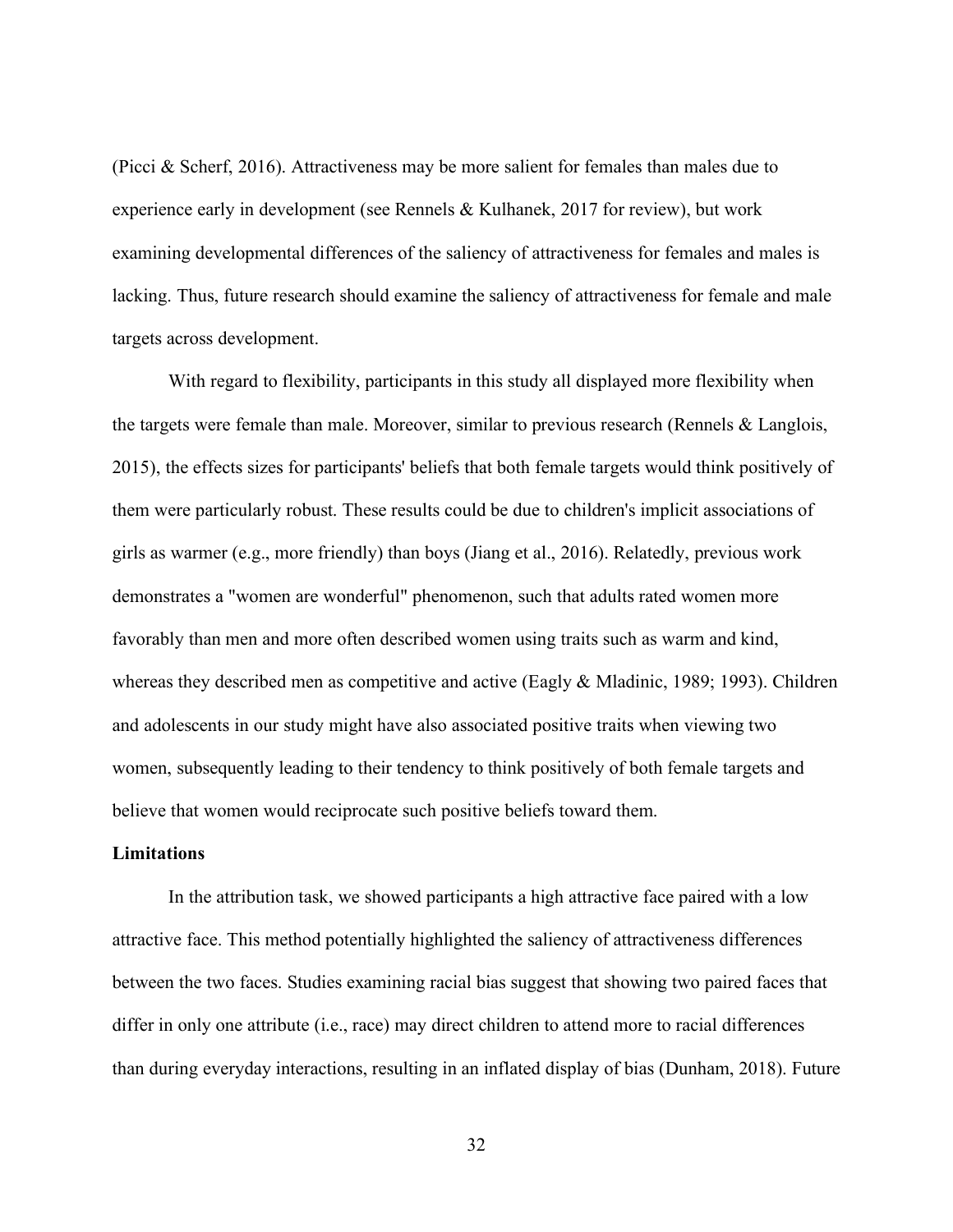attractiveness bias research should consider using low saliency tasks, such as showing one face at a time and having children rate the faces using a Likert-scale to examine if there are differences between the two methodologies (i.e., displaying faces paired versus sequentially).

Another possible limitation to the study was the stimuli we used—we used White and Latino faces only. Some studies suggest ethnicity or race of the target face should not matter with regard to attractiveness biases (e.g., Langlois et al., 2000; Langlois & Stephan, 1977), so determining whether results generalize to faces from other racial groups is needed. Additionally, a study examining effect sizes found that attractiveness biases in children are perhaps stronger than race biases (Rennels  $&$  Langlois, 2014a), but examining the intersectionality of race and attractiveness on children's bias is important, similar to how researchers are examining the intersecitonality of race and gender on individuals' bias (e.g., Dottolo & Stewart, 2008; Riegle-Crumb & Humphries, 2012).

#### **Conclusion**

Studies examining individual differences in displays of attractiveness bias and flexibility are grossly absent throughout the relevant literature, despite the impact that attractiveness has on social perceptions and social interactions. To our knowledge, this is the first study to illuminate a potential pathway to increase flexibility in the attractiveness domain. One study suggested a similar perspective-taking pathway in the gender domain—3- to 6-year-olds with false-belief theory of mind, a form of perspective-taking, displayed more flexible thinking with regard to gender stereotypes than those without false-belief theory of mind (Mulvey, Rizzo, & Killen, 2016). Because flexibility is domain general (e.g., Powlishta et al., 1994; Rennels & Langlois, 2014a), such efforts might not only increase flexibility in the attractiveness domain, but could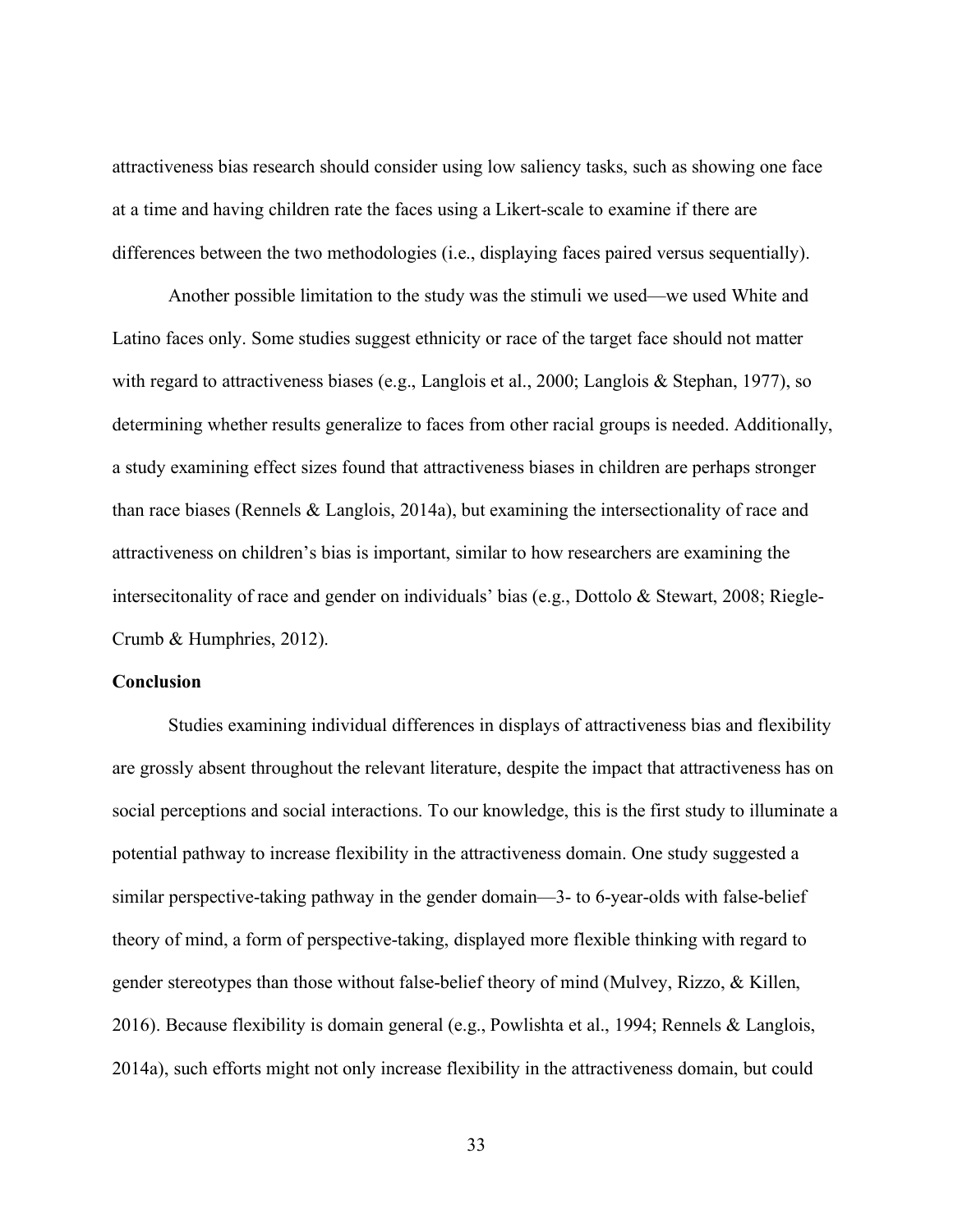generalize to other domains, such as race. Thus, further research that examines efforts to increase self-esteem and perspective-taking in domains such as race and gender are warranted and encouraged.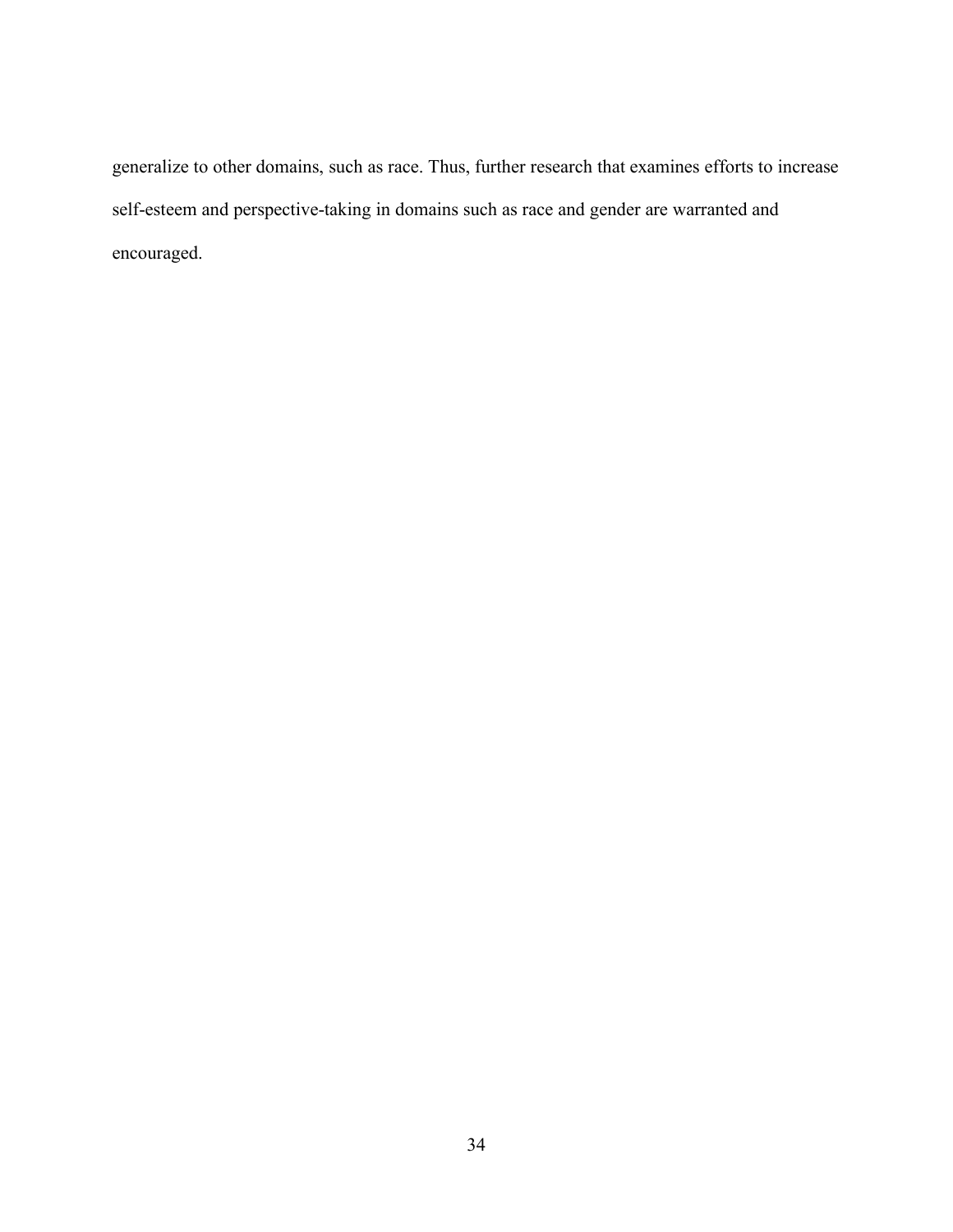| Positive traits      | Negative traits              |
|----------------------|------------------------------|
| Nice                 | Mean                         |
| Happy                | Unhappy                      |
| Successful           | Unsuccessful                 |
| Friendly             | Unfriendly                   |
| Smart                | Not smart                    |
| Respectful           | Disrespectful                |
| Popular              | Unpopular                    |
| Good/well-behaved    | Bad/doesn't listen to others |
| Healthy              | Unhealthy                    |
| Clean                | Messy                        |
| Ambitious/works hard | Lazy                         |
| Wonderful            | <b>Boring</b>                |
| Helpful              | Naughty                      |
| Strong               | Weak                         |
| Trustworthy          | Can't be trusted             |
| Shares               | Selfish                      |

Table 1. Positive and negative traits and behaviors used in the non-forced bias task.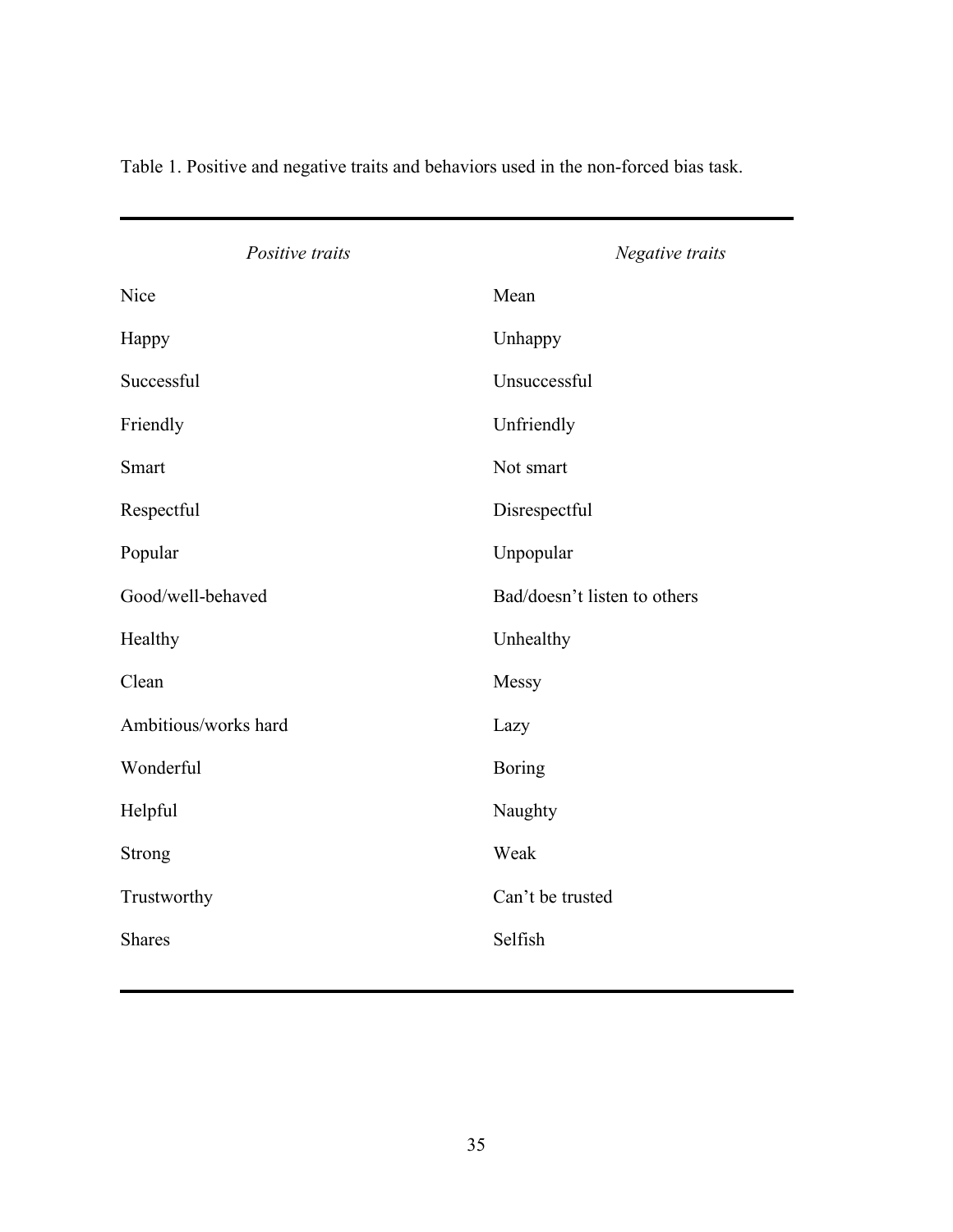| Target sex and measure             | Mean (SE) | $t$ -Test result           | Cohen's d |
|------------------------------------|-----------|----------------------------|-----------|
| <b>Bias</b>                        |           |                            |           |
| Female targets                     | .23(.02)  | $t(207) = 11.14, p < .001$ | 1.55      |
| Male targets                       | .19(.02)  | $t(207) = 8.54, p < .001$  | 1.19      |
| Positive bias reciprocation        |           |                            |           |
| Female targets                     | .05(.01)  | $t(207) = 4.16, p < .001$  | .58       |
| Male targets                       | .05(.01)  | $t(207) = 4.18, p < .001$  | .58       |
| Flexibility                        |           |                            |           |
| Female targets                     | .21(.02)  | $t(207) = 8.71, p < .001$  | 1.21      |
| Male targets                       | .04(.03)  | $t(207) = 1.71, p = .089$  | .24       |
| Positive flexibility reciprocation |           |                            |           |
| Female targets                     | .17(02)   | $t(207) = 10.66, p < .001$ | 1.48      |
| Male targets                       | .12(.02)  | $t(207) = 6.35, p < .001$  | .88       |
|                                    |           |                            |           |

Table 2. Comparisons of children's bias, flexibility, and beliefs in reciprocation to chance when viewing female and male targets across age groups.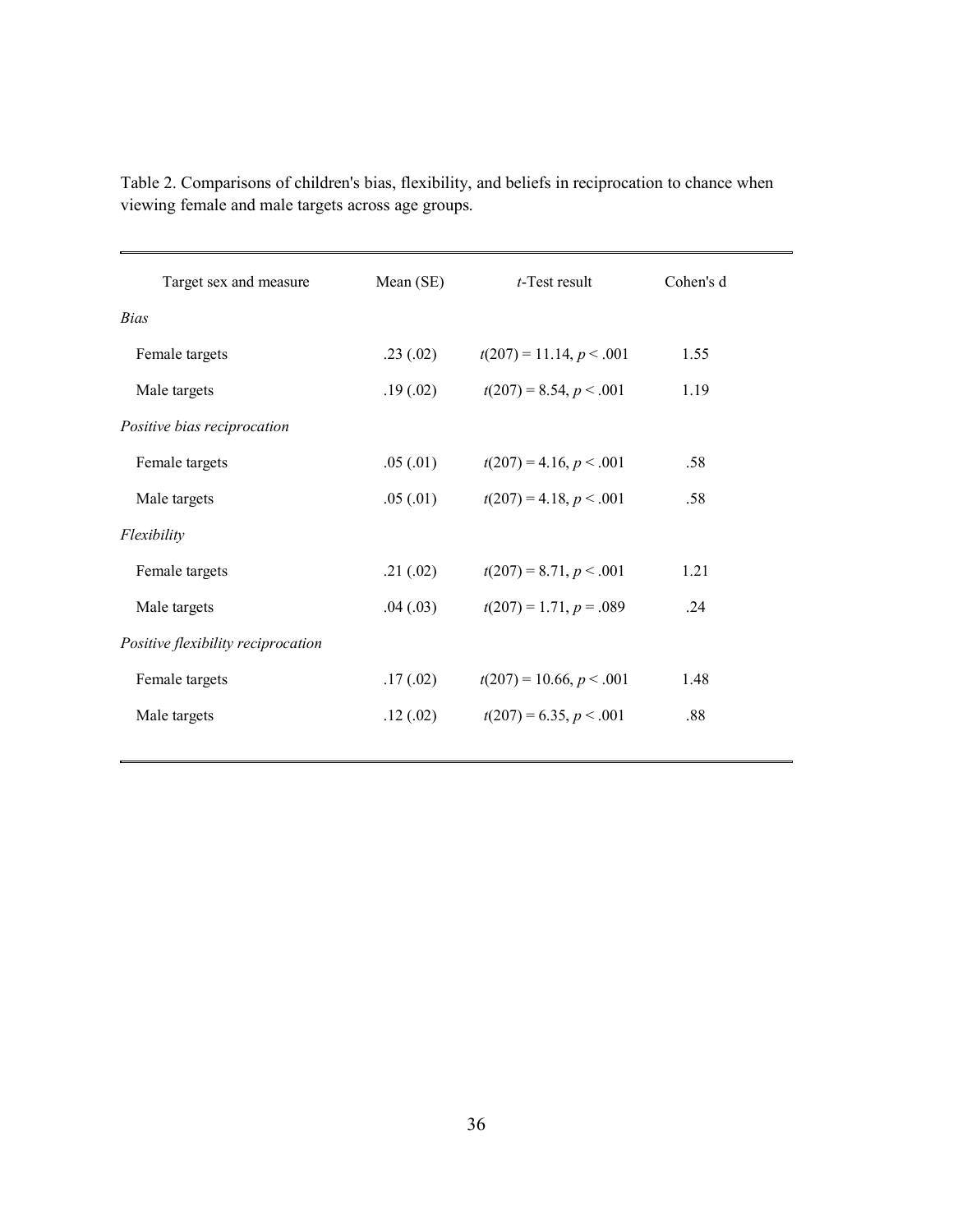| Age group          | Target sex and measure             | Mean (SE) | $t$ -Test result            | Cohen's $d$ |
|--------------------|------------------------------------|-----------|-----------------------------|-------------|
| Children           |                                    |           |                             |             |
|                    | Female targets                     |           |                             |             |
|                    | <b>Bias</b>                        | .30(.03)  | $t(105) = 9.64, p < .001$   | 1.88        |
|                    | Positive bias reciprocation        | .08(.02)  | $t(105) = 4.85, p < .001$   | .95         |
|                    | Flexibility                        | .18(.03)  | $t(105) = 6.18, p < .001$   | 1.21        |
|                    | Positive flexibility reciprocation | .14(.02)  | $t(105) = 6.23, p < .001$   | 1.22        |
|                    | Male targets                       |           |                             |             |
|                    | <b>Bias</b>                        | .23(.04)  | $t(105) = 6.55, p < .001$   | 1.28        |
|                    | Positive bias reciprocation        | .06(.02)  | $t(105) = 3.45, p = .001$   | .67         |
|                    | Flexibility                        | .04(.03)  | $t(105) = .1.37, p = .174$  | .27         |
|                    | Positive flexibility reciprocation | .12(.02)  | $t(105) = 4.67, p < .001$   | .91         |
| <b>Adolescents</b> |                                    |           |                             |             |
|                    | Female targets                     |           |                             |             |
|                    | <b>Bias</b>                        | .16(.03)  | $t(105) = 6.24, p < .001$   | 1.22        |
|                    | Positive bias reciprocation        | .01(0.01) | $t(101) = .695, p = .489$   | .14         |
|                    | Flexibility                        | .24(.04)  | $t(101) = 6.23 p \le 0.001$ | 1.24        |
|                    | Positive flexibility reciprocation | .21(.02)  | $t(101) = 8.97, p < .001$   | 1.79        |
|                    | Male targets                       |           |                             |             |
|                    | <b>Bias</b>                        | .16(.03)  | $t(101) = 5.54, p < .001$   | 1.11        |
|                    | Positive bias reciprocation        | .04(.02)  | $t(101) = 2.40, p = .018$   | .48         |
|                    | Flexibility                        | .05(.04)  | $t(101) = 1.10, p = .275$   | .22         |
|                    | Positive flexibility reciprocation | .12(.03)  | $t(101) = 4.29, p < .001$   | .85         |
|                    |                                    |           |                             |             |

Table 3. Comparisons of children's bias, flexibility, and beliefs in reciprocity to chance when viewing female and male targets within age groups.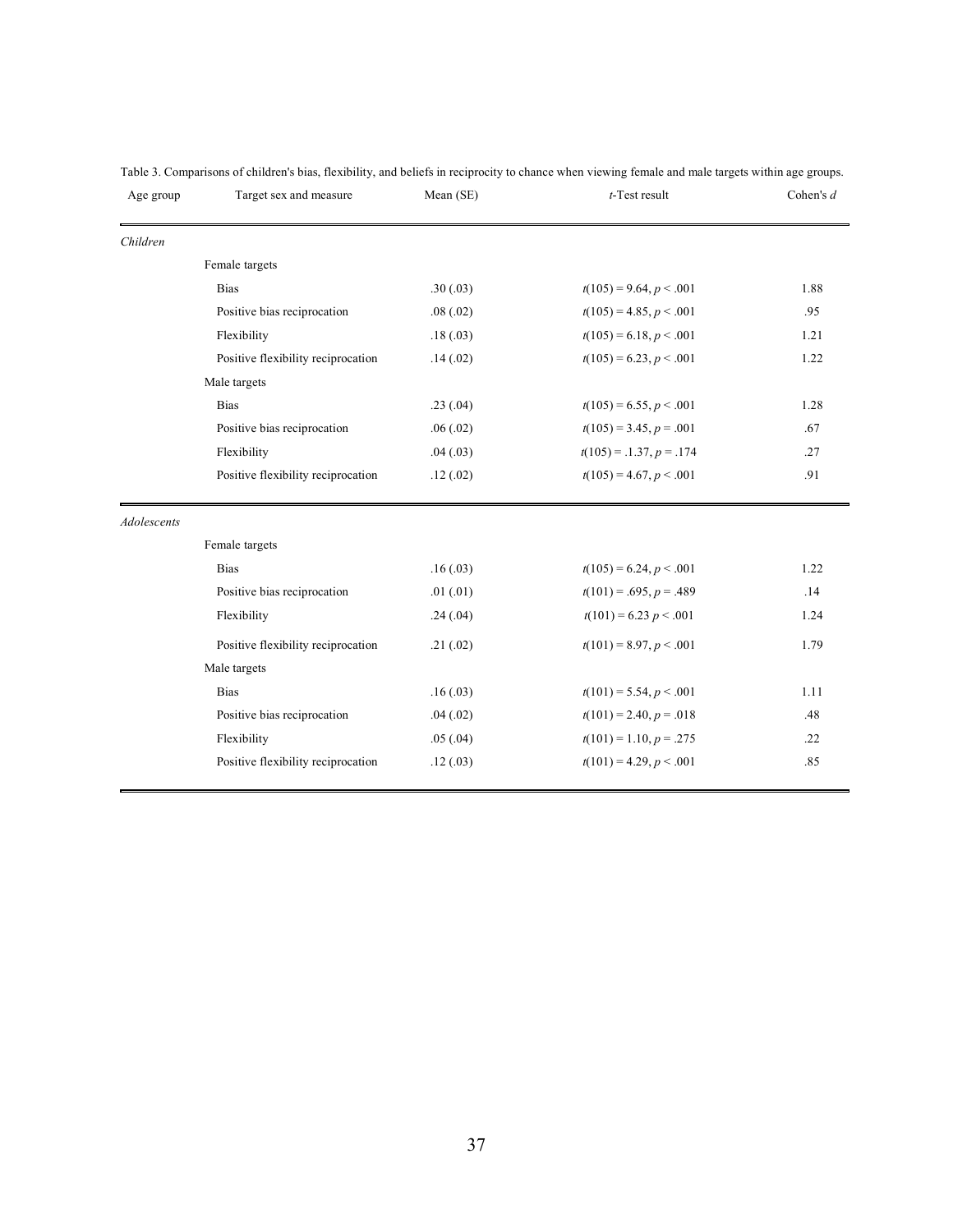Table 4. Correlations between bias and beliefs in positive bias reciprocation and between flexibility and beliefs in positive flexibility reciprocation across and within age groups.

| <b>Bias</b>       | Positive bias reciprocation        |  |
|-------------------|------------------------------------|--|
| Across age groups | $.403**$                           |  |
| Children          | $.483**$                           |  |
| Adolescents       | $.244*$                            |  |
|                   |                                    |  |
|                   |                                    |  |
| Flexibility       | Positive flexibility reciprocation |  |
| Across age groups | $.467**$                           |  |
| Children          | $.544**$                           |  |
| Adolescents       | $.411**$                           |  |

 $*$ *\*p* < .01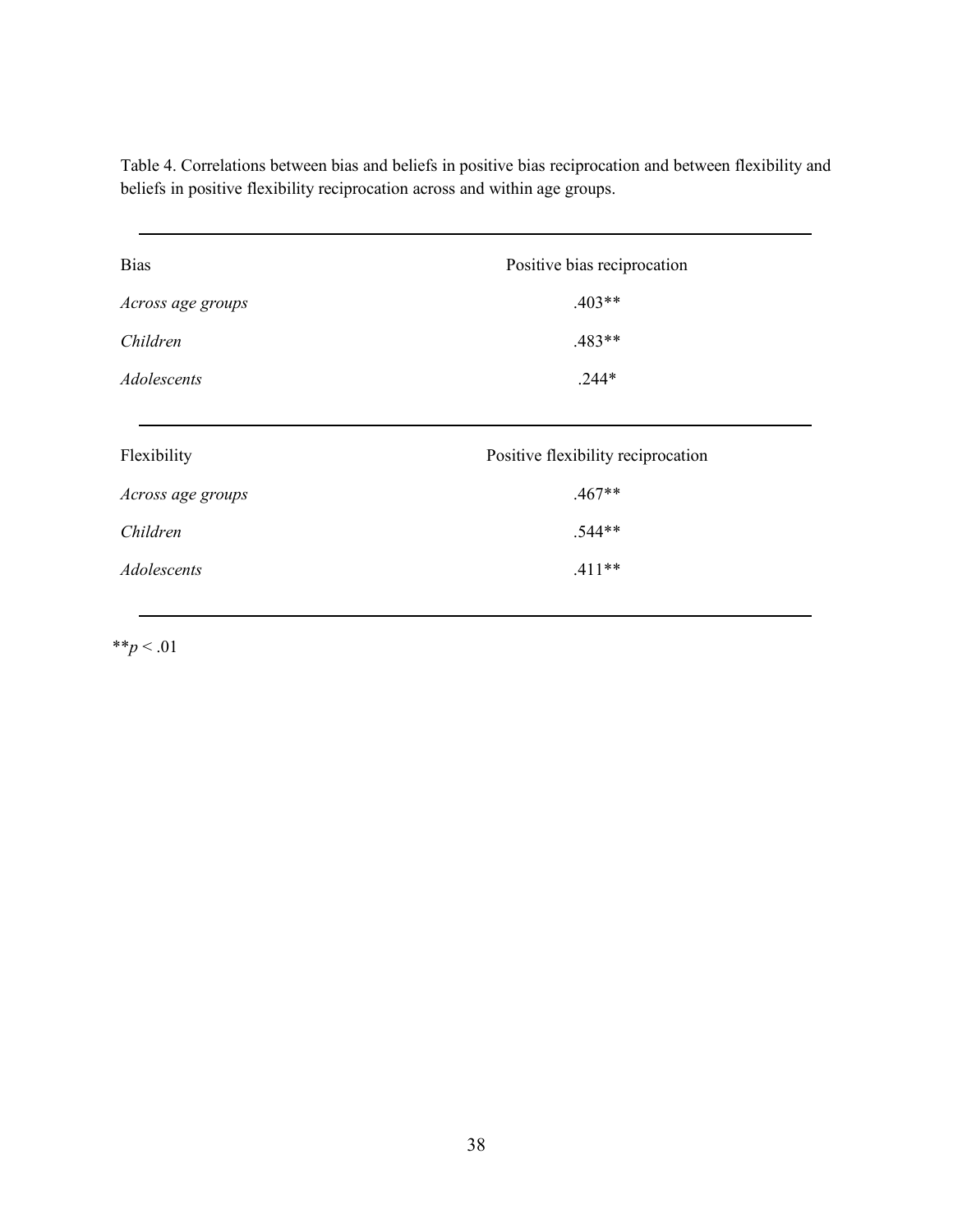| Measure                            | Self-Esteem | Perspective-Taking |
|------------------------------------|-------------|--------------------|
| Bias                               |             |                    |
| Across age groups                  | .020        | $-.006$            |
| Children                           | $-.014$     | .116               |
| Adolescents                        | .004        | $-.094$            |
| Positive bias reciprocation        |             |                    |
| Across age groups                  | $102*$      | $-.077$            |
| Children                           | .060        | .014               |
| Adolescents                        | $.110$      | $-.138*$           |
| Flexibility                        |             |                    |
| Across age groups                  | $.106*$     | $.174**$           |
| Children                           | .105        | $.149*$            |
| Adolescents                        | .124        | $.185**$           |
| Positive flexibility reciprocation |             |                    |
| Across age groups                  | $.320**$    | $.255**$           |
| Children                           | $.290**$    | $.251**$           |
| Adolescents                        | .386**      | $.248**$           |

Table 5. Correlations between bias and individual difference measures and flexibility and individual difference measures across and within age groups.

 $**p < 0.01; *p < 0.05$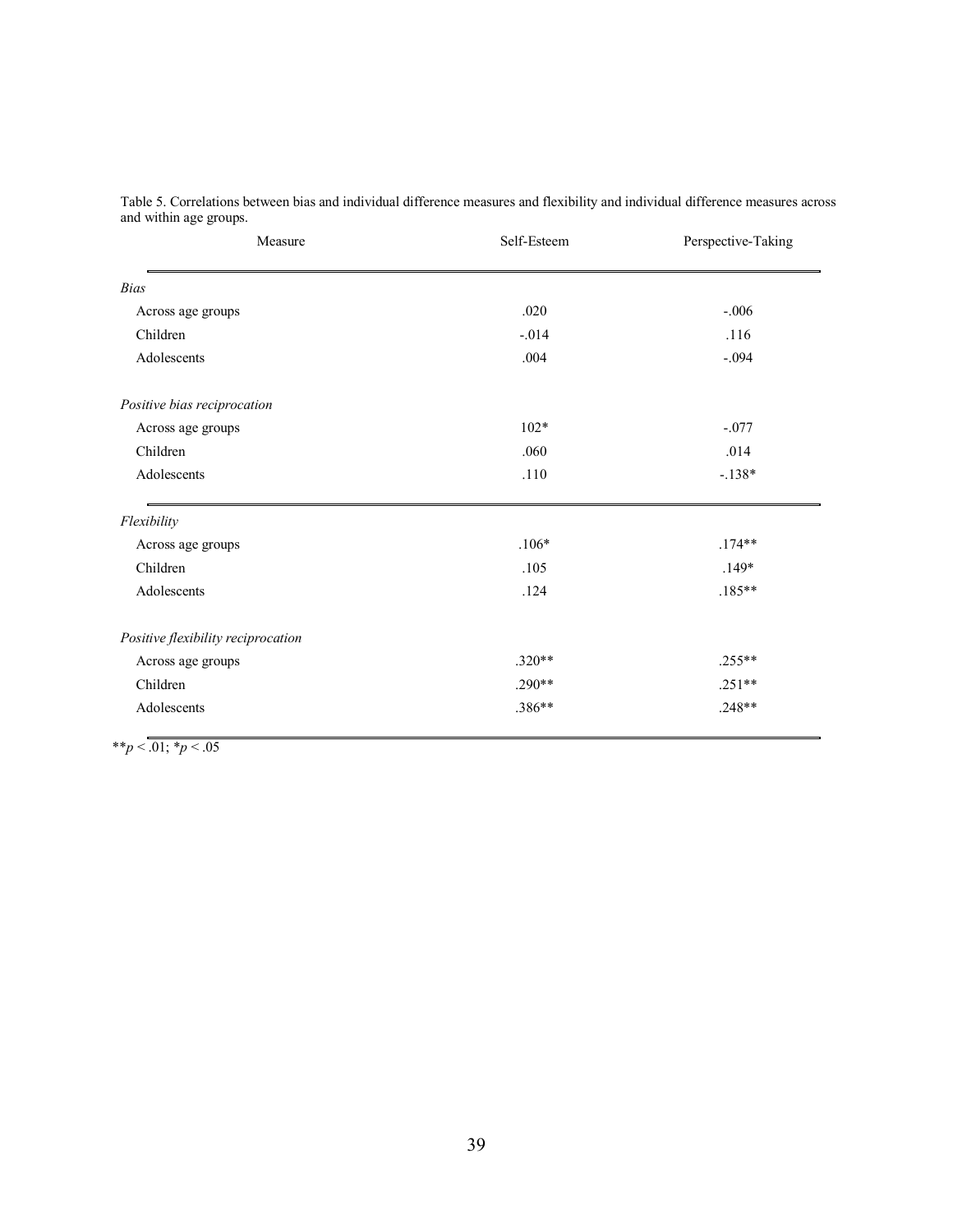

Figure 1. Hypothesized mediation among self-esteem, perspective-taking, positive bias reciprocation and bias and among self-esteem, perspective-taking, positive flexibility reciprocation and flexibility.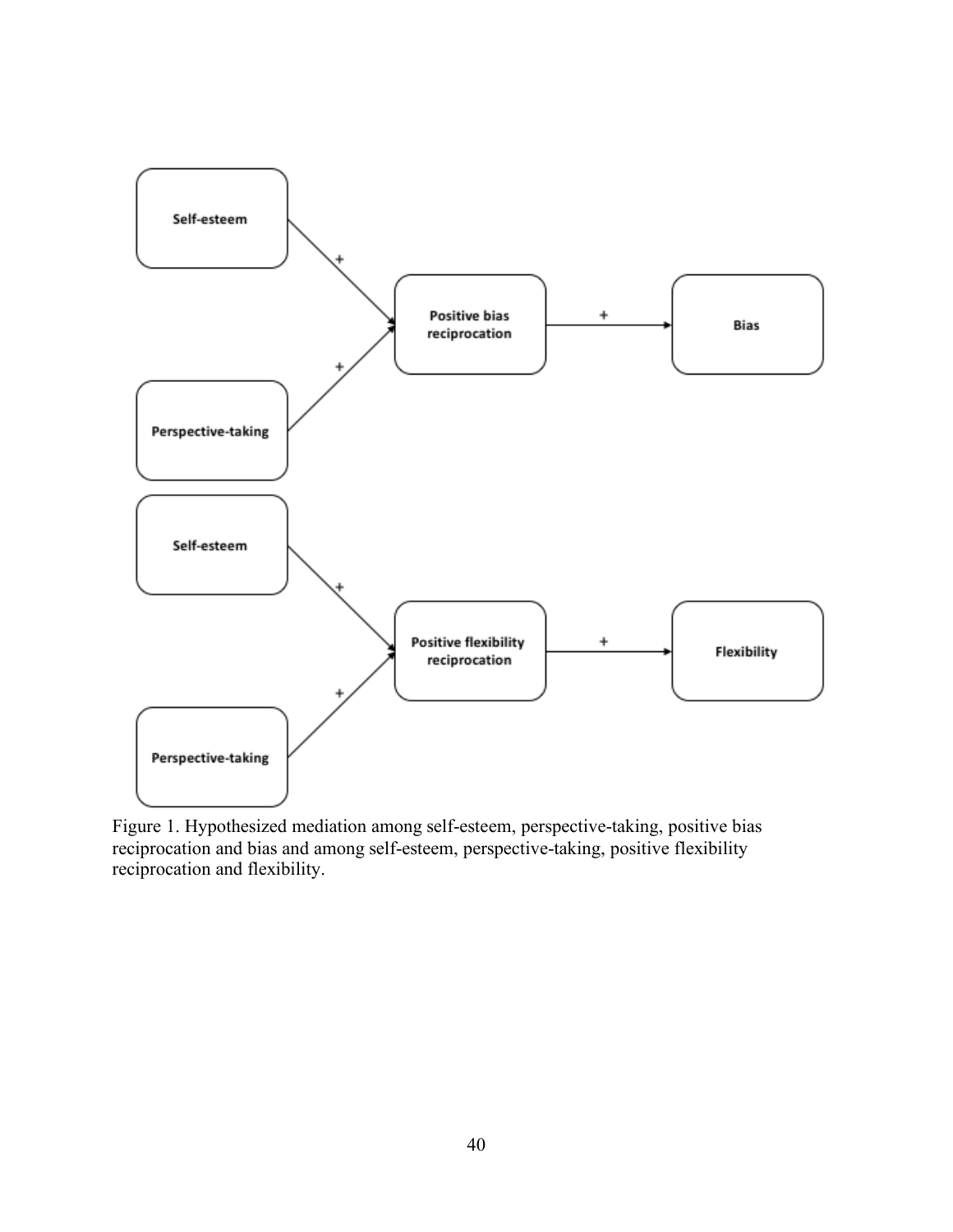

Figure 2. Attribution task; Positive Attribute example.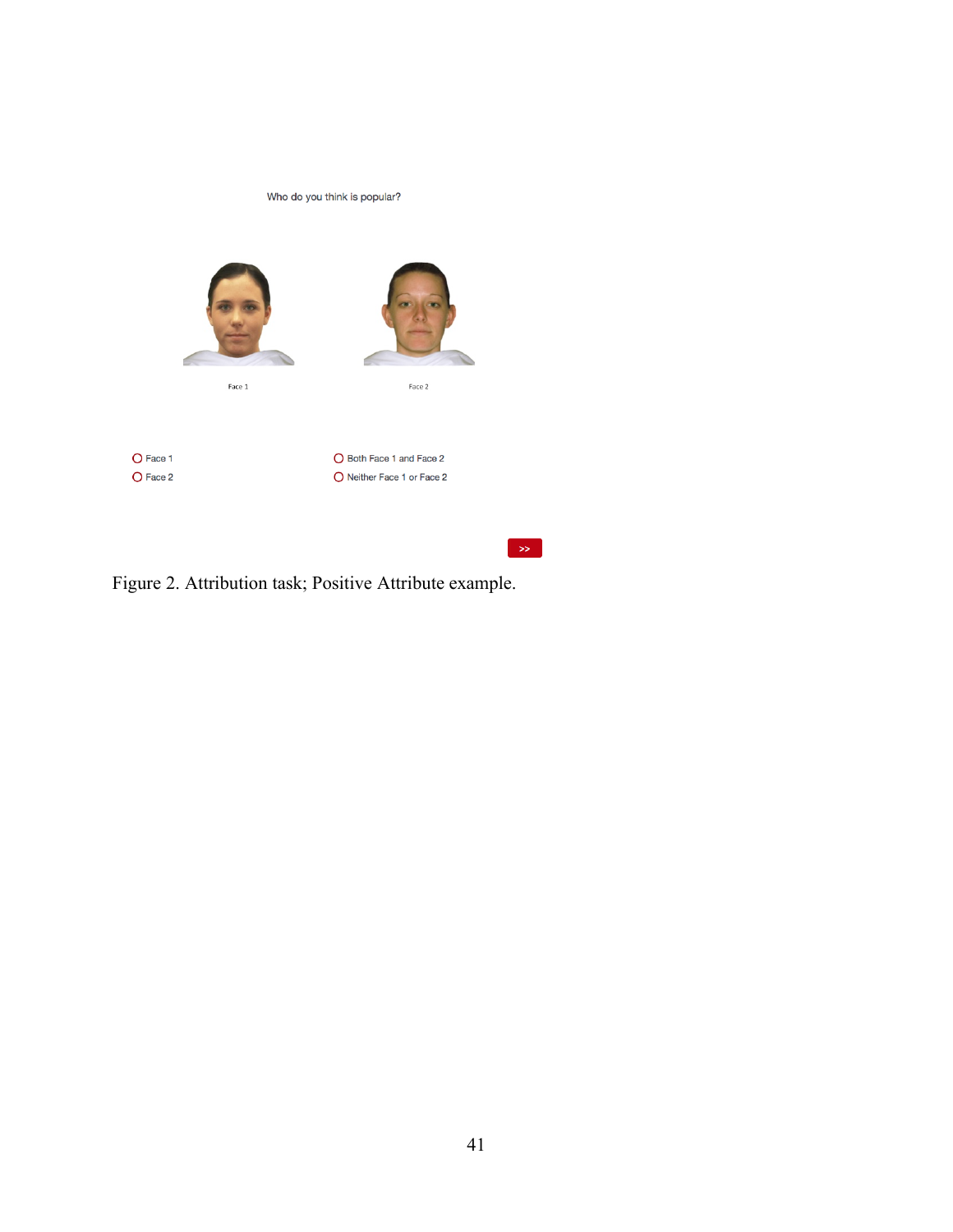

Figure 3. Middle childhood girls more often assigned positive attributes to attractive targets and negative attributes to unattractive targets as compared to adolescent girls and boys.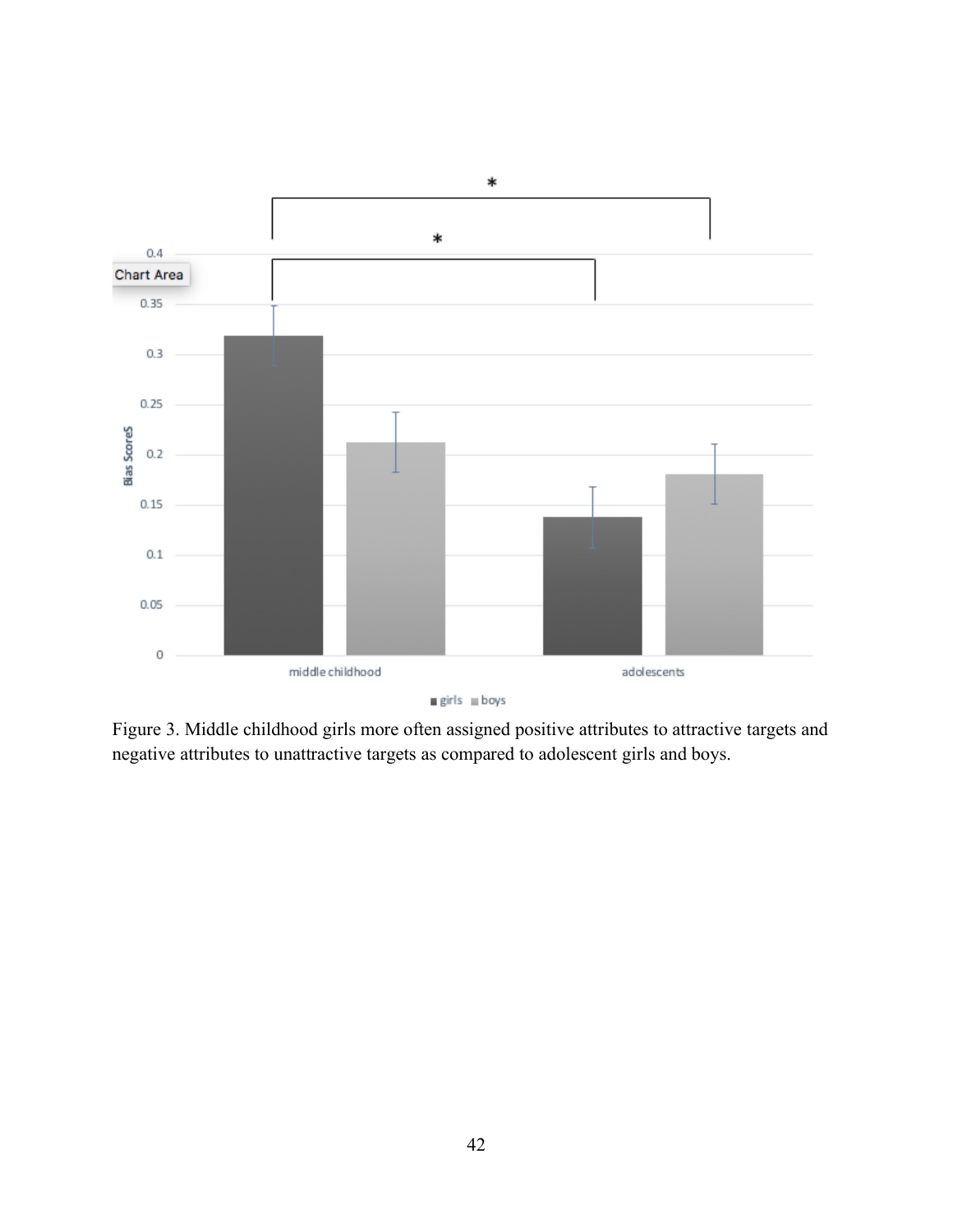

Figure 4. Mediation model depicting associations between individual difference measures, positive bias reciprocation, and bias.  $**p < .01$ ;  $***p < .001$ .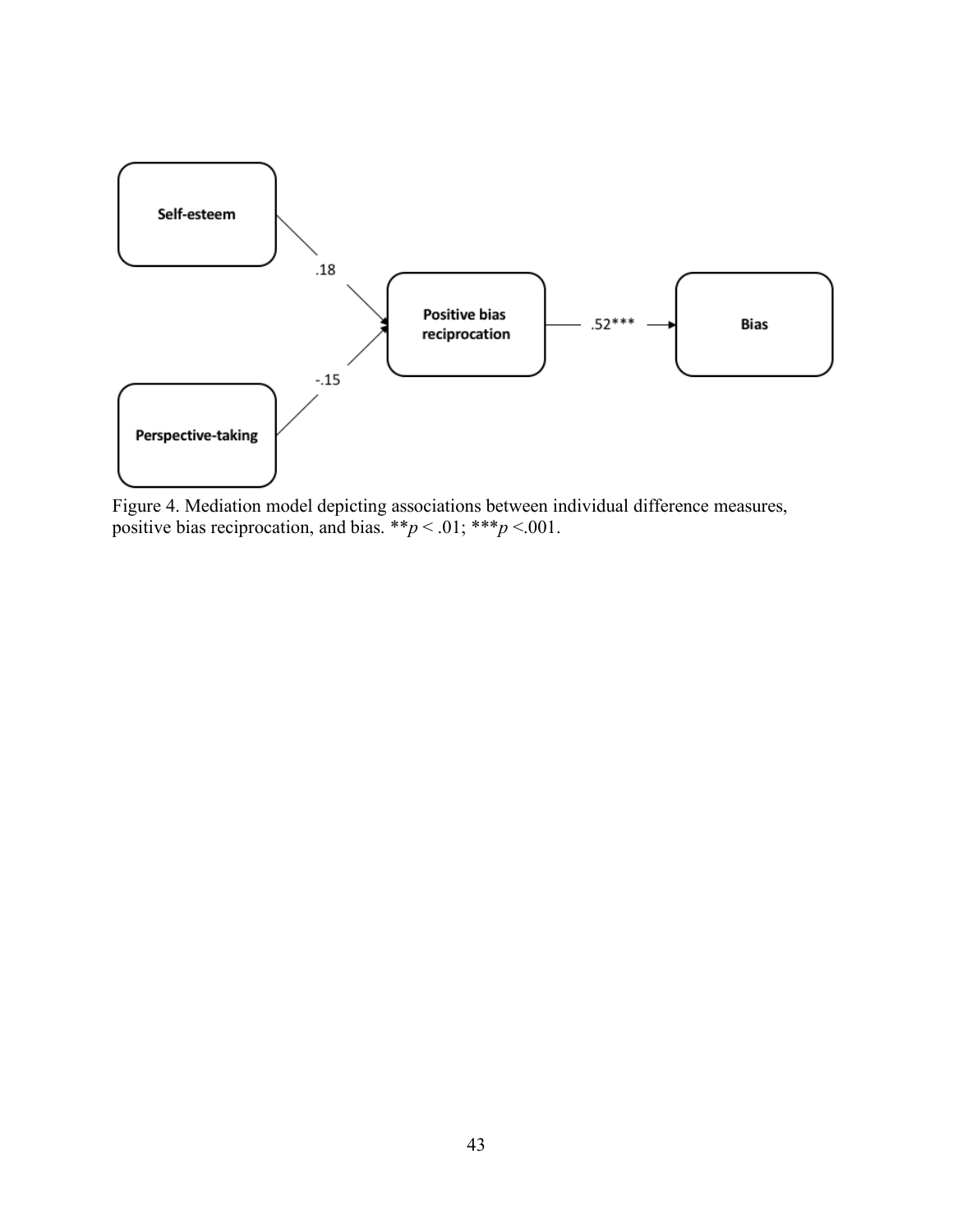

Figure 5. Mediation model depicting associations between individual difference measures, positive flexibility reciprocation, and flexibility.  $**p < .01$ ;  $***p < .001$ .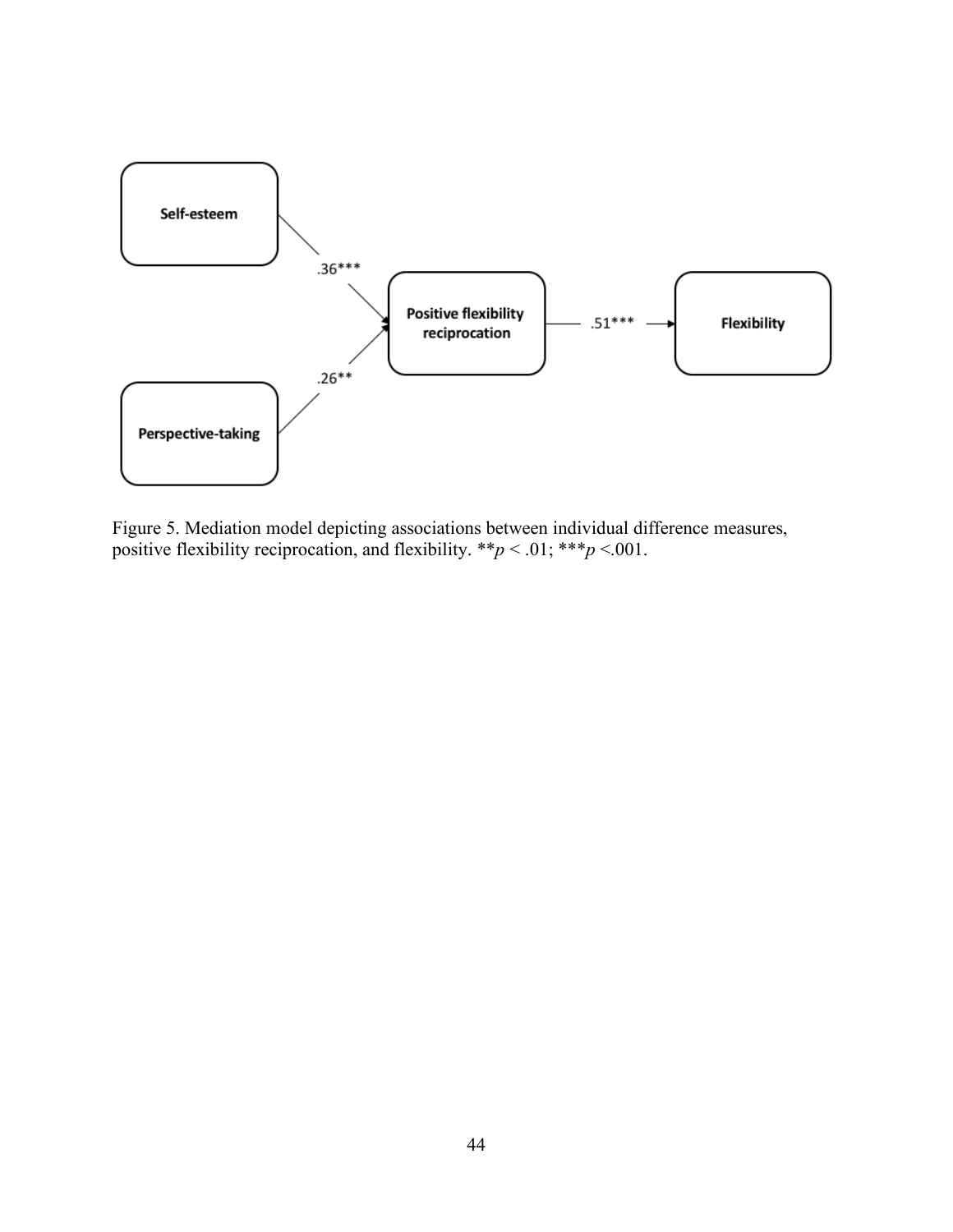#### **References**

- Adams, G. R., & Crane, P. (1980). An assessment of parents' and teachers' expectations of preschool children's social preference for attractive or unattractive children and adults. *Child Development*, *51*(1), 224-231. doi:10.2307/1129610
- Agthe, M., Spörrle, M., Frey, D., Walper, S., & Maner, J. K. (2013). When romance and rivalry awaken: Attractiveness-based social judgment biases emerge at adolescence. *Human Nature*, *24*(2), 182-195. doi:10.1007/s12110-013-9166-z
- Banchefsky, S., Westfall, J., Park, B., & Judd, C. M. (2016). But you don't look like a scientist!: Women scientists with feminine appearance are deemed less likely to be scientists. *Sex Roles*, *75*(3-4), 95-109. doi:10.1007/s11199-016-0586-1
- Banse, R., Gawronski, B., Rebetez, C., Gutt, H., & Morton, J. B. (2010). The development of spontaneous gender stereotyping in childhood: Relations to stereotype knowledge and stereotype flexibility. *Developmental Science*, *13*(2), 298-306. doi:10.1111/j.1467- 7687.2009.00880.x
- Baumeister, R. F., Campbell, J. D., Krueger, J. I., & Vohs, K. D. (2003). Does high self-esteem cause better performance, interpersonal success, happiness, or healthier lifestyles?. *Psychological Science in the Public Interest*, *4*(1), 1-44. doi:10.1111/1529- 1006.01431
- Bengtsson, H., & Arvidsson, Å. (2011). The impact of developing social perspective taking skills on emotionality in middle and late childhood. *Social Development*, *20*(2), 353-375. doi:10.1111/j.1467-9507.2010.00587.x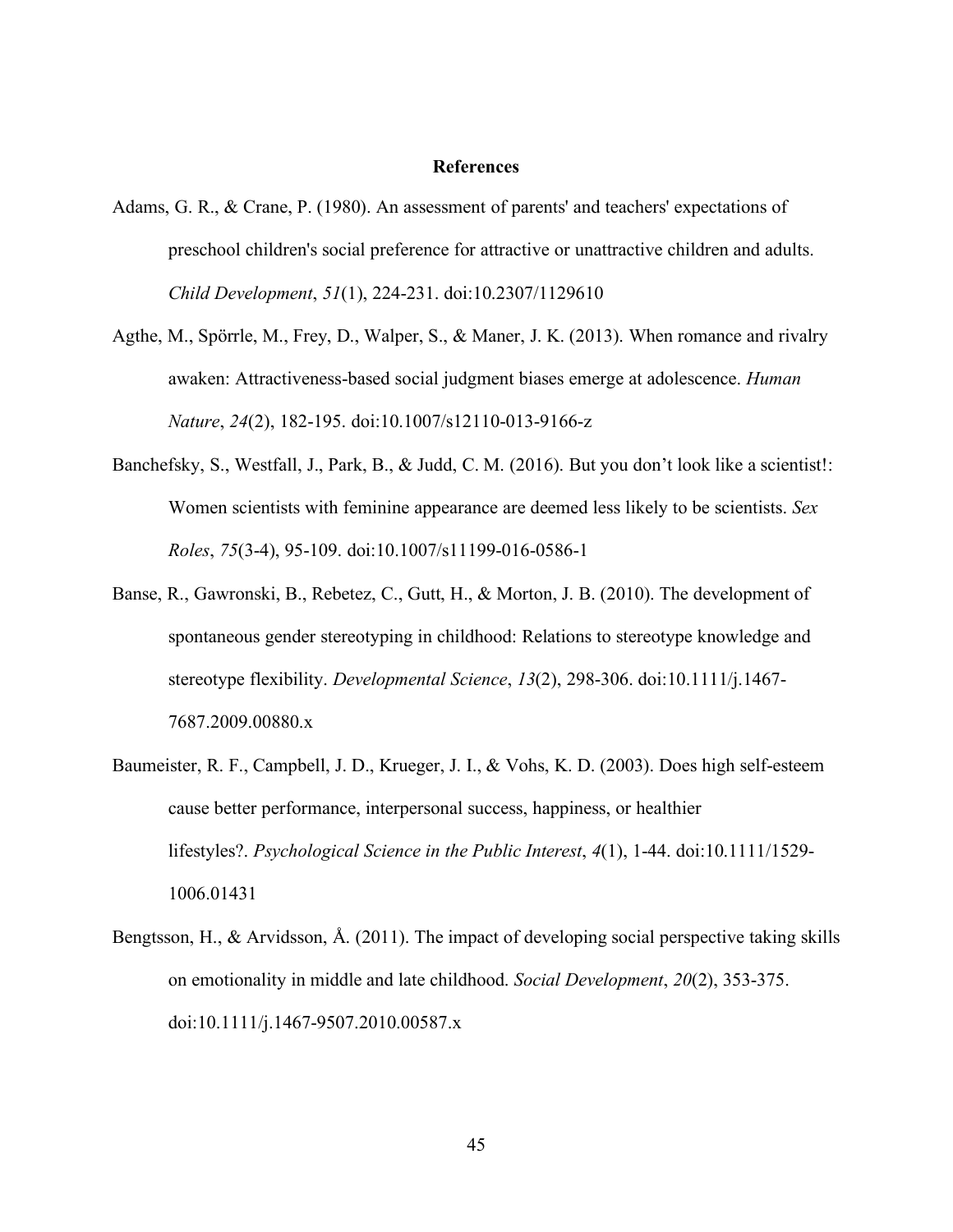- Butler, R. (1998). Age trends in the use of social and temporal comparison for self-evaluation: Examination of a novel developmental hypothesis. *Child Development*, *69*(4), 1054- 1073. doi:10.2307/1132362
- Butler, R. J., & Gasson, S. L. (2005). Self Esteem/Self Concept Scales for Children and Adolescents: A Review. *Child & Adolescent Mental Health*, *10*(4), 190-201. doi:10.1111/j.1475-3588.2005.00368.x
- Choudhury, S., Blakemore, S., & Charman, T. (2006). Social cognitive development during adolescence. *Social Cognitive and Affective Neuroscience*, *1*(3), 165-174. doi:10.1093/scan/nsl024
- Chung, J. M., Hutteman, R., van Aken, M. G., & Denissen, J. A. (2017). High, low, and in between: Self-esteem development from middle childhood to young adulthood. *Journal of Research in Personality*, *70*122-133. doi:10.1016/j.jrp.2017.07.001
- Closson L. Status and gender differences in early adolescents' descriptions of popularity. *Social Development* [serial online]. May 2009;18(2):412-426.
- Cogsdill, E. J., & Banaji, M. R. (2015). Face-trait inferences show robust child–adult agreement: Evidence from three types of faces. *Journal of Experimental Social Psychology*, *60*150- 156. doi:10.1016/j.jesp.2015.05.007
- Crocker, J., & Schwartz, I. (1985). Prejudice and ingroup favoritism in a minimal intergroup situation: Effects of self-esteem. *Personality and Social Psychology Bulletin*, *11*(4), 379- 386. doi:10.1177/0146167285114004
- Davis, M. H. (1980). A multidimensional approach to individual differences in empathy. *JSAS Catalog of Selected Documents in Psychology, 1980, 10,* 85.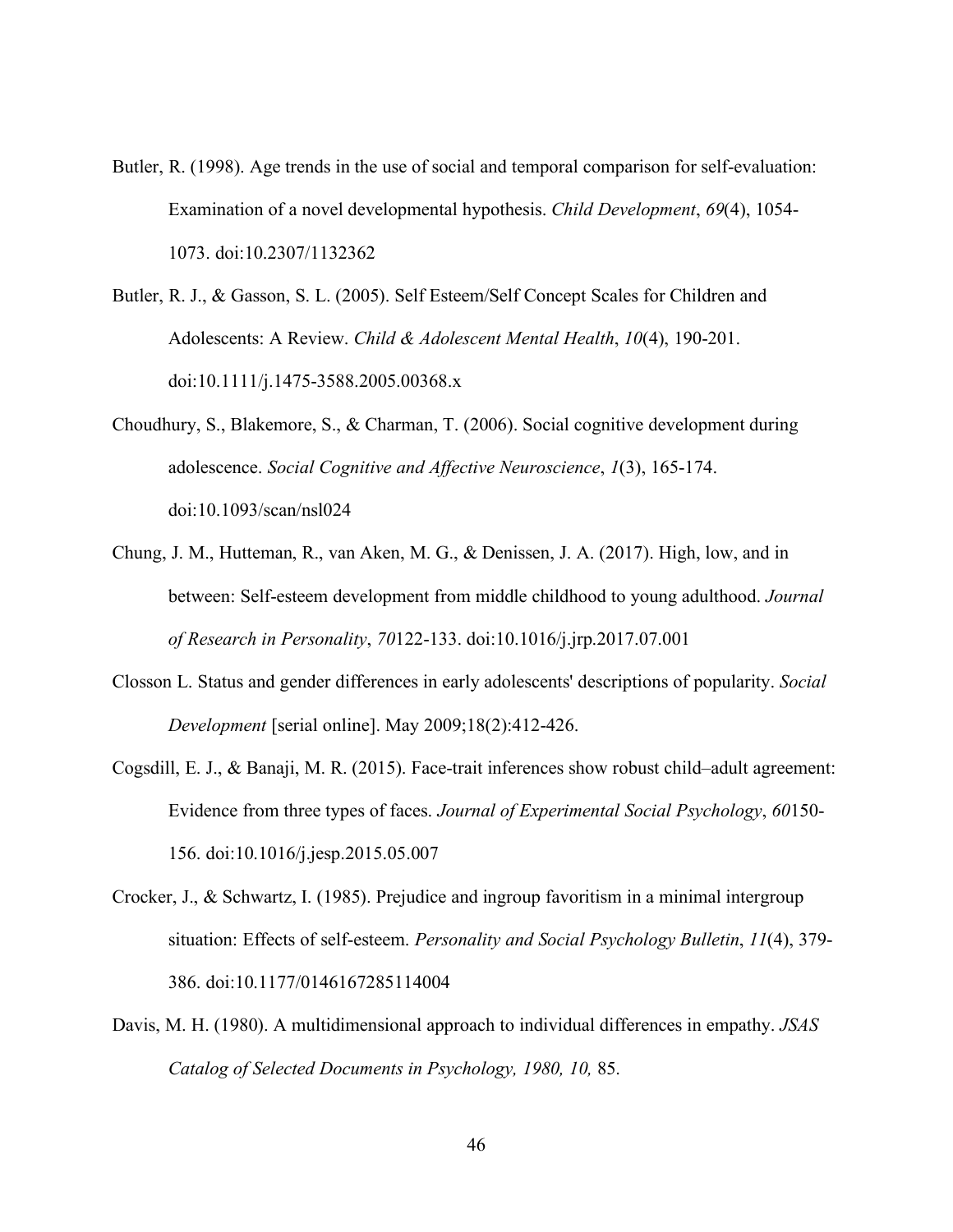- Dion, K., Berscheid, E., & Walster, E. (1972). What is beautiful is good. *Journal of Personality and Social Psychology*, 24(3), 285-290. doi:10.1037/h0033731
- Dion, K. K. (1973). *Young Children's Stereotyping of Facial Attractiveness*. Developmental Psychology.
- Dottolo, A. L., & Stewart, A. J. (2008). 'Don't ever forget now, you're a Black man in America': Intersections of race, class and gender in encounters with the police. *Sex Roles*, *59*(5-6), 350-364. doi:10.1007/s11199-007-9387-x
- Doyle, A., Beaudet, J., & Aboud, F. (1988). Developmental patterns in the flexibility of children's ethnic attitudes. *Journal of Cross-Cultural Psychology*, *19*(1), 3-18. doi:10.1177/0022002188019001001
- Dunham, Y., (2018). *Learning to see race.* Invited talk presented at the University of Nevada, Las Vegas, Department of Psychology.
- Eagly, A. H., & Mladinic, A. (1989). Gender stereotypes and attitudes toward women and men. *Personality and Social Psychology Bulletin*, *15*(4), 543-558. doi:10.1177/0146167289154008
- Eagly, A. H., & Mladinic, A. (1993). Are people prejudiced against women? Some answers from research on attitudes, gender stereotypes and judgments of competence. In W. Stoebe & M. Hewstone (eds.) *European review of social psychology* (Vol. 5, pp. 1-35, New York. Wiley.
- Eccles, J. S. (1999). The development of children ages 6 to 14. *The Future of Children*, *9*(2), 30- 44. doi:10.2307/1602703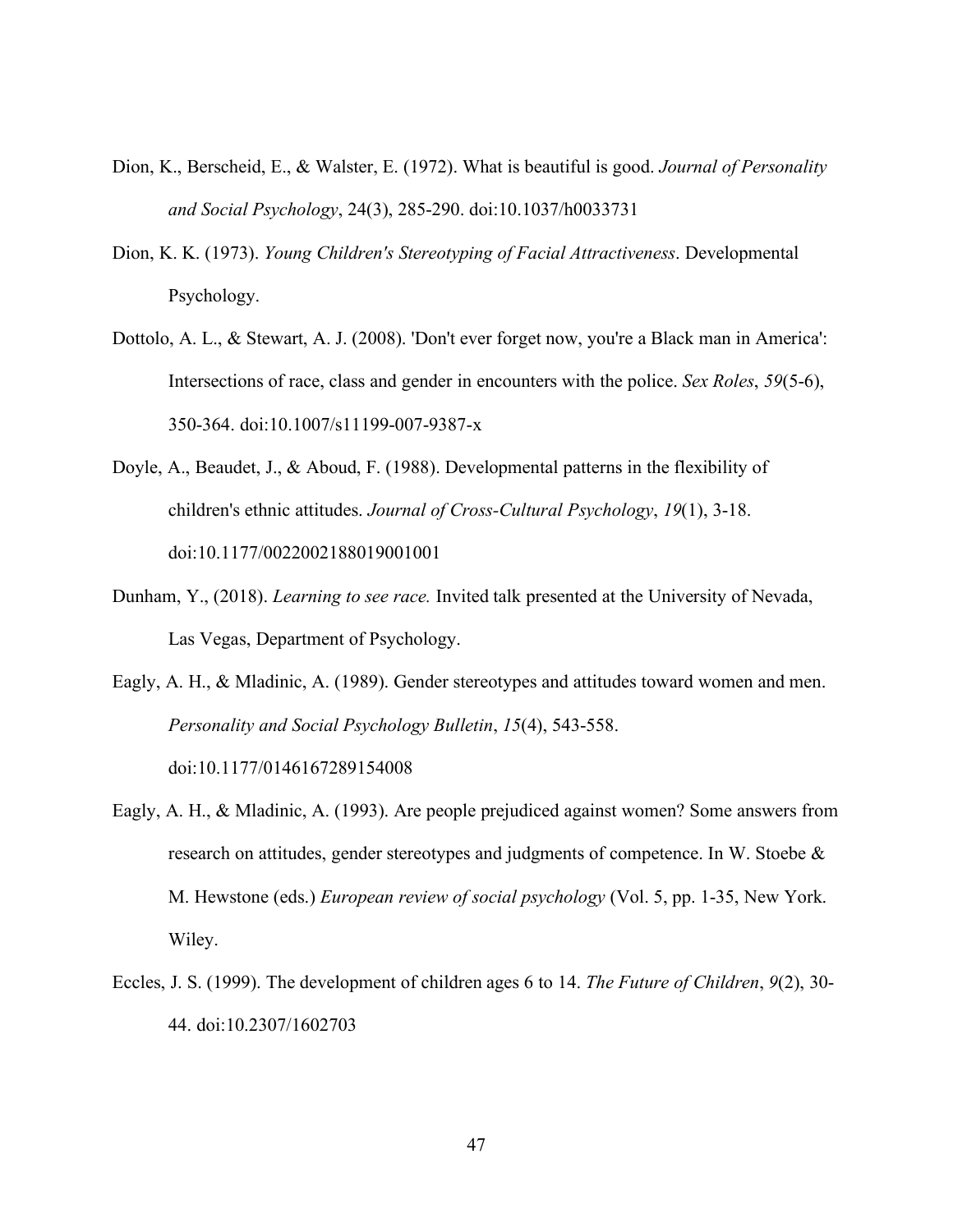- Flahive, M. W., Chuang, Y., & Li, C. (2011). Reliability and validity evidence of the Chinese Piers-Harris Children's Self-Concept Scale scores among Taiwanese children. *Journal of Psychoeducational Assessment*, *29*(3), 273-285. doi:10.1177/0734282910380191
- Galinsky, A. D., & Moskowitz, G. B. (2000). Perspective-taking: Decreasing stereotype expression, stereotype accessibility, and in-group favoritism. *Journal of Personality and Social Psychology*, *78*(4), 708-724. doi:10.1037/0022-3514.78.4.708
- Graham, D., & Perry, R. P. (1976). Limitations in generalizability of the physical attractiveness stereotype: The self-esteem exception. *Canadian Journal Of Behavioural Science / Revue Canadienne Des Sciences Du Comportement*, *8*(3), 263-274. doi:10.1037/h0081954
- Guindon, M. H. (2010). *Self-esteem across the lifespan: Issues and interventions*. New York, NY, US: Routledge/Taylor & Francis Group.
- Guyer, A. E., Caouette, J. D., Lee, C. C., & Ruiz, S. K. (2014). Will they like me? Adolescents' emotional responses to peer evaluation. *International Journal of Behavioral Development*, *38*(2), 155-163. doi:10.1177/0165025413515627
- Ha, T., Overbeek, G., & Engels, R. E. (2010). Effects of attractiveness and social status on dating desire in heterosexual adolescents: An experimental study. *Archives of Sexual Behavior*, *39*(5), 1063-1071. doi:10.1007/s10508-009-9561-z
- Haney, P., & Durlak, J. A. (1998). Changing self-esteem in children and adolescents: A metaanalytic review. *Journal of Clinical Child Psychology*, *27*(4), 423-433. doi:10.1207/s15374424jccp2704\_6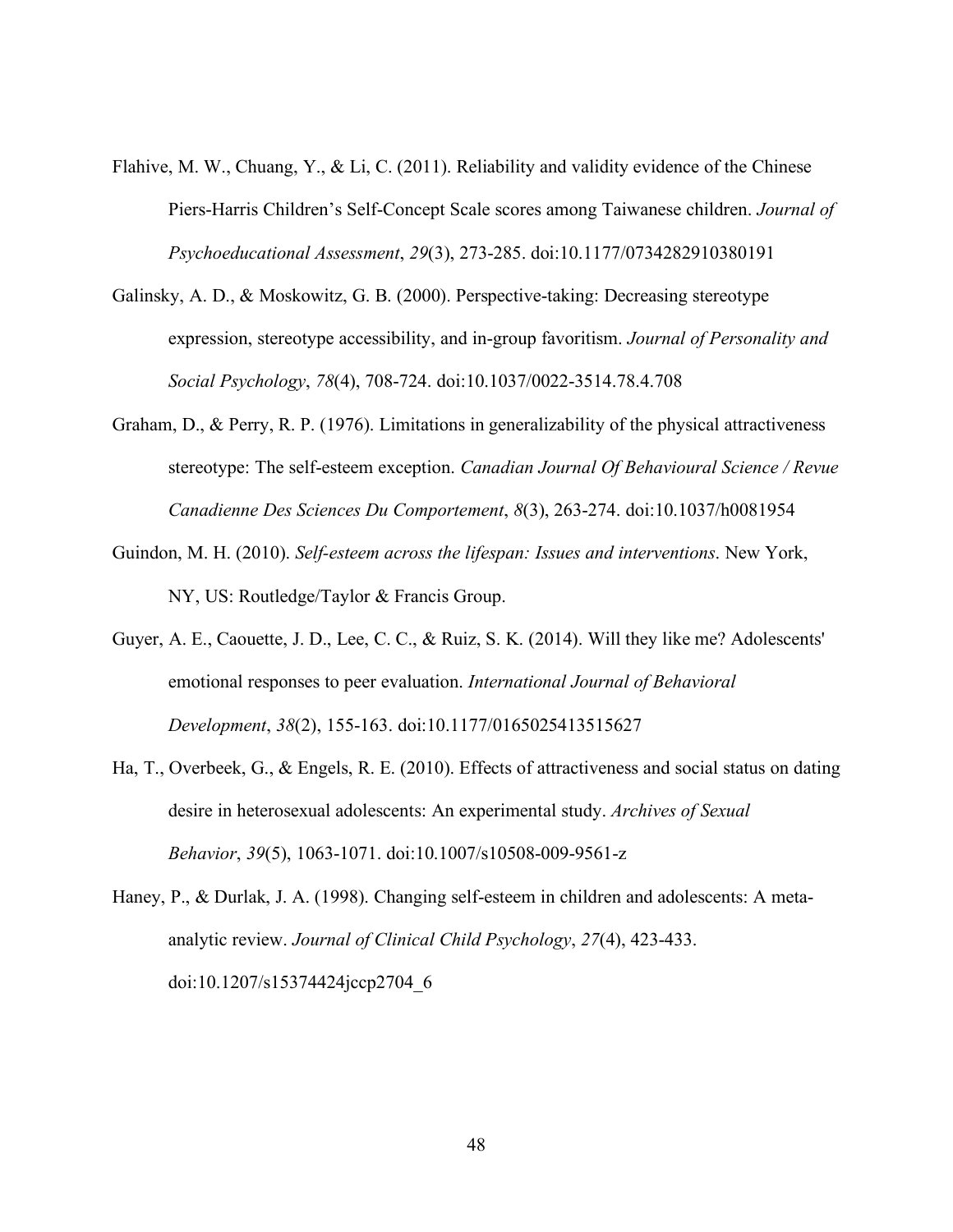- Harter, S. (1993). Causes and consequences of low self-esteem in children and adolescents. In R. F. Baumeister, R. F. Baumeister (Eds.) , *Self-esteem: The puzzle of low self-regard* (pp. 87-116). New York, NY, US: Plenum Press.
- Harter, S. (1998), The development of self-representation. In *Handbook of child psychology, 5th edition: Vol. 3, Social, emotional, and personality development.* W. Damon and N. Eisenberg, eds. New York: Wiley, 1998 pp. 553-618.
- Harter, S. (1999). *The construction of the self: A developmental perspective*. New York, NY, US: Guilford Press.
- Harter, S. (2006). The Self. In N. Eisenberg, W. Damon, R. M. Lerner, N. Eisenberg, W. Damon, R. M. Lerner (Eds.) , *Handbook of child psychology: Vol. 3, Social, emotional, and personality development (6th ed.)* (pp. 505-570). Hoboken, NJ, US: John Wiley & Sons Inc.
- Jiang, X., Yang, F., Li, X., & Wang, M. (2016). Implicit gender stereotypes on warmth and competence dimensions in children. *Chinese Journal of Clinical Psychology*, *24*(4), 613- 617.
- Kayl, A. J. (2012). Do toddlers exhibit same-sex preferences for adult facial stimuli? *UNLV Theses/Dissertations/Professional Papers/Capstones.* Paper 1676.
- Krayer, A., Ingledew, D. K., & Iphofen, R. (2008). Social comparison and body image in adolescence: A grounded theory approach. *Health Education Research*, *23*(5), 892-903. doi:10.1093/her/cym076
- Lane-Garon, P. S. (1998). Developmental considerations: Encouraging perspective taking in student mediators. *Mediation Quarterly*, *16*(2), 201-217. doi:10.1002/crq.3890160208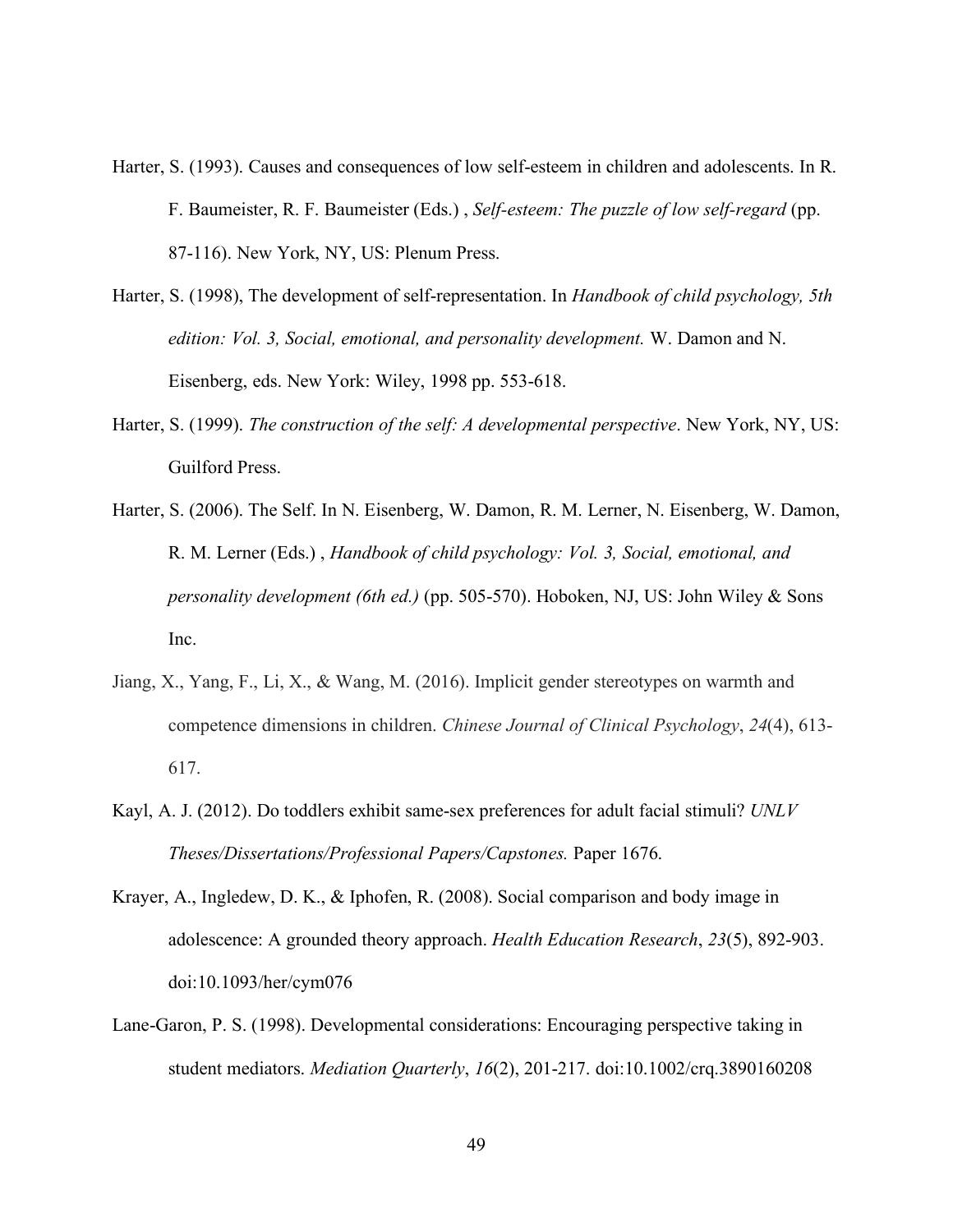- Langlois, J. H., Roggman, L. A., Casey, R. J., Ritter, J. M., Rieser-Danner, L. A., & Jenkins, V. Y. (1987). Infant preferences for attractive faces: Rudiments of a stereotype?. *Developmental Psychology*, *23*(3), 363-369. doi:10.1037/0012-1649.23.3.363
- Langlois, J. H., Kalakanis, L., Rubenstein, A. J., Larson, A., Hallam, M., & Smoot, M. (2000). Maxims or myths of beauty? A meta-analytic and theoretical review. Psychological Bulletin, 126(3), 390-423. doi:10.1037/0033-2909.126.3.390
- Langlois, J. H., & Stephan, C. (1977). The effects of physical attractiveness and ethnicity on children's behavioral attributions and peer preferences. *Child Development*, *48*(4), 1694- 1698. doi:10.2307/1128538
- Lease, A. M., Kennedy, C. A., & Axelrod, J. L. (2002). Children's social constructions of popularity. *Social Development*, *11*(1), 87-109. doi:10.1111/1467-9507.00188
- Li, B., & Bian, Y. (2016). Junior middle school students' life satisfaction and effect of social support and self-esteem: 3 years follow up. *Chinese Journal of Clinical Psychology*, *24*(5), 900-904.
- Martin-Storey, A., Serbin, L. A., Stack, D. M., Ledingham, J. E., & Schwartzman, A. E. (2011). Self and peer perceptions of childhood aggression, social withdrawal and likeability predict adult substance abuse and dependence in men and women: A 30-year prospective longitudinal study. *Addictive Behaviors*, *36*(12), 1267-1274. doi:10.1016/j.addbeh.2011.07.043
- Mulvey, K. L., Rizzo, M. T., & Killen, M. (2016). Challenging gender stereotypes: Theory of mind and peer group dynamics. *Developmental Science*, *19*(6), 999-1010. doi:10.1111/desc.12345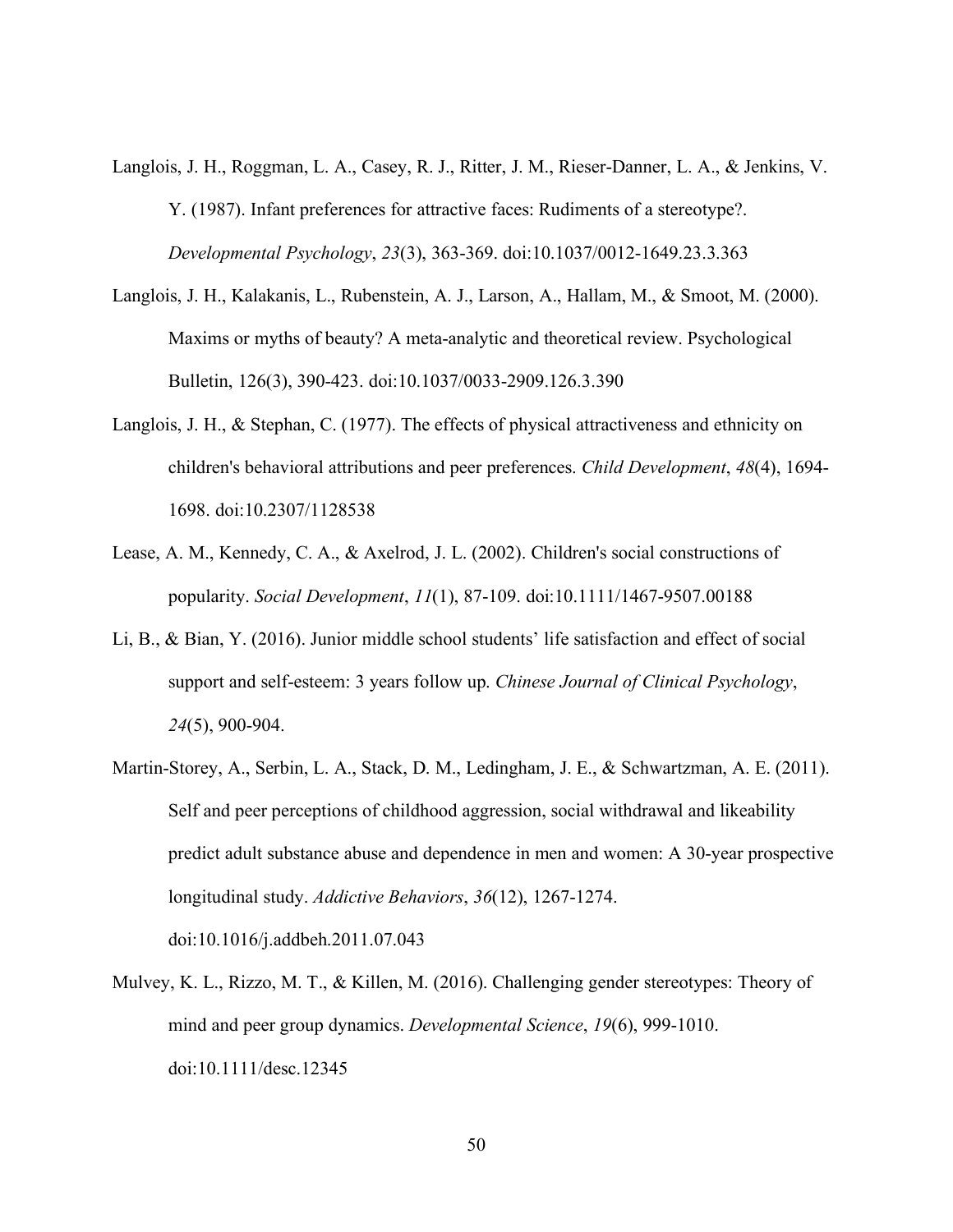- Muthén, L. K., & Muthén, B. O. (2017). *Mplus User's Guide. Eighth Edition.* Los Angeles, CA: Muthén & Muthén.
- Olson, C. L. (1976). On choosing a test statistic in multivariate analysis of variance. *Psychological Bulletin, 83*, 579–586.
- Olson, I. R., & Marshuetz, C. (2005). Facial Attractiveness is Appraised in a Glance. *Emotion*, *5*(4), 498-502. doi:10.1037/1528-3542.5.4.498
- Piers, E.V., & Herzberg, D.S. (2002). Piers-Harris 2; Children's Self Concept Scale. Los Angeles, CA: Western Psychological Services.
- Pliner, P., Chaiken, S., & Flett, G. L. (1990). Gender differences in concern with body weight and physical appearance over the life span. *Personality And Social Psychology Bulletin*, *16*(2), 263-273. doi:10.1177/0146167290162007
- Picci, G., & Scherf, K. S. (2016). From caregivers to peers: Puberty shapes human face perception. *Psychological Science*, *27*(11), 1461-1473. doi:10.1177/0956797616663142
- Powlishta, K. K., Serbin, L. A., Doyle, A., & White, D. R. (1994). Gender, ethnic, and body type biases: The generality of prejudice in childhood. *Developmental Psychology*, *30*(4), 526- 536. doi:10.1037/0012-1649.30.4.526
- Raabe, T., & Beelmann, A. (2011). Development of ethnic, racial, and national prejudice in childhood and adolescence: A multinational meta-analysis of age differences. *Child Development*, *82*(6), 1715-1737. doi:10.1111/j.1467-8624.2011.01668.x
- Ramsey, J. L., Langlois, J. H., Hoss, R. A., Rubenstein, A. J., & Griffin, A. M. (2004). Origins of a stereotype: Categorization of facial attractiveness by 6-month-old infants. *Developmental Science*, *7*(2), 201-211. doi:10.1111/j.1467-7687.2004.00339.x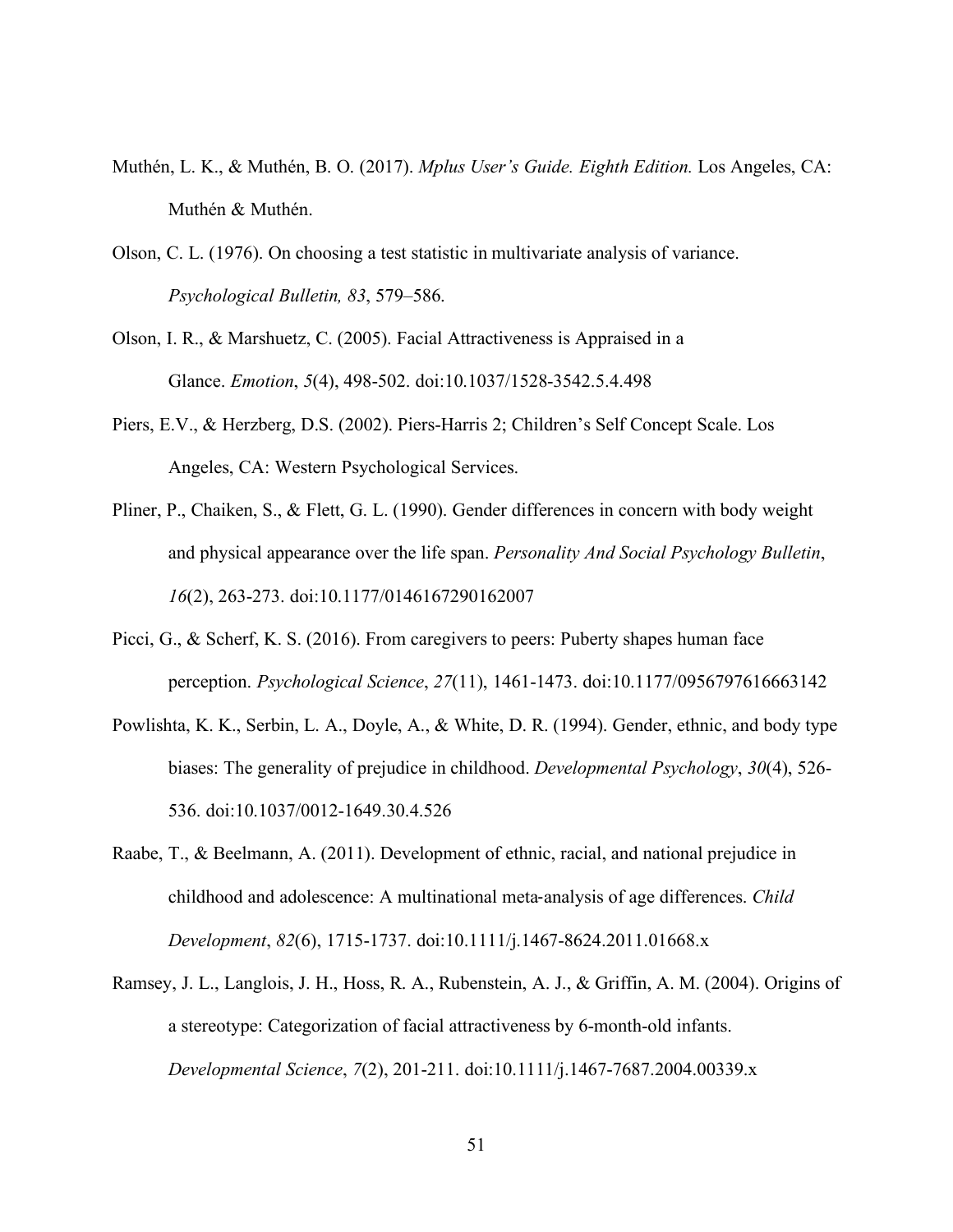- Ramsay, J.L., Langlois, J.H., & Marti, C.N. (2005). Infant categorization of faces: Ladies first. *Developmental Review*, *25*, 212-246.
- Reef, J., Diamantopoulou, S., van Meurs, I., Verhulst, F., & van der Ende, J. (2010). Predicting adult emotional and behavioral problems from externalizing problem trajectories in a 24 year longitudinal study. *European Child & Adolescent Psychiatry*, *19*(7), 577-585. doi:10.1007/s00787-010-0088-6
- Rennels, J. L., & Davis, R. E. (2008). Facial experience during the first year. *Infant Behavior and Development*, *31*(4), 665–678. doi:10.1016/j.infbeh.2008.04.009
- Rennels, J.L., & Kulhanek, K.M. (2017). Differential trajectories in the development of attractiveness biases toward female and male targets. In M. Levine (Ed.), *Perception of Beauty* (pp. 125-144). Rijeka, Croatia: InTech.
- Rennels, J. L., & Langlois, J. H. (2014a). Children's Attractiveness, Gender, and Race Biases: A Comparison of Their Strength and Generality. *Child Development*, *85*(4), 1401-1418. doi:10.1111/cdev.12226
- Rennels, J. L., & Langlois, J. H. (2014b). Children's classification and lexicalization of attractiveness, gender, and race: Differential displays of these concepts and relatedness to bias and flexibility. *Journal of Experimental Child Psychology*, *126*1-18.

Rennels, J. L., & Langlois, J. H. (2015). Children's beliefs in reciprocation of biases and flexibility. *Journal of Experimental Child Psychology*, *137*39-56. doi:10.1016/j.jecp.2015.03.007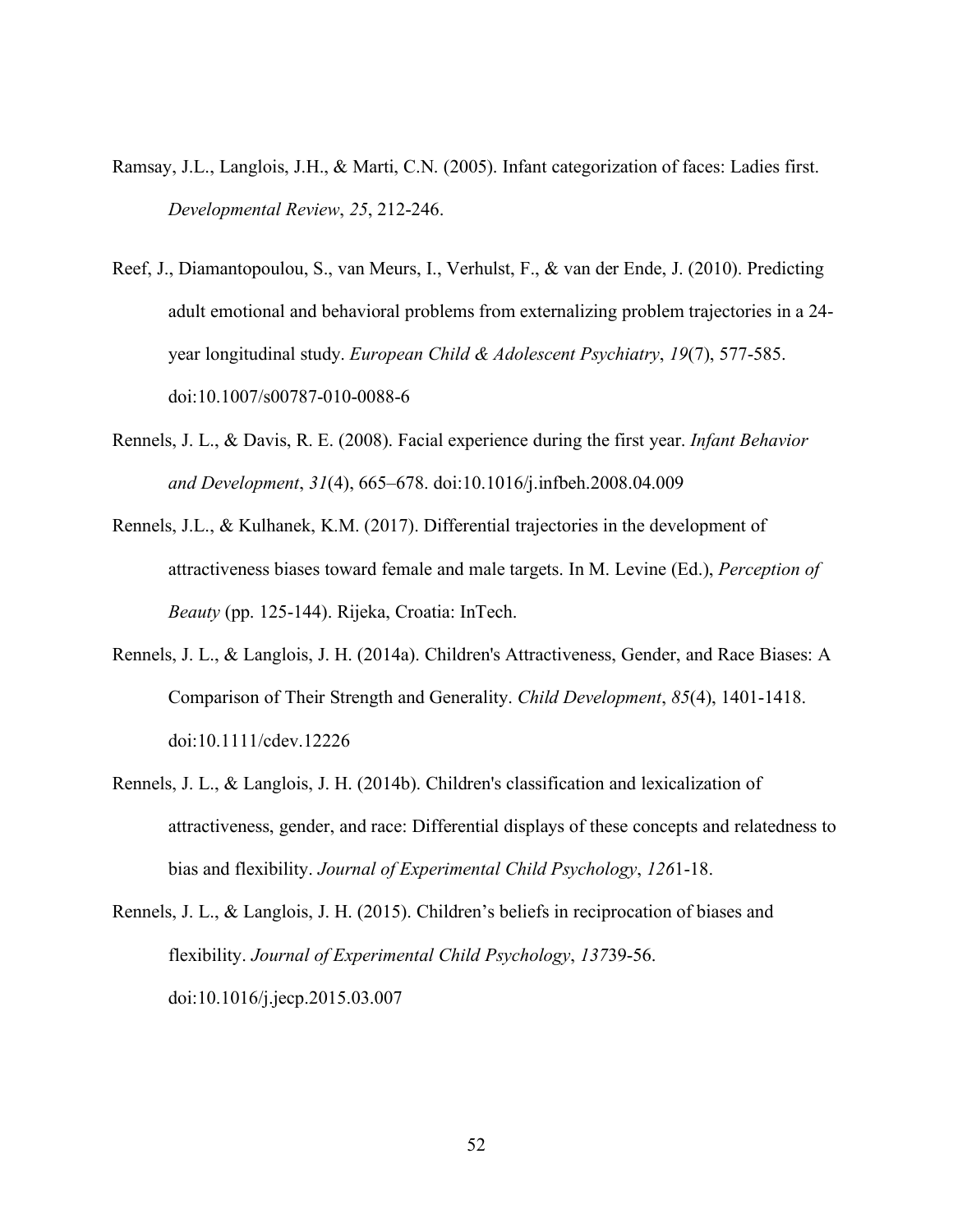- Riegle-Crumb, C., & Humphries, M. (2012). Exploring bias in math teachers' perceptions of students' ability by gender and race/ethnicity. *Gender & Society*, *26*(2), 290-322. doi:10.1177/0891243211434614
- Selman, R. L. (1971). Taking another's perspective: Role-taking development in early childhood. *Child Development*, *42*(6), 1721-1734. doi:10.2307/1127580
- Selman, R. L. (1976). Social-cognitive understanding: A guide to educational and clinical practice. In T. Lickona (Ed.), *Moral development and behavior: Theory, research, and social issues* (pp. 299-317). New York, NY: Holt, Rinehart & Winston.
- Selman, R. L. (1980). *The growth of interpersonal understanding.* Orlando, FL: Academic Press.
- Selman, R. L. (1981). The child as a friendship philosopher: A case study in the growth of interpersonal understanding. In S. R. Asher, & J. M. Gottman (Eds.), *The development of children's friendships* (pp. 242-272). Cambridge: Cambridge University Press.
- Serbin, L. A., & Sprafkin, C. (1986). The salience of gender and the process of sex typing in three- to seven-year-old children. *Child Development*, *57*(5), 1188-1199. doi:10.2307/1130442
- Signorella, M. L., Bigler, R. S., & Liben, L. S. (1993). Developmental differences in children's gender schemata about others: A meta-analytic review. *Developmental Review*, *13*(2), 147-183. doi:10.1006/drev.1993.1007
- Silberman, M. A., & Snarey, J. (1993). Gender differences in moral development during early adolescence: The contribution of sex-related variations in maturation. *Current Psychology: Developmental, Learning, Personality, Social, 12, 163–171.* doi:10.1007/BF02686821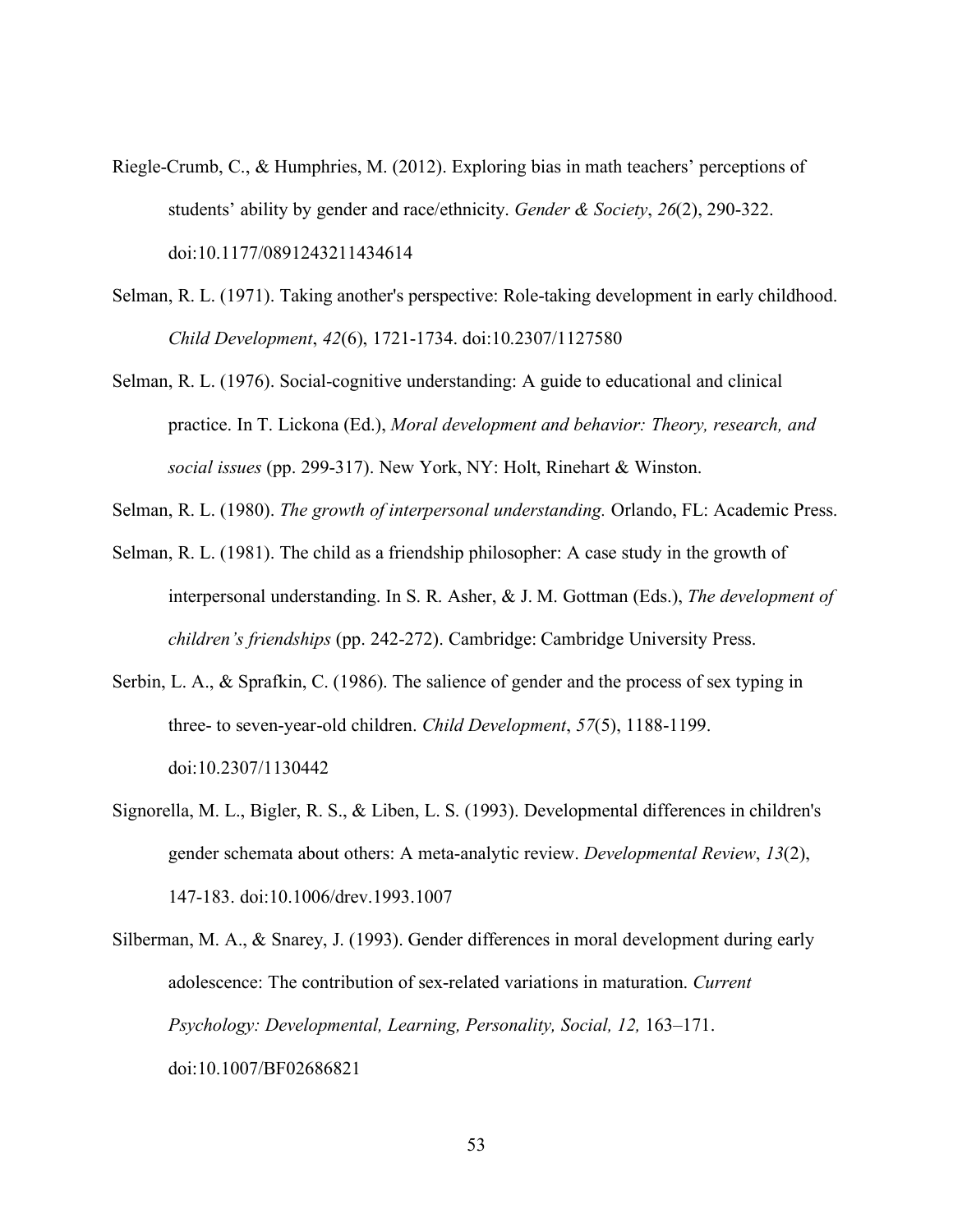- Simola, S. K., & Holden, R. R. (1992). Equivalence of computerized and standard administration of the Piers-Harris Children's Self-Concept Scale. *Journal of Personality Assessment*, *58*(2), 287-294. doi:10.1207/s15327752jpa5802\_8
- Smith, C. T., Shepperd, J. A., Miller, W. A., & Graber, J. A. (2016). Perspective taking explains gender differences in late adolescents' attitudes toward disadvantaged groups. *Journal of Youth and Adolescence*, doi:10.1007/s10964-015-0376-z
- Sugden, N. A., Mohamed-Ali, M. I., & Moulson, M. C. (2014). I spy with my little eye: Typical, daily exposure to faces documented from a first-person infant perspective. *Developmental Psychobiology*, *56*(2), 249–261. doi: 10.1002/dev.21183
- Van der Graaff, J., Branje, S., De Wied, M., Hawk, S., Van Lier, P., & Meeus, W. (2014). Perspective taking and empathic concern in adolescence: Gender differences in developmental changes. *Developmental Psychology*, *50*(3), 881-888. doi:10.1037/a0034325
- Wachi, T., Watanabe, K., Yokota, K., Otsuka, Y., & Lamb, M. E. (2016). The relationship between police officers' personalities and interviewing styles. *Personality and Individual Differences*, *97*151-156. doi:10.1016/j.paid.2016.03.031
- Wang, S. S., Treat, T. A., & Brownell, K. D. (2008). Cognitive processing about classroomrelevant contexts: Teachers' attention to and utilization of girls' body size, ethnicity, attractiveness, and facial affect. *Journal of Educational Psychology*, *100*(2), 473-489. doi:10.1037/0022-0663.100.2.473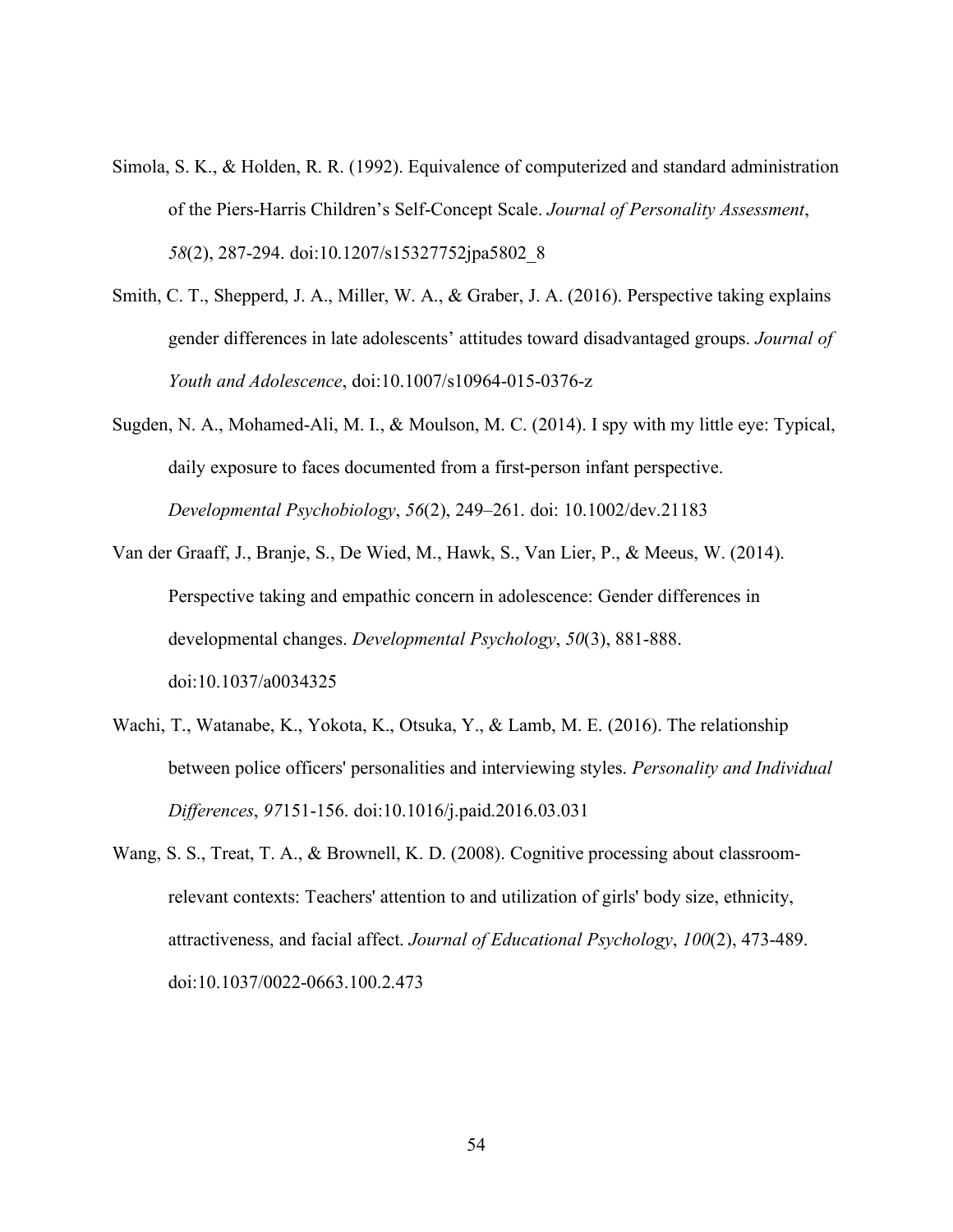## **CURRICULUM VITAE**

# **Stephanie A. Verba**

sann.quinones@gmail.com 4505 S. Maryland Parkway Las Vegas, NV 89154

# **EDUCATION**

| University of Nevada, Las Vegas | Anticipated: 2019 |
|---------------------------------|-------------------|
| Ph.D Experimental Psychology    |                   |
| Developmental Emphasis          |                   |
|                                 |                   |
| University of Nevada, Las Vegas | 2018              |
| M.A Experimental Psychology     |                   |
| Developmental Emphasis          |                   |
|                                 |                   |
| University of Nevada, Las Vegas | 2013              |
| B.A. Psychology (Cum Laude)     |                   |
|                                 |                   |

#### **RESEARCH EXPERIENCE**

University of Nevada, Las Vegas August 2014 - Present Faculty Advisor: Dr. Jennifer Rennels, Ph.D *Graduate Research Assistant*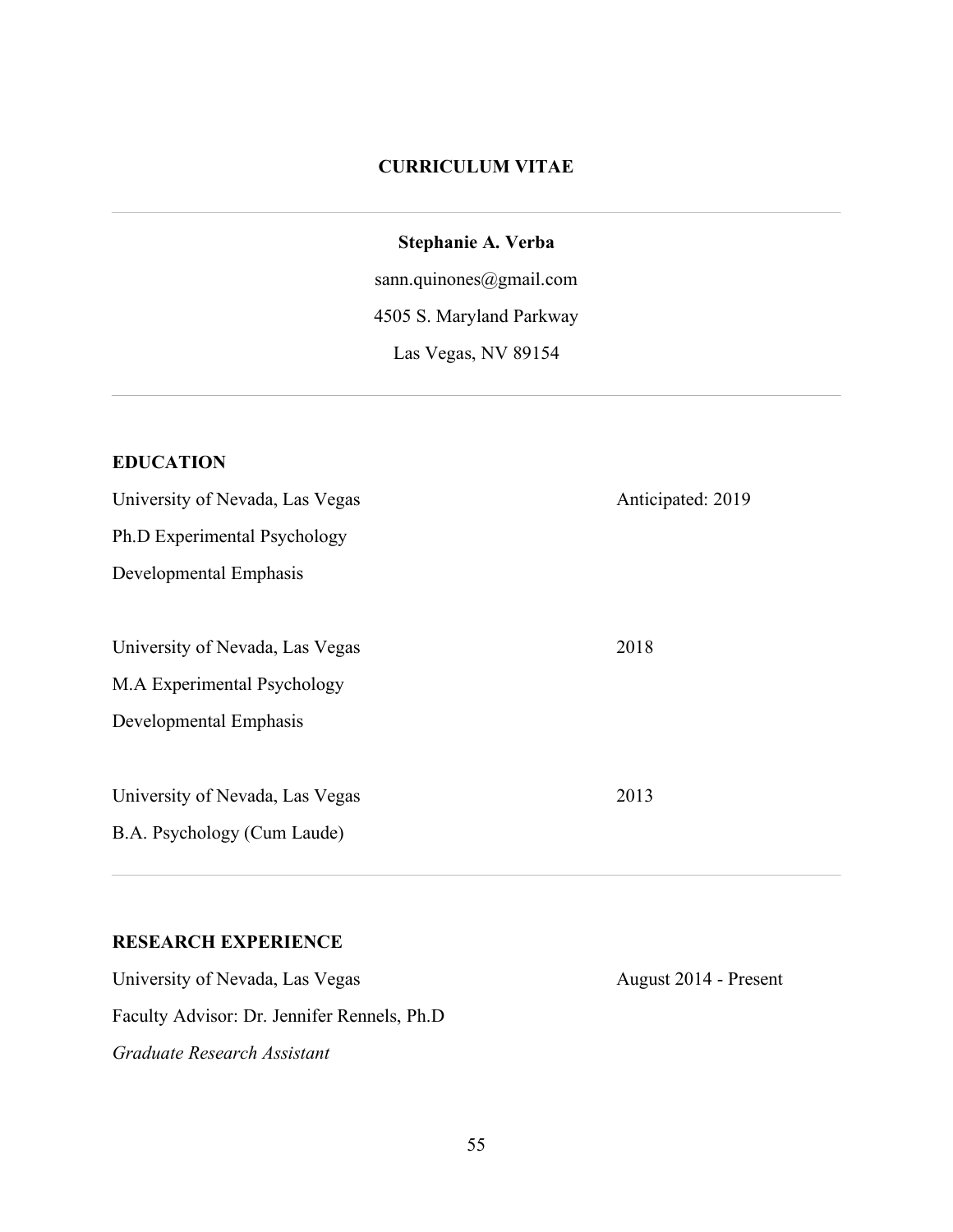Baby Child Rebel Lab January 2013 - August 2014 University of Nevada, Las Vegas Faculty Advisor: Dr. Jennifer Rennels, Ph.D Direct Supervisor: Dr. Veronica Glover, Ph.D *Research Assistant* Math Cognition Lab January - December 2013 University of Nevada, Las Vegas Faculty Advisor: Dr. Mark Ashcraft, Ph.D *Research Assistant*

#### **PUBLICATIONS**

Rennels, J.L., & **Verba, S.A.** (2017). Commentary on Maestripieri et al.: Attentional and affective biases for attractive females emerge early in development. *Behavioral and Brain Sciences, 40*, 35. doi:10.1017/S0140525X16000613

#### **MANUSCRIPTS SUBMITTED OR IN PREPARATION**

- Rennels, J.L., & **Verba, S.A.** (under review). How Female Facial Expertise Affects Children's Categorical Responding to Adult Faces. Submitted to *Journal of Experimental Child Psychology*
- **Verba, S.A.,** & Rennels, J.L. (in preparation). Individual Differences Predict Bias Flexibility in Childhood and Adolescence.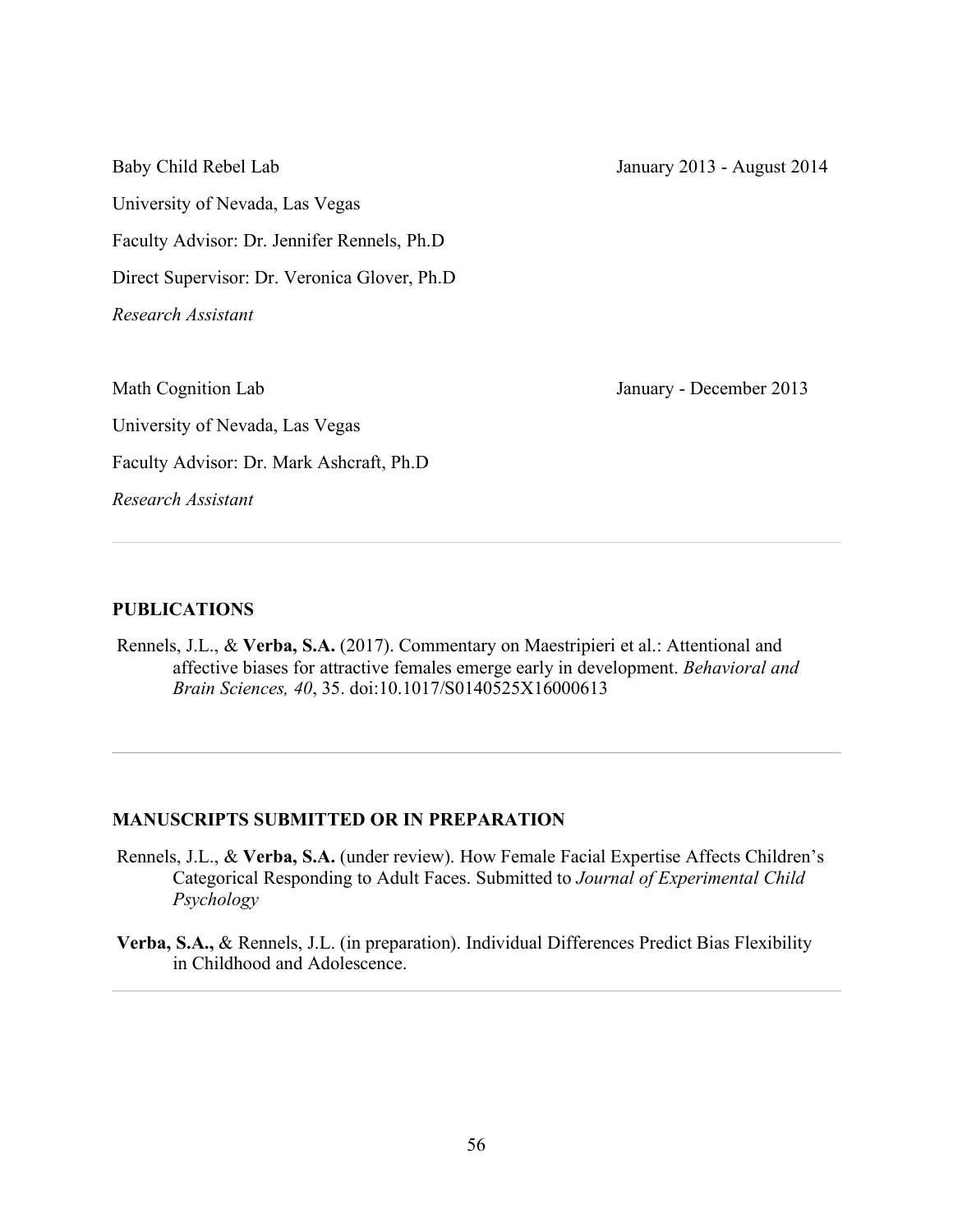#### **CONFERENCE PRESENTATIONS**

- **Verba, S. A.,** & Rennels, J. (2018). *Individual Differences in Children's Displayed Attractiveness Biases.* Poster presented at the 2018 Society for Personality and Social Psychology Convention in Atlanta, Georgia.
- **Verba, S. A.,** & Rennels, J. (2016). *How Predominant Female Experience Influences Children's Categorization and Typicality Judgments.* Poster presented at the biennial meeting of the Society of Research of Human Development in Denver, Colorado.

#### **TEACHING EXPERIENCE**

| Instructor                           |                     |
|--------------------------------------|---------------------|
| History of Psychology (PSY 308)      | Fall 2018 - present |
| University of Nevada, Las Vegas      |                     |
|                                      |                     |
| Instructor                           |                     |
| Introduction to Psychology (PSY 101) | Fall 2017 - present |
| University of Nevada, Las Vegas      |                     |
|                                      |                     |

#### **AWARDS AND GRANTS**

| Summer Doctoral Research Fellowship     | 2018 |
|-----------------------------------------|------|
| University of Nevada, Las Vegas         |      |
|                                         |      |
| Graduate & Professional Student         | 2018 |
| <b>Association Travel Grant at UNLV</b> |      |
|                                         |      |
| College of Liberal Arts Ph.D            | 2017 |
| Student Summer Research Award at UNLV   |      |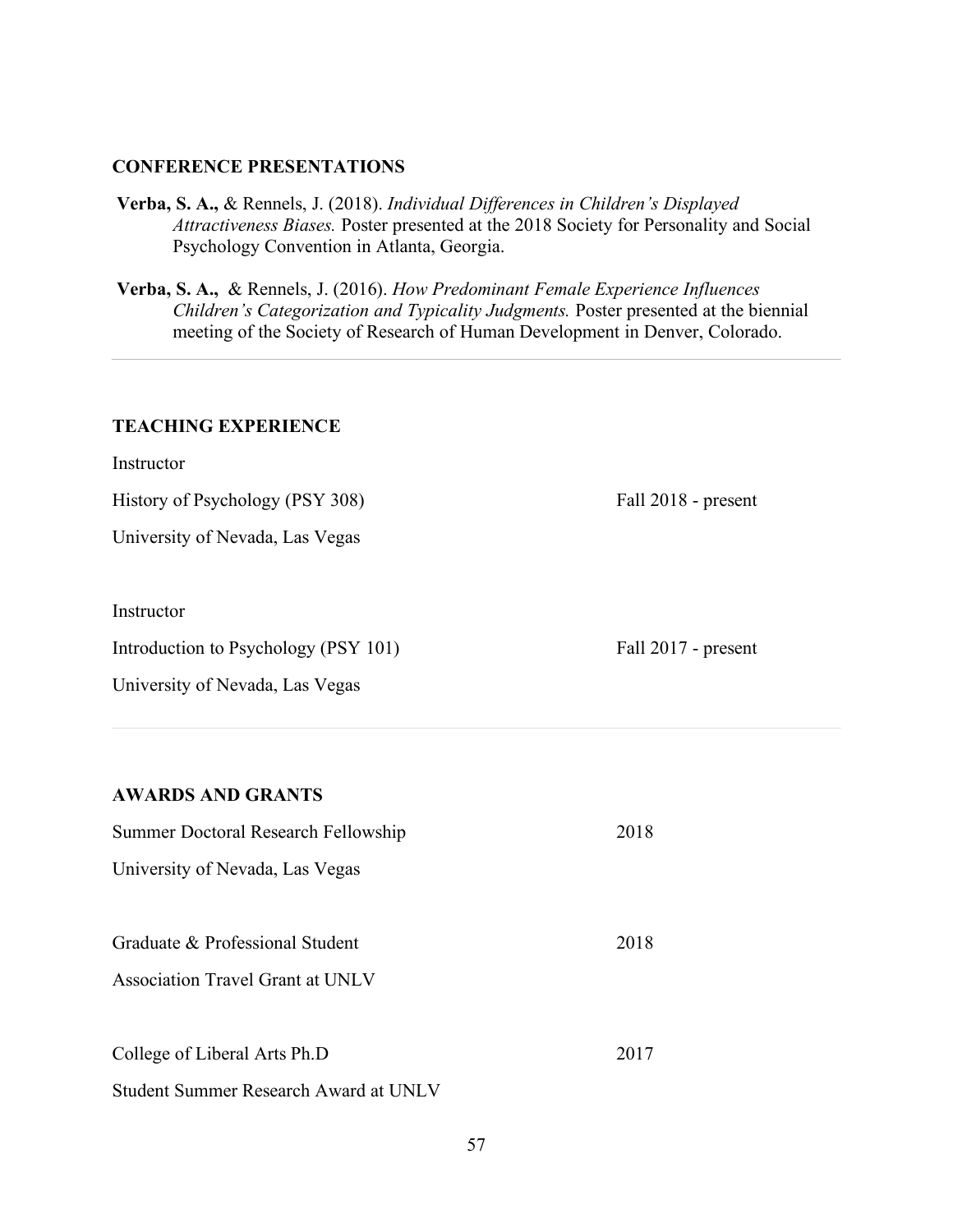| <b>UNLV Graduate College Faculty</b>      | 2014 - 2017   |
|-------------------------------------------|---------------|
| Doctoral Graduate Research                |               |
| <b>Assistant Award at UNLV</b>            |               |
|                                           |               |
| First place recipient in the              | 2016          |
| Graduate & Professional Student           |               |
| <b>Association Research Forum at UNLV</b> |               |
|                                           |               |
| Graduate & Professional Student           | 2015          |
| Association Travel Grant at UNLV          |               |
|                                           |               |
| College of Liberal Arts Ph.D Student      | 2015          |
| Summer Faculty Research Award at UNLV     |               |
|                                           |               |
| Cum Laude, University of Nevada Las Vegas | 2013          |
|                                           |               |
| Dean's Honors List, University of         | $2012 - 2013$ |
| Nevada Las Vegas                          |               |
|                                           |               |
| Dean's Honors List, College of            | $2010 - 2012$ |
| Southern Nevada                           |               |
|                                           |               |

# **SERVICE**

| Housing Liaison of the Experimental | $2016 - 2018$ |
|-------------------------------------|---------------|
| <b>Student Committee, UNLV</b>      |               |